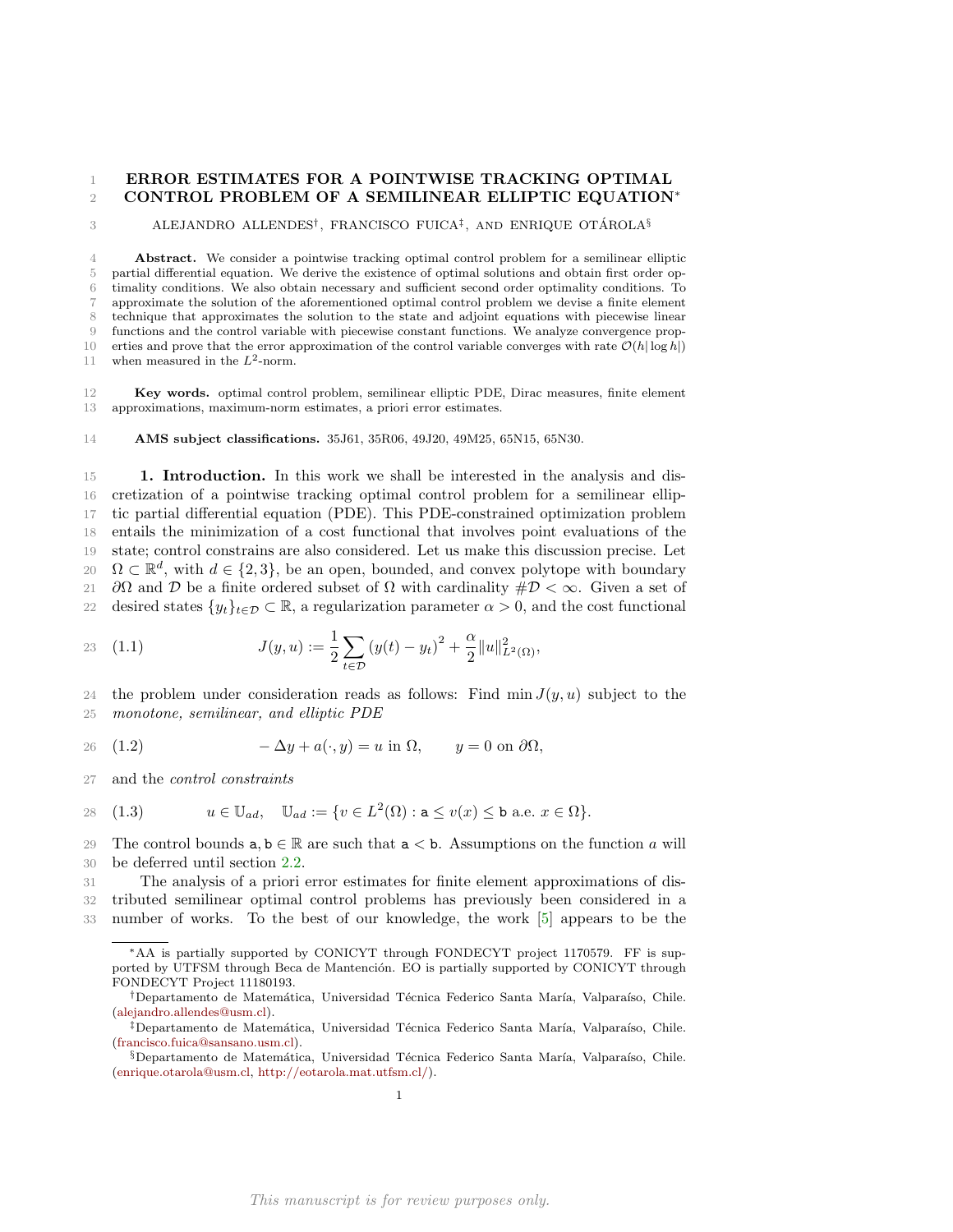first to provide error estimates for a such class of problems; control constraints are also considered. Within a general setting, the authors consider the cost functional  $J(y, u) := \int_{\Omega} L(x, y, u) dx$ , where L satisfies the conditions stated in [\[5,](#page-23-0) assumption A2], and devise finite element techniques to solve the underlying optimal control problem. To be precise, the authors propose a fully discrete scheme on quasi–uniform meshes that utilize piecewise constant functions to approximate the control variable and piecewise linear functions to approximate the state and adjoint variables. As-41 suming that  $\Omega \subset \mathbb{R}^d$ , with  $d \in \{2,3\}$ , is a convex domain with a boundary  $\partial\Omega$  of 42 class  $C^{1,1}$  and the mesh-size is sufficiently small, the authors derive a priori error 43 estimates for the approximation of the optimal control variable in the  $L^2(\Omega)$ -norm [\[5,](#page-23-0) 44 Theorem 5.1] and the  $L^{\infty}(\Omega)$ -norm [\[5,](#page-23-0) Theorem 5.2]; the one derived in the  $L^{2}(\Omega)$ - norm being optimal in terms of approximation. Since the publication of [\[5\]](#page-23-0), several additional studies have enriched our understanding within such a scenario. We re- fer the reader to [\[14\]](#page-24-0) for references and also for an up-to-date discussion including linear approximation of the optimal control, the so-called variational discretization approach, superconvergence and postprocessing step, and time dependent problems. 50 For the particular case  $a \equiv 0$ , there are several works available in the literature 51 that provide a priori error estimates for finite element discretizations of  $(1.1)$ – $(1.3)$ . In two and three dimensions and utilizing that the associated adjoint variable be-53 longs to  $W_0^{1,r}(\Omega)$ , for every  $r < d/(d-1)$ , the authors of [\[19\]](#page-24-1) obtain a priori and 54 a posteriori error estimates for the so-called variational discretization of  $(1.1)$ – $(1.3)$ ; the state and adjoint equations are discretized with continuous piecewise linear fi- nite elements. The following rates of convergence for the error approximation of the 57 control variable are derived [\[19,](#page-24-1) Theorem 3.2]:  $\mathcal{O}(h)$  in two dimensions and  $\mathcal{O}(h^{1/2})$  in three dimensions. Later, the authors of [\[9\]](#page-23-1) analyze a fully discrete scheme that approximates the optimal state, adjoint, and control variables with piecewise linear 60 functions and obtain a  $\mathcal{O}(h)$  rate of convergence for the error approximation of the 61 control variable in two dimensions  $[9,$  Theorem 5.1]. The authors of  $[9]$  also analyze the variational discretization scheme and derive a priori error estimates for the error approximation of the control variable in [\[9,](#page-23-1) Theorem 5.2]. In [\[4\]](#page-23-2), the authors invoke the theory of Muckenhoupt weights and weighted Sobolev spaces to provide error estimates for a numerical scheme that discretizes the control variable with piecewise constant functions; the state and adjoint equations are discretized with continuous piecewise linear finite elements. In two and three dimenions, the authors derive a priori error estimates for the error approximation of the optimal control variable; the one in two dimensions being nearly-optimal in terms of approximation [\[4,](#page-23-2) Theorem 70 4.3. In three dimensions the estimate behaves as  $\mathcal{O}(h^{1/2}|\log h|)$ ; it is suboptimal in terms of approximation. This has been recently improved in [\[7,](#page-23-3) Theorem 6.6]. We finally mention the works [\[23\]](#page-24-2) and [\[6\]](#page-23-4) for extensions of the aforementioned results to the Stokes system.

 In contrast to the aforementioned advances and to the best of our knowledge, this exposition is the first one that studies approximation techniques for a pointwise tracking optimal control problem involving a semilinear elliptic PDE. In what follows, we list, what we believe are, the main contributions of our work:

- 78 Existence of an optimal control: Assuming that  $a = a(x, y)$  is a Carathéodory 79 function that is monotone increasing and locally Lipschitz in y with  $a(\cdot, 0) \in$ 80  $L^2(\Omega)$ , we show that our control problem admits at least a solution; see Theorem [3.1.](#page-4-0)
- Optimality conditions: We obtain first order optimality conditions in Theo-rem [3.3.](#page-5-0) Under additional assumptions on a, we derive second order necessary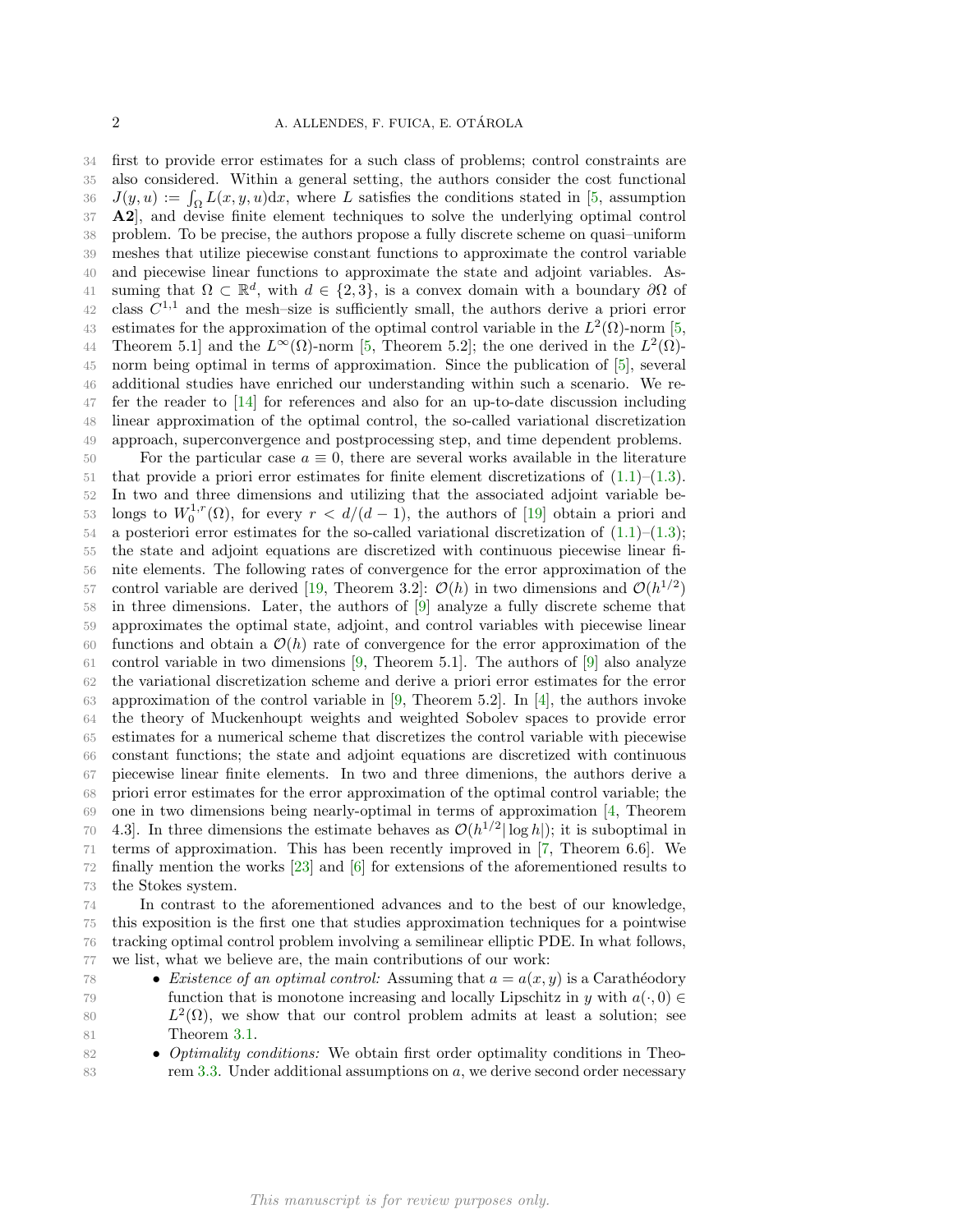and sufficient optimality conditions with a minimal gap; see section [3.3.](#page-6-0) Since the cost functional of our problem involves point evaluations of the state, we 86 have that  $\bar{p} \in W_0^{1,r}(\Omega) \notin H_0^1(\Omega) \cap C(\bar{\Omega})$ , where  $r < d/(d-1)$ . This requires a suitable adaption of the arguments available in the literature [\[14,](#page-24-0) section 6], [\[32\]](#page-24-3). The arguments in [\[14,](#page-24-0) section 6] utilize that  $\bar{p} \in W^{2,p}(\Omega)$  with  $p > d$ . 89 • Convergence of discretization and error estimates: We prove that the se-90 quence  $\{\bar{u}_h\}_{h>0}$  of global solutions of suitable discrete control problems con- verge to a solution of the continuous optimal control problem. We also derive a nearly-optimal local error estimate in maximum–norm for semilinear PDEs in Theorem [4.1,](#page-12-0) which is instrumental for proving that the error approxima-94 tion of the control variable converges with rate  $\mathcal{O}(h|\log h|)$ , when measured 95 in the  $L^2$ -norm. The analysis involves estimate in  $L^{\infty}$ -norm and  $W^{1,p}$ -spaces, combined with having to deal with the variational inequality that character-

 subtle intertwining of ideas is one of the highlights of this contribution. The outline of this manuscript is as follows. In section [2](#page-2-1) we introduce the notation and functional framework we shall work with and briefly review basic results for semilinear elliptic PDEs. In section [3](#page-3-0) we analyze a weak version of the optimal control problem [\(1.1\)](#page-0-0)–[\(1.3\)](#page-0-1); we show existence of solutions and obtain first and second order 103 optimality conditions. In section [4](#page-11-0) we present a finite element discretization of  $(1.1)$  [\(1.3\)](#page-0-1) and review some results related to the discretization of the state and adjoint equations. In section [5](#page-17-0) we derive a nearly-optimal estimate for the error approximation of the control variable. We conclude in section [6](#page-22-0) by presenting a numerical example that confirms our theoretical results.

97 izes the optimal control and suitable second order optimality conditions. This

<span id="page-2-1"></span>108 2. Notation and assumptions. Let us set notation and describe the setting 109 we shall operate with.

110 **2.1. Notation.** Throughout this work  $d \in \{2,3\}$  and  $\Omega \subset \mathbb{R}^d$  is an open, 111 bounded, and convex polytopal domain. If  $\mathscr X$  and  $\mathscr Y$  are Banach function spaces, 112 we write  $\mathscr{X} \hookrightarrow \mathscr{Y}$  to denote that  $\mathscr{X}$  is continuously embedded in  $\mathscr{Y}$ . We denote by 113  $\|\cdot\|_{\mathscr{X}}$  the norm of  $\mathscr{X}$ . Given  $r \in (1,\infty)$ , we denote by r' its Hölder conjugate, i.e., the real number such that  $1/r + 1/r' = 1$ . The relation  $\mathfrak{a} \leq \mathfrak{b}$  indicates that  $\mathfrak{a} \leq C\mathfrak{b}$ , with 115 a positive constant that depends neither on a, b nor on the discretization parameter. 116 The value of C might change at each occurrence.

<span id="page-2-0"></span>117 2.2. Assumptions. We will consider the following assumptions on the nonlinear function a. We notice, however, that some of the results that we present in this work hold under less restrictive requirements. When possible we explicitly mention the assumptions on a that are needed to obtain a particular result.

<span id="page-2-3"></span>121 (A.1)  $a : \Omega \times \mathbb{R} \to \mathbb{R}$  is a Carathéodory function of class  $C^2$  with respect to the 122 second variable and  $a(\cdot, 0) \in L^2(\Omega)$ .

<span id="page-2-2"></span>123 (A.2)  $\frac{\partial a}{\partial y}(x, y) \ge 0$  for a.e.  $x \in \Omega$  and for all  $y \in \mathbb{R}$ .

<span id="page-2-4"></span>124 (A.3) For all  $m > 0$ , there exists a positive constant  $C_m$  such that

125 
$$
\sum_{i=1}^{2} \left| \frac{\partial^{i} a}{\partial y^{i}}(x, y) \right| \leq C_{\pi}, \qquad \left| \frac{\partial^{2} a}{\partial y^{2}}(x, v) - \frac{\partial^{2} a}{\partial y^{2}}(x, w) \right| \leq C_{\pi} |v - w|
$$

126 for a.e.  $x \in \Omega$  and  $y, v, w \in [-m, m]$ .

127 2.3. State equation. Here, we collect some facts on problem  $(1.2)$  that are well-128 known and will be used repeatedly. Given  $f \in L^q(\Omega)$ , with  $q > d/2$ , we introduce the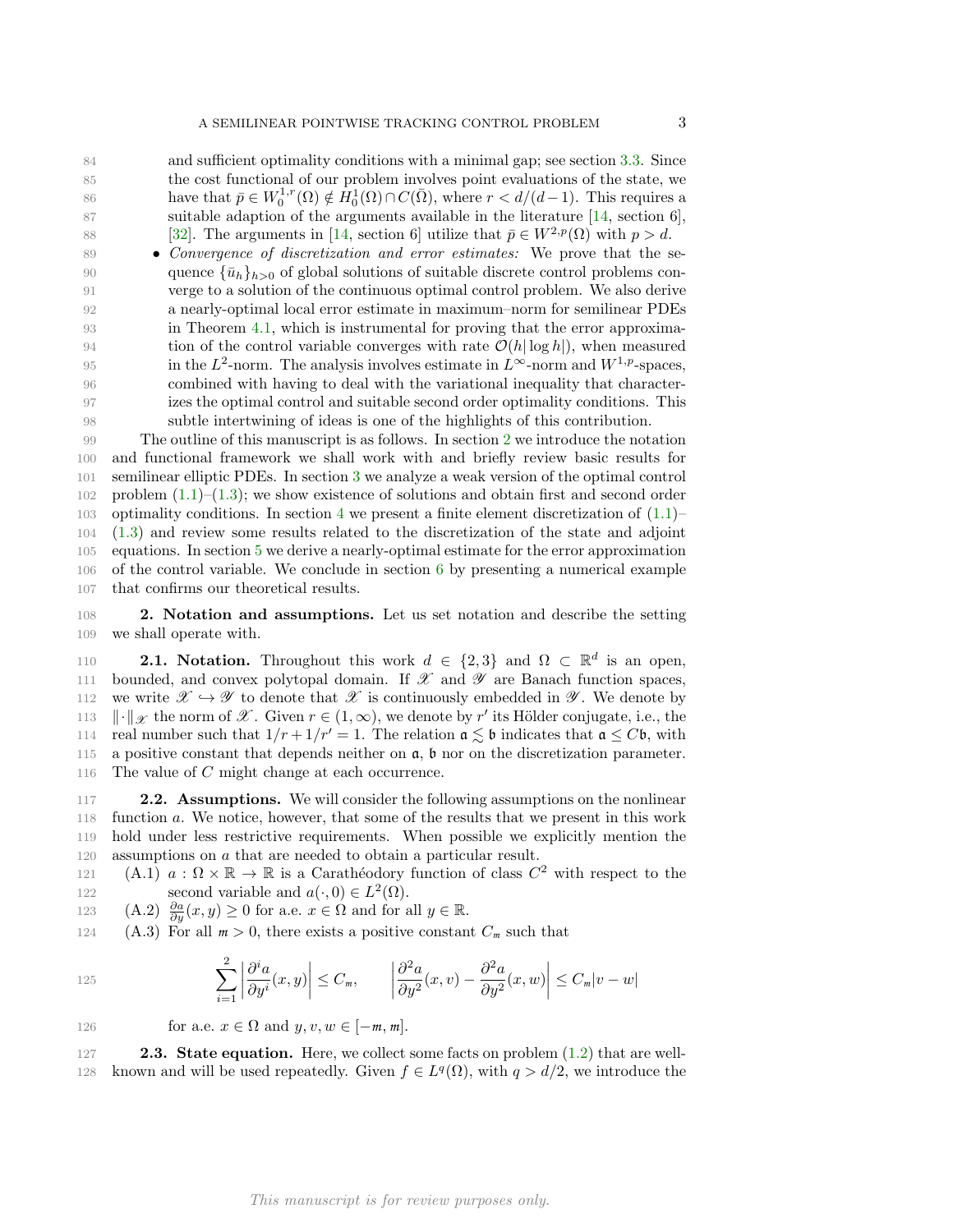129 following weak problem: Find  $y \in H_0^1(\Omega)$  such that

<span id="page-3-1"></span>130 (2.1) 
$$
(\nabla y, \nabla v)_{L^2(\Omega)} + (a(\cdot, y), v)_{L^2(\Omega)} = (f, v)_{L^2(\Omega)} \quad \forall v \in H_0^1(\Omega).
$$

131 We begin with the following result that states the well–posedness of problem [\(2.1\)](#page-3-1) 132 and further regularity properties for its solution y.

<span id="page-3-2"></span>133 THEOREM 2.1 (well-posedness and regularity). Let  $f \in L^q(\Omega)$  with  $q > d/2$ . 134 Let  $a = a(x, y) : \Omega \times \mathbb{R} \to \mathbb{R}$  be a Carathéodory function that is monotone increasing 135 and locally Lipschitz in y a.e. in  $\Omega$ . If  $\Omega$  denotes an open and bounded domain with 136 Lipschitz boundary and  $a(\cdot, 0) \in L^q(\Omega)$ , with  $q > d/2$ , then problem  $(2.1)$  has a unique 137 solution  $y \in H_0^1(\Omega) \cap L^{\infty}(\Omega)$ . If, in addition,  $\Omega$  is convex and  $f, a(\cdot, 0) \in L^2(\Omega)$ , then

138 
$$
||y||_{H^2(\Omega)} \lesssim ||f - a(\cdot, 0)||_{L^2(\Omega)}.
$$

139 The hidden constant is independent of a and f.

140 Proof. The existence of a unique solution  $y \in H_0^1(\Omega) \cap L^{\infty}(\Omega)$  follows from the 141 main theorem on monotone operators [\[33,](#page-24-4) Theorem 26.A], [\[28,](#page-24-5) Theorem 2.18] com-142 bined with an argument due to Stampacchia [\[31\]](#page-24-6), [\[25,](#page-24-7) Theorem B.2]. The  $H^2(\Omega)$ -143 regularity of y follows from the fact that  $f, a(\cdot, 0) \in L^2(\Omega)$  and that  $\Omega$  is convex; see 144 [\[24,](#page-24-8) Theorems 3.2.1.2 and 4.3.1.4] when  $d = 2$  and [24, Theorems 3.2.1.2] and [\[26,](#page-24-9) 145 section 4.3.1 when  $d = 3$ .  $\Box$ 

<span id="page-3-6"></span>146 The following result is contained in [\[32,](#page-24-3) Theorem 4.16].

147 THEOREM 2.2. Let  $f_1, f_2 \in L^q(\Omega)$  with  $q > d/2$ . Let  $a = a(x, y) : \Omega \times \mathbb{R} \to \mathbb{R}$  be 148 a Carathéodory function of class  $C^1$  with respect to y such that  $(A.2)$  holds. Assume <sup>149</sup> that |∂a/∂y(x, y)| ≤ C*<sup>m</sup>* for a.e. x ∈ Ω and y ∈ [−*m*, *m*]. If Ω denotes an open and 150 bounded domain with Lipschitz boundary and  $a(\cdot, 0) \in L^q(\Omega)$ , with  $q > d/2$ , then

<span id="page-3-5"></span>151 
$$
(2.2)
$$
 
$$
\|\nabla(y_1 - y_2)\|_{L^2(\Omega)} + \|y_1 - y_2\|_{L^\infty(\Omega)} \lesssim \|f_1 - f_2\|_{L^q(\Omega)},
$$

152 where  $i \in \{1,2\}$  and  $y_i$  solves problem [\(2.1\)](#page-3-1) with f replaced by  $f_i$ .

<span id="page-3-0"></span>153 3. The pointwise tracking optimal control problem. In this section, we 154 analyze the following weak version of the pointwise tracking optimal control problem 155  $(1.1)–(1.3)$  $(1.1)–(1.3)$  $(1.1)–(1.3)$ : Find

<span id="page-3-4"></span>156 (3.1) 
$$
\min\{J(y, u) : (y, u) \in H_0^1(\Omega) \cap L^\infty(\Omega) \times \mathbb{U}_{ad}\}
$$

157 subject to the the state equation

<span id="page-3-3"></span>158 (3.2) 
$$
(\nabla y, \nabla v)_{L^2(\Omega)} + (a(\cdot, y), v)_{L^2(\Omega)} = (u, v)_{L^2(\Omega)} \quad \forall v \in H_0^1(\Omega).
$$

159 Let  $a = a(x, y) : \Omega \times \mathbb{R} \to \mathbb{R}$  be a Carathéodory function that is monotone 160 increasing and locally Lipschitz in y with  $a(\cdot, 0) \in L^2(\Omega)$ . Since  $\Omega$  is convex, Theorem 161 [2.1](#page-3-2) yields the existence of a unique solution  $y \in H^2(\Omega) \cap H_0^1(\Omega)$  of problem [\(3.2\)](#page-3-3). We immediately notice that, in view of the continuous embedding  $H^2(\Omega) \hookrightarrow C(\overline{\Omega})$ , point 163 evaluations of  $y$  in  $(1.1)$  are well-defined.

164 3.1. Existence of optimal controls. As it is customary in optimal control 165 theory, to analyze  $(3.1)$ – $(3.2)$ , we introduce the so-called control to state operator 166  $S: L^2(\Omega) \to H^2(\Omega) \cap H_0^1(\Omega)$  which, given a control u, associates to it the unique 167 state  $y$  that solves  $(3.2)$ . With this operator at hand, we define the reduced cost 168 functional  $j: L^2(\Omega) \to \mathbb{R}$  by  $j(u) := J(\mathcal{S}u, u)$ .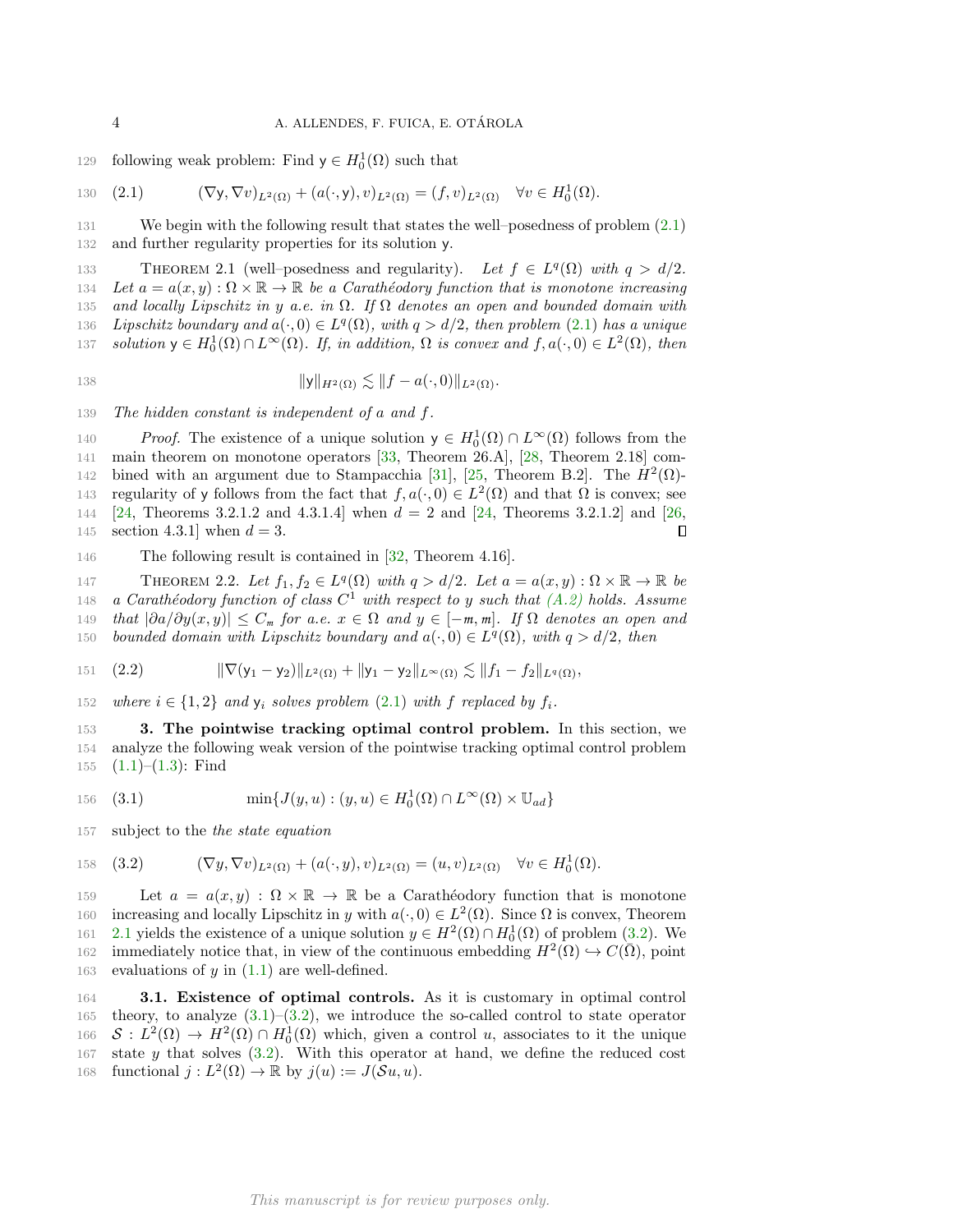169 Since the optimal control problem [\(3.1\)](#page-3-4)–[\(3.2\)](#page-3-3) is not convex, we discuss existence 170 results and optimality conditions in the context of local solutions. A control  $\bar{u} \in \mathbb{U}_{ad}$ 171 is said to be locally optimal in  $L^2(\Omega)$  for  $(3.1)$ – $(3.2)$  if there exists  $\delta > 0$  such that  $J(\bar{y}, \bar{u}) \leq J(y, u)$  for all  $u \in \mathbb{U}_{ad}$  such that  $||u-\bar{u}||_{L^2(\Omega)} \leq \delta$ . Here,  $\bar{y} = \mathcal{S}\bar{u}$  and  $y = \mathcal{S}u$ . 173 Since the set  $\mathbb{U}_{ad}$  is bounded in  $L^{\infty}(\Omega)$ , it can be proved that local optimality in  $L^2(\Omega)$ 174 is equivalent to local optimality in  $L^q(\Omega)$  for  $q \in (1,\infty)$ ; see [\[14,](#page-24-0) section 5] for details. 175 The existence of an optimal state-control pair  $(\bar{y}, \bar{u})$  is as follows.

<span id="page-4-0"></span>176 THEOREM 3.1 (existence of an optimal pair). Let  $\Omega$  be an open, bounded, and 177 convex domain. Let  $a = a(x, y) : \Omega \times \mathbb{R} \to \mathbb{R}$  be a Carathéodory function that is 178 monotone increasing and locally Lipschitz in y with  $a(\cdot, 0) \in L^2(\Omega)$ . Thus, the optimal 179 control problem  $(3.1)$  – $(3.2)$  admits at least one solution  $(\bar{y}, \bar{u}) \in H_0^1(\Omega) \cap H^2(\Omega) \times \mathbb{U}_{ad}$ .

180 *Proof.* Define 
$$
\Phi: L^2(\Omega) \to \mathbb{R}
$$
 and  $\Psi: H^2(\Omega) \cap H_0^1(\Omega) \to \mathbb{R}$  by

181 
$$
\Phi(v) := \alpha ||v||_{L^2(\Omega)}^2, \qquad \Psi(y) := \sum_{t \in \mathcal{D}} |y(t) - y_t|^2.
$$

182 It is immediate that  $\Phi$  is continuous and convex in  $L^2(\Omega)$ . It is thus weakly lower 183 semicontinuous in  $L^2(\Omega)$ . On the other hand,  $\Psi$  is continuous as a map from  $H_0^1(\Omega) \cap$ 184  $H^2(\Omega)$  to R. The fact that  $\mathbb{U}_{ad}$  is weakly sequentially compact allows us to conclude; 185 see [\[32,](#page-24-3) Theorem 4.15] for details.  $\Box$ 

186 3.2. First order necessary optimality conditions. In this section, we for-187 mulate first order necessary optimality conditions. To accomplish this task, we begin 188 by analyzing differentiability properties of the control to state operator S.

<span id="page-4-3"></span>189 THEOREM 3.2 (differentiability properties of  $S$ ). Assume that  $(A.1)$ ,  $(A.2)$ , and [\(A.3\)](#page-2-4) hold. Then, the control to state map  $S: L^2(\Omega) \to H^2(\Omega) \cap H_0^1(\Omega)$  is of class  $C^2$ . In addition, if  $u, v \in L^2(\Omega)$ , then  $z = \mathcal{S}'(u)v \in H^2(\Omega) \cap H_0^1(\Omega)$  corresponds to the unique solution to

<span id="page-4-1"></span>193 (3.3) 
$$
(\nabla z, \nabla w)_{L^2(\Omega)} + \left(\frac{\partial a}{\partial y}(\cdot, y)z, w\right)_{L^2(\Omega)} = (v, w)_{L^2(\Omega)} \quad \forall w \in H_0^1(\Omega),
$$

194 where  $y = Su$ . If  $v_1, v_2 \in L^2(\Omega)$ , then  $\mathfrak{z} = S''(u)(v_1, v_2) \in H^2(\Omega) \cap H_0^1(\Omega)$  is the 195 unique solution to

<span id="page-4-4"></span>196 
$$
(3.4) \qquad (\nabla_{\mathfrak{F}}, \nabla w)_{L^2(\Omega)} + \left(\frac{\partial a}{\partial y}(\cdot, y)_{\mathfrak{F}}, w\right)_{L^2(\Omega)} = -\left(\frac{\partial^2 a}{\partial y^2}(\cdot, y) z_{v_1} z_{v_2}, w\right)_{L^2(\Omega)}
$$

197 for all  $w \in H_0^1(\Omega)$ , where  $z_{v_i} = \mathcal{S}'(u)v_i$ , with  $i = 1, 2$ , and  $y = \mathcal{S}u$ .

198 Proof. The first order Fréchet differentiability of S from  $L^2(\Omega)$  into  $H^2(\Omega) \cap H_0^1(\Omega)$ 199 follows from a slight modification of the arguments of [\[32,](#page-24-3) Theorem 4.17] that basically 200 entails replacing  $H^1(\Omega) \cap C(\overline{\Omega})$  by  $H^2(\Omega) \cap H_0^1(\Omega)$  and  $L^r(\Omega)$  by  $L^2(\Omega)$ . [\[32,](#page-24-3) Theorem 201 4.17] also yields that  $z = \mathcal{S}'(u)v \in H^2(\Omega) \cap H_0^1(\Omega)$  corresponds to the unique solution 202 to  $(3.3)$ . The second order Fréchet differentiability of S can be obtained by using the 203 implicit function theorem; see, for instance, the proof of [\[32,](#page-24-3) Theorem 4.24] and [\[14,](#page-24-0) 204 Proposition 16] for details.  $\Box$ 

205 We begin the analysis of optimality conditions with a classical result. If  $\bar{u} \in \mathbb{U}_{ad}$ 206 denotes a locally optimal control for problem  $(3.1)$ – $(3.2)$ , then we have the variational 207 inequality [\[32,](#page-24-3) Lemma 4.18]

<span id="page-4-2"></span>208 (3.5) 
$$
j'(\bar{u})(u-\bar{u}) \geq 0 \quad \forall u \in \mathbb{U}_{ad}.
$$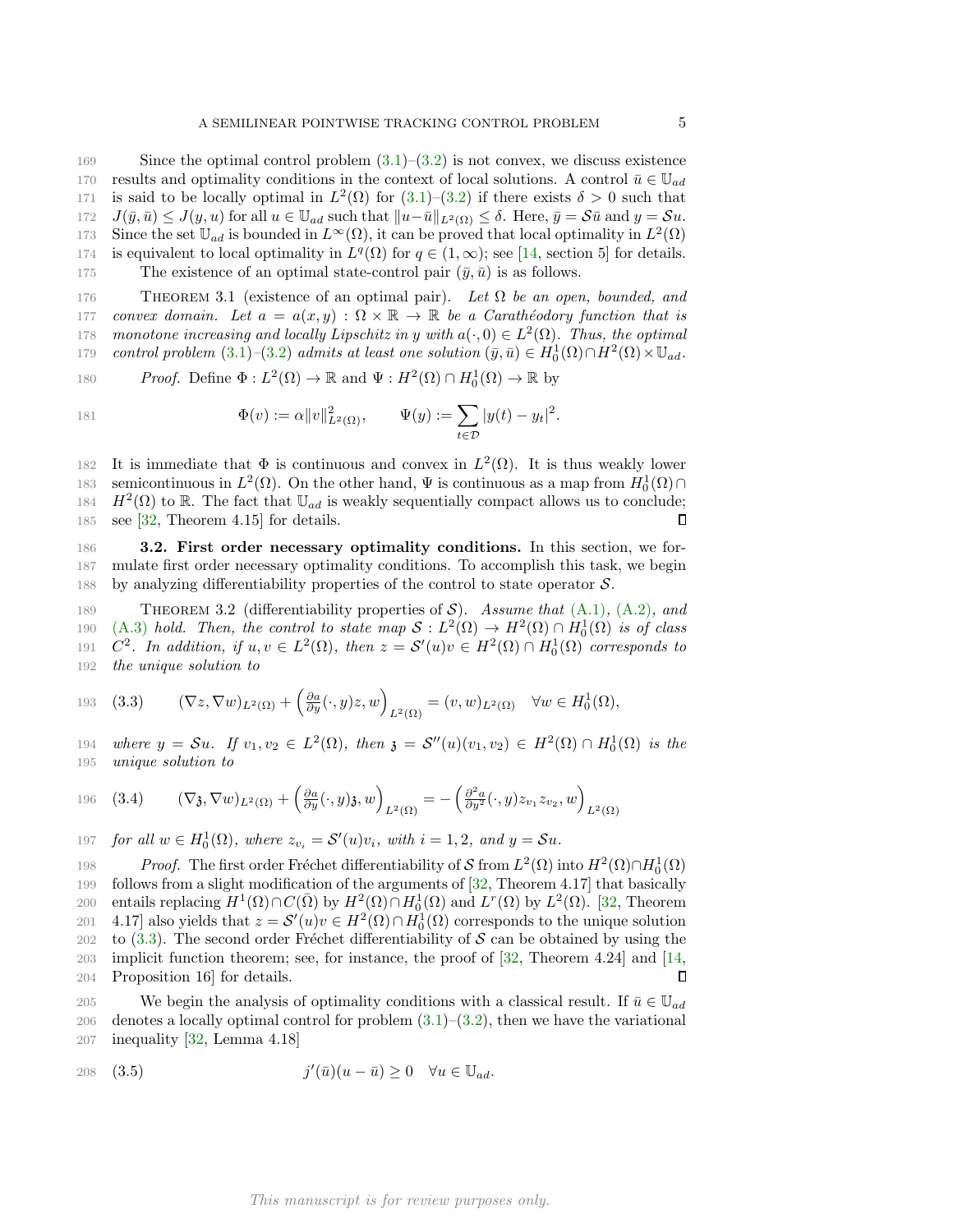209 We recall that, for  $u \in \mathbb{U}_{ad}$ , the reduced cost functional is defined as  $j(u) = J(\mathcal{S}u, u)$ . 210 In [\(3.5\)](#page-4-2),  $j'(\bar{u})$  denotes the Gateaux derivative of j at  $\bar{u}$ . To explore the variational

211 inequality [\(3.5\)](#page-4-2), we introduce the adjoint variable  $p \in W_0^{1,r}(\Omega)$ , with  $r \in (1, d/(d-1)),$ 212 as the unique solution to the adjoint equation

<span id="page-5-1"></span>213 (3.6) 
$$
(\nabla w, \nabla p)_{L^2(\Omega)} + \left(\frac{\partial a}{\partial y}(\cdot, y)p, w\right)_{L^2(\Omega)} = \sum_{t \in \mathcal{D}} \langle (y(t) - y_t)\delta_t, w \rangle \quad \forall w \in W_0^{1,r'}(\Omega).
$$

 $114$  Here,  $r' > d$  denotes the Hölder conjugate of r and  $y = S u$  corresponds to the solution 215 to  $(3.2)$ . We immediately notice that, in view of assumptions  $(A.1)$ – $(A.3)$ , problem 216  $(3.6)$  is well–posed; see [\[10,](#page-23-5) Theorem 1].

217 We are now in position to present first order necessary optimality conditions for 218 our PDE–constrained optimization problem.

<span id="page-5-0"></span>219 THEOREM 3.3 (first order necessary optimality conditions). Assume that  $(A.1)$ , 220 [\(A.2\)](#page-2-2), and [\(A.3\)](#page-2-4) hold. Then every locally optimal control  $\bar{u} \in \mathbb{U}_{ad}$  for problem [\(3.1\)](#page-3-4)–  $221 \quad (3.2)$  $221 \quad (3.2)$  satisfies the variational inequality

<span id="page-5-4"></span>
$$
(3.7) \qquad \qquad (\bar{p} + \alpha \bar{u}, u - \bar{u})_{L^2(\Omega)} \ge 0 \quad \forall u \in \mathbb{U}_{ad},
$$

223 where  $\bar{p} \in W_0^{1,r}(\Omega)$ , with  $r < d/(d-1)$ , denotes the unique solution to problem [\(3.6\)](#page-5-1) 224 with y replaced by  $\bar{y} = S\bar{u}$ .

225 Proof. A simple computation reveals that the first order optimality condition 226 [\(3.5\)](#page-4-2) can be written as follows:

<span id="page-5-2"></span>227 (3.8) 
$$
\sum_{t \in \mathcal{D}} (\mathcal{S}\bar{u}(t) - y_t) \cdot \mathcal{S}'(\bar{u})(u - \bar{u})(t) + \alpha(\bar{u}, u - \bar{u})_{L^2(\Omega)} \geq 0 \quad \forall u \in \mathbb{U}_{ad}.
$$

228 Let us concentrate on the first term of the left hand side of [\(3.8\)](#page-5-2). To accomplish 229 this task, we begin by defining  $z := \mathcal{S}'(\bar{u})(u - \bar{u})$ . Since  $u, \bar{u} \in L^2(\Omega)$ , the results of 230 Theorem [3.2](#page-4-3) guarantees that  $z \in H^2(\Omega) \cap H_0^1(\Omega) \hookrightarrow W_0^{1,\mathfrak{q}}(\Omega)$  for every  $\mathfrak{q} < 2d/(d-2)$ 231 [\[1,](#page-23-6) Theorem 4.12]. In particular, since  $2d/(\tilde{d}-2) > d$ , we have that  $z \in W_0^{1,q}(\Omega)$  for 232 every  $\mathfrak{q} \in (d, 2d/(d-2))$ . We are thus able to set  $w = z$  as a test function in the 233 adjoint problem [\(3.6\)](#page-5-1) to obtain

<span id="page-5-5"></span>234 
$$
(\nabla z, \nabla \bar{p})_{L^2(\Omega)} + \left(\frac{\partial a}{\partial y}(\cdot, \bar{y})\bar{p}, z\right)_{L^2(\Omega)} = \sum_{t \in \mathcal{D}} (\bar{y}(t) - y_t) \cdot z(t).
$$

235 On the other hand, we would like to set  $w = \bar{p}$  in the problem that  $z = \mathcal{S}'(\bar{u})(u-\bar{u})$ 236 solves. If that were possible, we would obtain

<span id="page-5-3"></span>237 (3.10) 
$$
(\nabla z, \nabla \bar{p})_{L^2(\Omega)} + \left(\frac{\partial a}{\partial y}(\cdot, \bar{y})z, \bar{p}\right)_{L^2(\Omega)} = (u - \bar{u}, \bar{p})_{L^2(\Omega)}.
$$

238 However, since  $\bar{p} \in W_0^{1,r}(\Omega)$  with  $r < d/(d-1)$ , we have that  $\bar{p} \notin H_0^1(\Omega)$  so that  $(3.10)$ 239 must be justified by different means. Let  $\{p_n\}_{n\in\mathbb{N}}\subset C_0^{\infty}(\Omega)$  be such that  $p_n\to\overline{p}$  in 240  $W_0^{1,r}(\Omega)$  for every  $r < d/(d-1)$ . Setting,  $w = p_n$ , with  $n \in \mathbb{N}$ , in the problem that 241  $z = \mathcal{S}'(\bar{u})(u - \bar{u})$  solves yields

242 
$$
(\nabla z, \nabla p_n)_{L^2(\Omega)} + \left(\frac{\partial a}{\partial y}(\cdot, \bar{y})z, p_n\right)_{L^2(\Omega)} = (u - \bar{u}, p_n)_{L^2(\Omega)}.
$$

243 The right hand side of this expression converges to  $(u - \bar{u}, \bar{p})_{L^2(\Omega)}$ . In fact,

244 
$$
|(u - \bar{u}, \bar{p})_{L^2(\Omega)} - (u - \bar{u}, p_n)_{L^2(\Omega)}| \leq ||u - \bar{u}||_{L^{\infty}(\Omega)} ||\bar{p} - p_n||_{L^1(\Omega)} \to 0, \quad n \uparrow \infty.
$$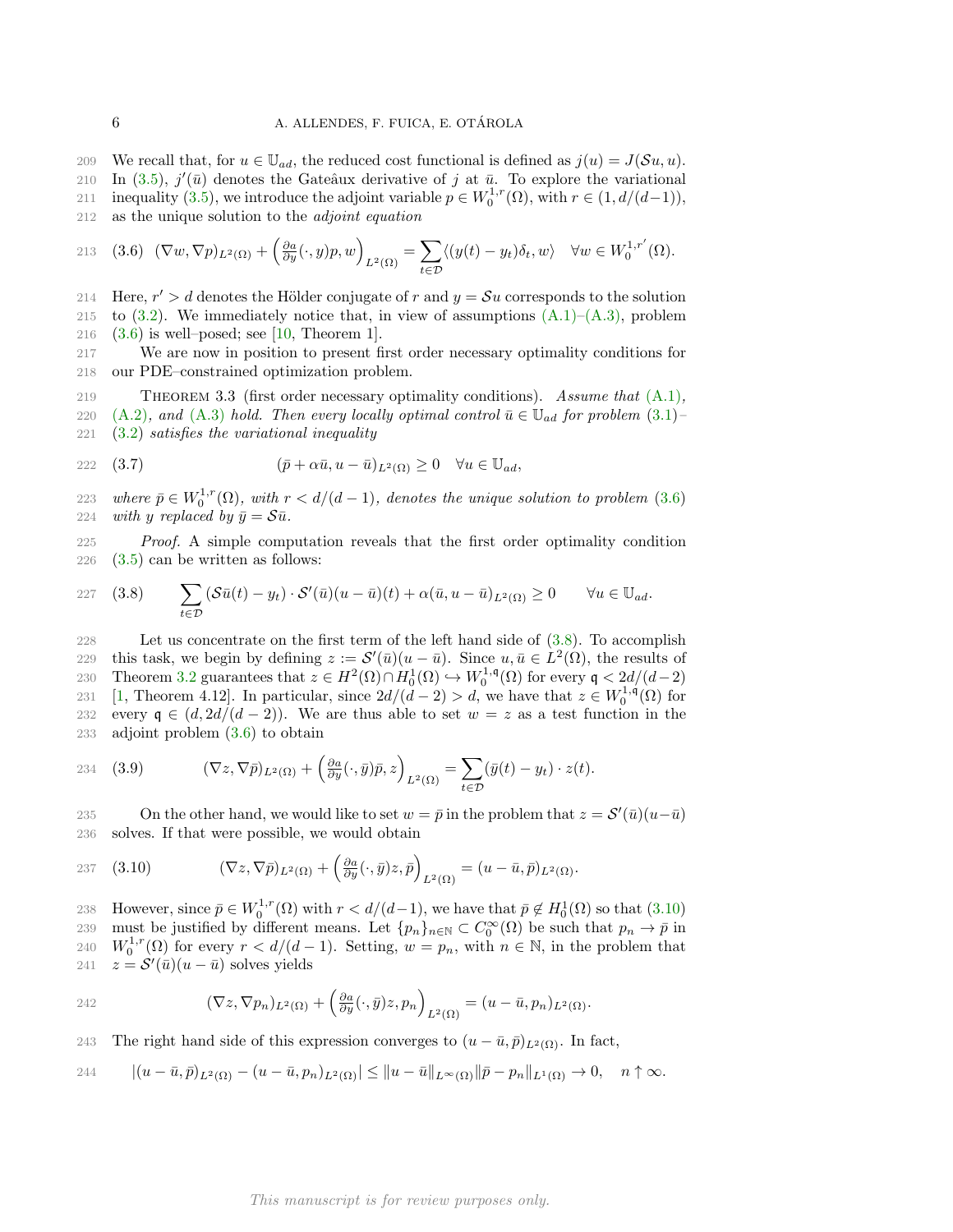245 Since there is  $m > 0$  such that  $|\bar{y}(x)| \leq m$  for a.e.  $x \in \Omega$ , [\(A.3\)](#page-2-4) reveals that

246 
$$
\left| \left( \frac{\partial a}{\partial y} (\cdot, \bar{y}) z, \bar{p} \right)_{L^2(\Omega)} - \left( \frac{\partial a}{\partial y} (\cdot, \bar{y}) z, p_n \right)_{L^2(\Omega)} \right| \leq C_m ||z||_{L^{\infty}(\Omega)} ||\bar{p} - p_n||_{L^1(\Omega)} \to 0
$$

247 as  $n \uparrow \infty$ ;  $||z||_{L^{\infty}(\Omega)}$  is uniformly bounded because  $z \in H^2(\Omega) \cap H_0^1(\Omega)$ . Finally,

$$
|(\nabla z, \nabla(\bar{p}-p_n))_{L^2(\Omega)}| \leq \|\nabla z\|_{L^{r'}(\Omega)} \|\nabla(\bar{p}-p_n)\|_{L^r(\Omega)} \to 0, \quad n \uparrow \infty,
$$

249 for every  $r < d/(d-1)$ .

250 The desired variational inequality [\(3.7\)](#page-5-4) follows from [\(3.8\)](#page-5-2), [\(3.9\)](#page-5-5), and [\(3.10\)](#page-5-3).  $\Box$ 

251 We present the following projection formula for  $\bar{u}$ . The local optimal control  $\bar{u}$ 252 satisfies  $(3.7)$  if and only if  $[32, \text{ section } 4.6]$  $[32, \text{ section } 4.6]$ 

<span id="page-6-1"></span>253 (3.11) 
$$
\bar{u}(x) := \Pi_{[a,b]}(-\alpha^{-1}\bar{p}(x))
$$
 a.e.  $x \in \Omega$ ,

254 where  $\Pi_{[a,b]} : L^1(\Omega) \to \mathbb{U}_{ad}$  is defined by  $\Pi_{[a,b]}(v) := \min\{b, \max\{v, a\}\}\$ a.e. in  $\Omega$ . We 255 can thus immediately conclude that  $\bar{u} \in W^{1,r}(\Omega)$  for every  $r < d/(d-1)$ .

256 We now present the following regularity result, which will be of importance to 257 derive the error estimate of Theorem [5.1.](#page-17-1)

<span id="page-6-5"></span>258 THEOREM 3.4 (extra regularity of  $\bar{u}$ ). Suppose that assumptions  $(A.1)$ ,  $(A.2)$ , 259 and [\(A.3\)](#page-2-4) hold. Then, every locally optimal control  $\bar{u} \in H^1(\Omega) \cap C^{0,1}(\bar{\Omega})$ .

260 Proof. The proof relies on the projection formula  $(3.11)$  and on the local regularity 261 of the locally optimal adjoint state  $\bar{p}$ . For a detailed proof we refer the reader to [\[16,](#page-24-10) 262 Lemma 3.3] and [\[12,](#page-23-7) Theorem 3.4]; see also [\[18,](#page-24-11) Theorem 4.2]. П

<span id="page-6-0"></span> 3.3. Second order sufficient optimality condition. In this section, we derive second order optimality conditions. To be precise, we formulate second order necessary optimality conditions in Theorem [3.6](#page-8-0) and derive, in Theorem [3.7,](#page-9-0) sufficient optimality conditions with a minimal gap with respect to the necessary ones derived in Theorem 267 [3.6.](#page-8-0)

268 We begin our analysis with the following result.

269 THEOREM 3.5 (*j* is of class  $C^2$  and  $j''$  is locally Lipschitz). Assume that  $(A.1)$ , 270 [\(A.2\)](#page-2-2), and [\(A.3\)](#page-2-4) hold. Then the reduced cost functional  $j: L^2(\Omega) \to \mathbb{R}$  is of class  $C^2$ . 271 Moreover, for every  $u, v_1, v_2 \in L^2(\Omega)$ , we have

<span id="page-6-2"></span>272 (3.12) 
$$
j''(u)(v_1, v_2) = \alpha(v_1, v_2)_{L^2(\Omega)} - \left(\frac{\partial^2 a}{\partial y^2}(\cdot, y) z_{v_1} z_{v_2}, p\right)_{L^2(\Omega)} + \sum_{t \in \mathcal{D}} z_{v_1}(t) z_{v_2}(t),
$$

273 where p solves [\(3.6\)](#page-5-1) and  $z_{v_i} = \mathcal{S}'(u)v_i$ , with  $i \in \{1,2\}$ . In addition, if  $v, u_1, u_2 \in$ 274  $L^2(\Omega)$  and there exists  $m > 0$  is such that  $\max\{\|u_1\|_{L^2(\Omega)}, \|u_2\|_{L^2(\Omega)}\} \leq m$ , then there 275 exists  $C_m > 0$  such that

<span id="page-6-3"></span>276 (3.13) 
$$
|j''(u_1)v^2 - j''(u_2)v^2| \leq C_m \|u_1 - u_2\|_{L^2(\Omega)} \|v\|_{L^2(\Omega)}^2.
$$

277 Proof. The fact that j is of class  $C^2$  is an immediate consequence of the differ-278 entiability properties of the control to state map  $S$  given in Theorem [3.2.](#page-4-3) It thus 279 suffices to derive [\(3.12\)](#page-6-2) and [\(3.13\)](#page-6-3). To accomplish this task, we begin with a basic 280 computation, which reveals that, for every  $u, v_1, v_2 \in L^2(\Omega)$ , we have

<span id="page-6-4"></span>281 (3.14) 
$$
j''(u)(v_1, v_2) = \alpha(v_1, v_2)_{L^2(\Omega)} + \sum_{t \in \mathcal{D}} [(3(t) \cdot (\mathcal{S}u(t) - y_t) + z_{v_1}(t)z_{v_2}(t)],
$$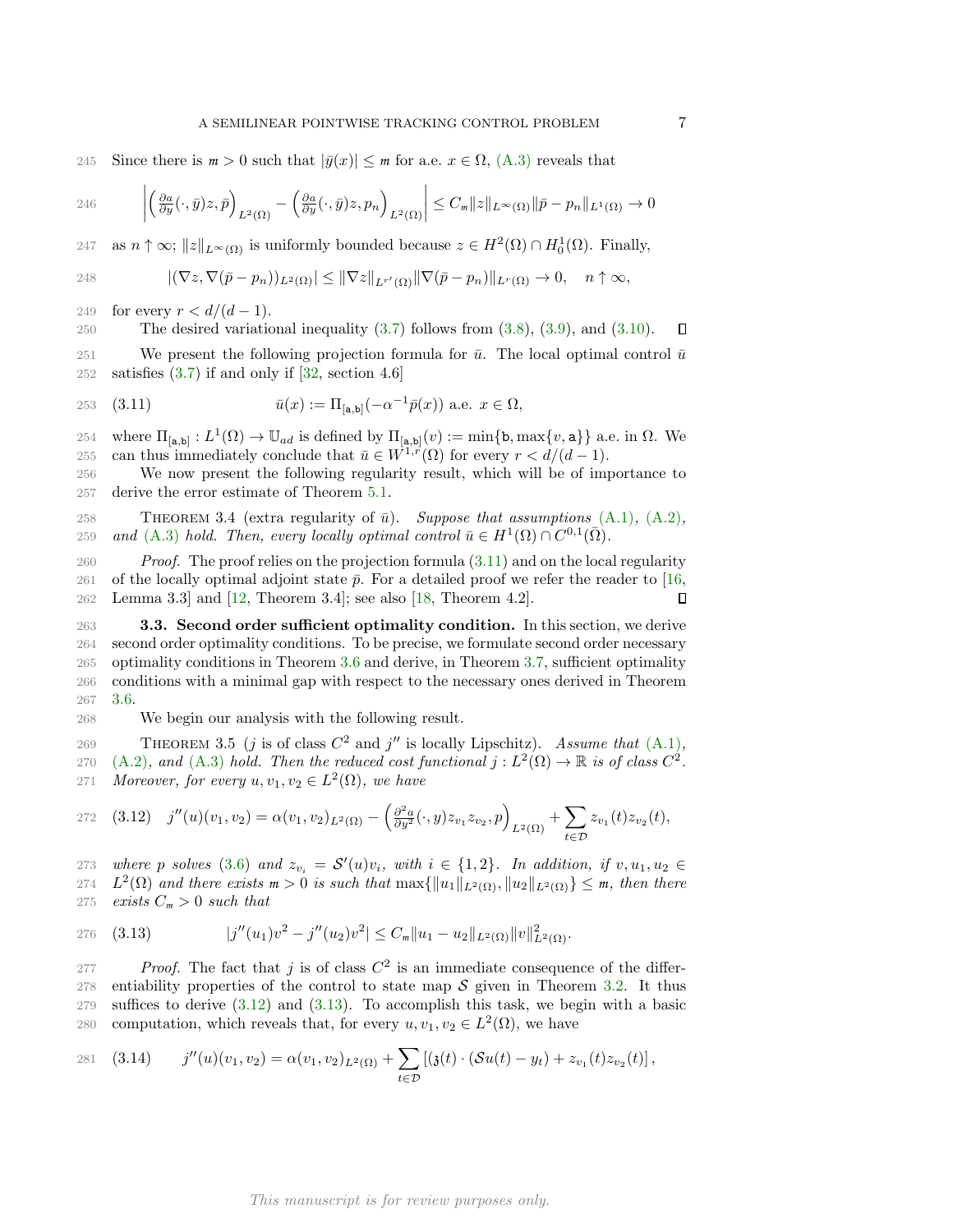282 where  $\mathfrak{z}, z_{v_1}, z_{v_2} \in H^2(\Omega) \cap H_0^1(\Omega)$  are as in the statement of Theorem [3.2.](#page-4-3) Set  $w = \mathfrak{z}$ 283 in [\(3.6\)](#page-5-1) and invoke a similar approximation argument to that used in the proof of 284 Theorem [3.3,](#page-5-0) that essentially allows us to set  $w = p$  in  $(3.4)$ , to obtain

285 
$$
\sum_{t \in \mathcal{D}} \mathfrak{z}(t) \cdot (\mathcal{S}u(t) - y_t) = -\left(\frac{\partial^2 a}{\partial y^2}(\cdot, y) z_{v_1} z_{v_2}, p\right)_{L^2(\Omega)}.
$$

286 Replacing the previous identity into [\(3.14\)](#page-6-4) yields [\(3.12\)](#page-6-2).

287 Let  $u_1, u_2, v \in L^2(\Omega)$  and  $m > 0$  be such that max{ $||u_1||_{L^{\infty}(\Omega)}, ||u_2||_{L^{\infty}(\Omega)}$ } ≤ *m*. 288 Define  $\chi = \mathcal{S}'(u_1)v$  and  $\psi = \mathcal{S}'(u_2)v$ . Notice that  $\chi$  and  $\psi$  correspond to the unique 289 solutions to [\(3.3\)](#page-4-1) with  $y = y_{u_1} := \mathcal{S}u_1$  and  $y = y_{u_2} := \mathcal{S}u_2$ , respectively. In view of 290 the identity  $(3.12)$  we obtain

<span id="page-7-2"></span>
$$
j''(u_1)v^2 - j''(u_2)v^2 = \left(\frac{\partial^2 a}{\partial y^2}(\cdot, y_{u_2})\psi^2, p_{u_2}\right)_{L^2(\Omega)} - \left(\frac{\partial^2 a}{\partial y^2}(\cdot, y_{u_1})\chi^2, p_{u_1}\right)_{L^2(\Omega)} + \sum_{t \in \mathcal{D}} (\chi^2(t) - \psi^2(t)) =: \mathbf{I} + \sum_{t \in \mathcal{D}} \mathbf{II}_t.
$$

292 Here,  $i = \{1, 2\}$  and  $p_{u_i} \in W_0^{1,r}(\Omega)$ , with  $r < d/(d-1)$ , denotes the unique solution 293 to the adjoint equation [\(3.6\)](#page-5-1) with y replaced by  $y_{u_i}$ . In what follows we estimate **I** 294 and  $\mathbf{II}_t$  for every  $t \in \mathcal{D}$ . To estimate **I**, we first rewrite it as follows: 295

296 
$$
\mathbf{I} = \left( \left[ \frac{\partial^2 a}{\partial y^2} (\cdot, y_{u_2}) - \frac{\partial^2 a}{\partial y^2} (\cdot, y_{u_1}) \right] \psi^2, p_{u_2} \right)_{L^2(\Omega)} + \left( \frac{\partial^2 a}{\partial y^2} (\cdot, y_{u_1}) \psi^2, p_{u_2} - p_{u_1} \right)_{L^2(\Omega)} + \left( \frac{\partial^2 a}{\partial y^2} (\cdot, y_{u_1}) [\psi^2 - \chi^2], p_{u_1} \right)_{L^2(\Omega)} =: \mathbf{I}_1 + \mathbf{I}_2 + \mathbf{I}_3.
$$

299 Invoke  $(A.3)$ , a generalized Hölder inequality, the Sobolev embedding  $H_0^1(\Omega) \hookrightarrow$ 300  $L^4(\Omega)$ , the well–posedness of problem [\(3.3\)](#page-4-1), and the Lipschitz property [\(2.2\)](#page-3-5), to obtain

<span id="page-7-1"></span>
$$
301 \quad (3.16) \qquad \mathbf{I}_1 \lesssim \|y_{u_1} - y_{u_2}\|_{L^{\infty}(\Omega)} \|\nabla \psi\|_{L^2(\Omega)}^2 \|p_{u_2}\|_{L^2(\Omega)} \lesssim \|u_1 - u_2\|_{L^2(\Omega)} \|v\|_{L^2(\Omega)}^2,
$$

302 where we have also used the stability estimate

<span id="page-7-0"></span>
$$
303 \quad (3.17) \qquad \qquad ||p_{u_2}||_{L^2(\Omega)} \lesssim ||\nabla p_{u_2}||_{L^r(\Omega)} \lesssim ||y_{u_2}||_{L^{\infty}(\Omega)} + \sum_{t \in \mathcal{D}} |y_t| \lesssim \mathcal{M} + \sum_{t \in \mathcal{D}} |y_t|.
$$

304 Notice that Theorem [2.1](#page-3-2) and the assumption on  $u_2$  yields  $||y_{u_2}||_{L^{\infty}(\Omega)} \leq C||u_2||_{L^2(\Omega)} \leq$ 305 Cm, where  $C > 0$ . To guarantee that  $p_{u_2} \in L^2(\Omega)$  and the first estimate in  $(3.17)$  we 306 further restrict the exponent r to belong to  $[2d/(d+2), d/(d-1))$  [\[1,](#page-23-6) Theorem 4.12].  $307$  To control  $\mathbf{I}_2$ , we invoke similar arguments to the ones that lead to  $(3.16)$ . We obtain 308

$$
I_2 \leq C_m \|\psi\|_{L^4(\Omega)}^2 \|p_{u_1} - p_{u_2}\|_{L^2(\Omega)} \lesssim \|\nabla \psi\|_{L^2(\Omega)}^2 \|\nabla (p_{u_1} - p_{u_2})\|_{L^r(\Omega)}
$$
\n
$$
\leq \|\psi\|_{L^2(\Omega)}^2 \|p_{u_1} - p_{u_2}\|_{L^r(\Omega)} \lesssim \|p_{u_1} - p_{u_2}\|_{L^r(\Omega)} \|p_{u_1} - p_{u_2}\|_{L^r(\Omega)}
$$

$$
\lesssim \|v\|_{L^2(\Omega)}^2 \|y_{u_1} - y_{u_2}\|_{L^\infty(\Omega)} \lesssim \|v\|_{L^2(\Omega)}^2 \|u_1 - u_2\|_{L^2(\Omega)}.
$$

312 Finally, to estimate  $I_3$ , we notice that  $\psi - \chi \in H_0^1(\Omega) \cap L^\infty(\Omega)$  solves

313 
$$
(\nabla(\psi - \chi), \nabla w) + \left(\frac{\partial a}{\partial y}(\cdot, y_{u_2})(\psi - \chi), w\right)_{L^2(\Omega)} = \left(\left[\frac{\partial a}{\partial y}(\cdot, y_{u_1}) - \frac{\partial a}{\partial y}(\cdot, y_{u_2})\right]\chi, w\right)_{L^2(\Omega)}
$$

314 for all  $w \in H_0^1(\Omega)$ . The stability estimate

315 
$$
\|\psi - \chi\|_{L^{\infty}(\Omega)} \lesssim \left\| \left[\frac{\partial a}{\partial y}(\cdot, y_{u_1}) - \frac{\partial a}{\partial y}(\cdot, y_{u_2})\right] \chi \right\|_{L^2(\Omega)},
$$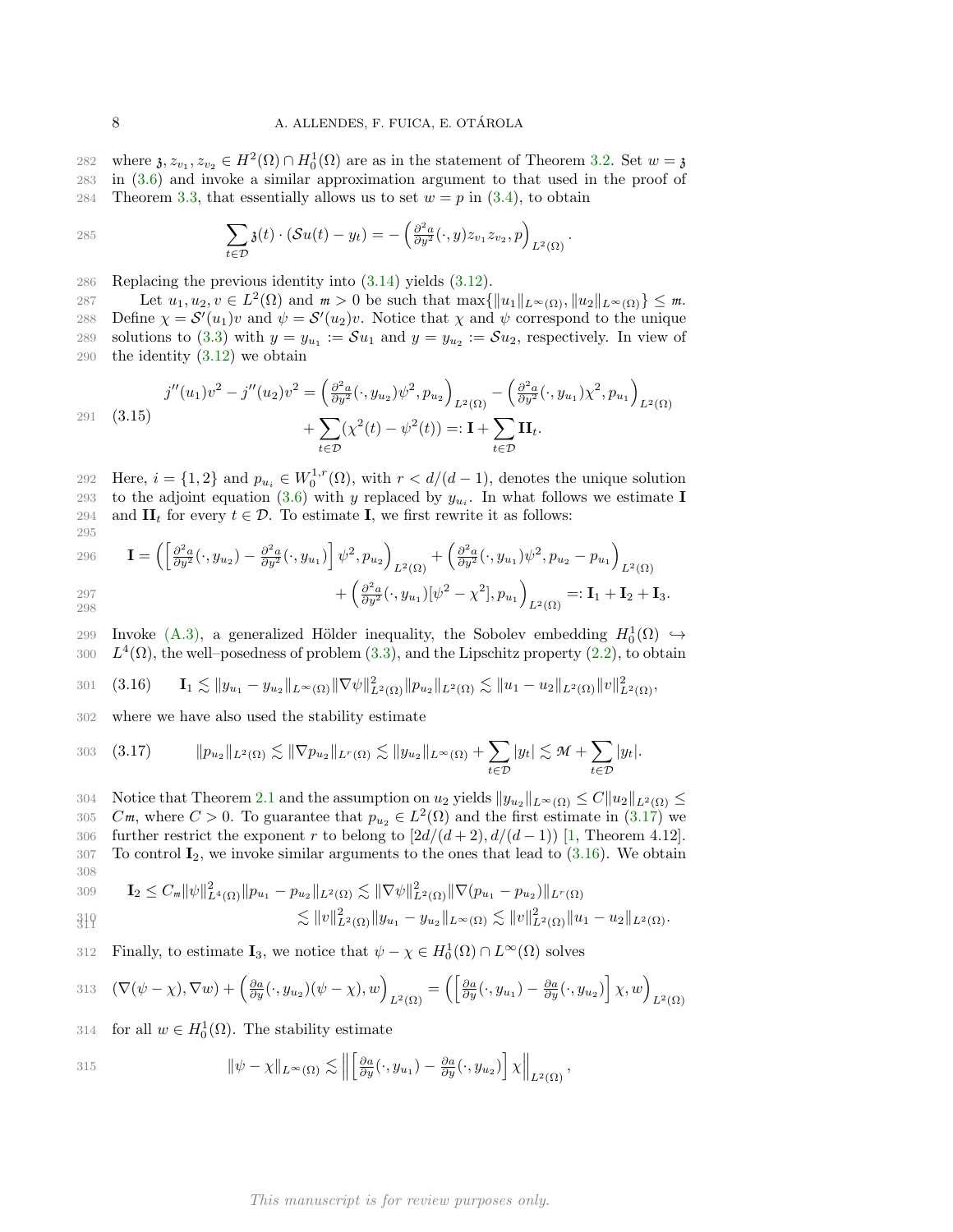316 combined with [\(A.3\)](#page-2-4) and the Lipschitz property [\(2.2\)](#page-3-5), allows us to conclude that

<span id="page-8-1"></span>317 (3.18) 
$$
\|\psi - \chi\|_{L^{\infty}(\Omega)} \lesssim \|y_{u_1} - y_{u_2}\|_{L^{\infty}(\Omega)} \|\chi\|_{L^2(\Omega)} \lesssim \|u_1 - u_2\|_{L^2(\Omega)} \|v\|_{L^2(\Omega)}.
$$

318 Therefore, utilizing  $(A.3)$ , the well-posedness of problem  $(3.3)$  and  $(3.18)$  we obtain

$$
319 \qquad \mathbf{I}_3 \lesssim \|p_{u_1}\|_{L^2(\Omega)} \|\psi - \chi\|_{L^{\infty}(\Omega)} (\|\psi\|_{L^2(\Omega)} + \|\chi\|_{L^2(\Omega)}) \lesssim \|u_1 - u_2\|_{L^2(\Omega)} \|v\|_{L^2(\Omega)}^2,
$$

- 320 where we have also used the stability estimate  $\|\psi\|_{L^2(\Omega)} + \|\chi\|_{L^2(\Omega)} \lesssim \|v\|_{L^2(\Omega)}$  and
- 321 an estimate for  $||p_{u_1}||_{L^2(\Omega)}$  which is similar to the one derived in [\(3.17\)](#page-7-0).

322 The collection of the previous estimates allows us to arrive at

<span id="page-8-2"></span>323 (3.19) 
$$
\mathbf{I} = \mathbf{I}_1 + \mathbf{I}_2 + \mathbf{I}_3 \lesssim ||u_1 - u_2||_{L^2(\Omega)} ||v||_{L^2(\Omega)}^2.
$$

324 Let  $t \in \mathcal{D}$ . We now estimate  $\mathbf{II}_t$  in [\(3.15\)](#page-7-2). Combining the estimate [\(3.18\)](#page-8-1) with 325 an stability estimate for [\(3.3\)](#page-4-1), it immediately follows that

<span id="page-8-3"></span>326 (3.20) 
$$
\mathbf{II}_t \lesssim ||\psi - \chi||_{L^{\infty}(\Omega)} (||\psi||_{L^{\infty}(\Omega)} + ||\chi||_{L^{\infty}(\Omega)}) \lesssim ||u_1 - u_2||_{L^2(\Omega)} ||v||^2_{L^2(\Omega)}.
$$

327 We conclude the desired estimate [\(3.13\)](#page-6-3) by replacing estimates [\(3.19\)](#page-8-2) and [\(3.20\)](#page-8-3)  $328$  into  $(3.15)$ . This concludes the proof. П

329 Let  $\bar{u} \in \mathbb{U}_{ad}$  satisfy the first order optimality conditions [\(3.2\)](#page-3-3), [\(3.6\)](#page-5-1), and [\(3.7\)](#page-5-4). 330 Define  $\bar{\mathfrak{p}} := \bar{p} + \alpha \bar{u}$ . The variational inequality [\(3.7\)](#page-5-4) immediately yields

<span id="page-8-6"></span>331 (3.21) 
$$
\bar{\mathfrak{p}}(x) \begin{cases} = 0 & \text{a.e. } x \in \Omega \text{ if } \mathbf{a} < \bar{u} < \mathbf{b}, \\ \geq 0 & \text{a.e. } x \in \Omega \text{ if } \bar{u} = \mathbf{a}, \\ \leq 0 & \text{a.e. } x \in \Omega \text{ if } \bar{u} = \mathbf{b}. \end{cases}
$$

332 To formulate second order optimality conditions we introduce the cone of critical 333 directions

<span id="page-8-5"></span>334 (3.22)  $C_{\bar{u}} := \{v \in L^2(\Omega) \text{ satisfying (3.23) and } v(x) = 0 \text{ if } \bar{\mathfrak{p}}(x) \neq 0\},\$  $C_{\bar{u}} := \{v \in L^2(\Omega) \text{ satisfying (3.23) and } v(x) = 0 \text{ if } \bar{\mathfrak{p}}(x) \neq 0\},\$  $C_{\bar{u}} := \{v \in L^2(\Omega) \text{ satisfying (3.23) and } v(x) = 0 \text{ if } \bar{\mathfrak{p}}(x) \neq 0\},\$ 

335 where condition  $(3.23)$  reads as follows:

<span id="page-8-4"></span>336 (3.23) 
$$
v(x) \begin{cases} \geq 0 \text{ a.e. } x \in \Omega \text{ if } \bar{u}(x) = \mathbf{a}, \\ \leq 0 \text{ a.e. } x \in \Omega \text{ if } \bar{u}(x) = \mathbf{b}. \end{cases}
$$

337 From now on, we will restrict the exponent r to belong to  $[2d/(d+2), d/(d-1))$  so 338 that p, the solution to [\(3.6\)](#page-5-1), belongs to  $L^2(\Omega)$  [\[1,](#page-23-6) Theorem 4.12]. This immediately 339 implies that  $\bar{\mathfrak{p}} \in L^2(\Omega)$ .

340 We are now in position to present second order necessary and sufficient optimality 341 conditions. While it is fair to say that for distributed and semilinear optimal control 342 problems such a theory is well-understood, our main source of difficulty here is that the solution to the adjoint problem does not belong to  $H_0^1(\Omega) \cap C(\bar{\Omega})$ :  $\bar{p} \in W_0^{1,r}(\Omega) \setminus H_0^1(\Omega)$ 344 with  $r \in [2d/(d+2), d/(d-1)).$ 

<span id="page-8-0"></span>345 THEOREM 3.6 (second order necessary optimality conditions). If  $\bar{u} \in \mathbb{U}_{ad}$  de-346 notes a locally optimal control for problem  $(3.1)$ – $(3.2)$ , then

$$
j''(\bar{u})v \ge 0 \quad \forall v \in C_{\bar{u}}.
$$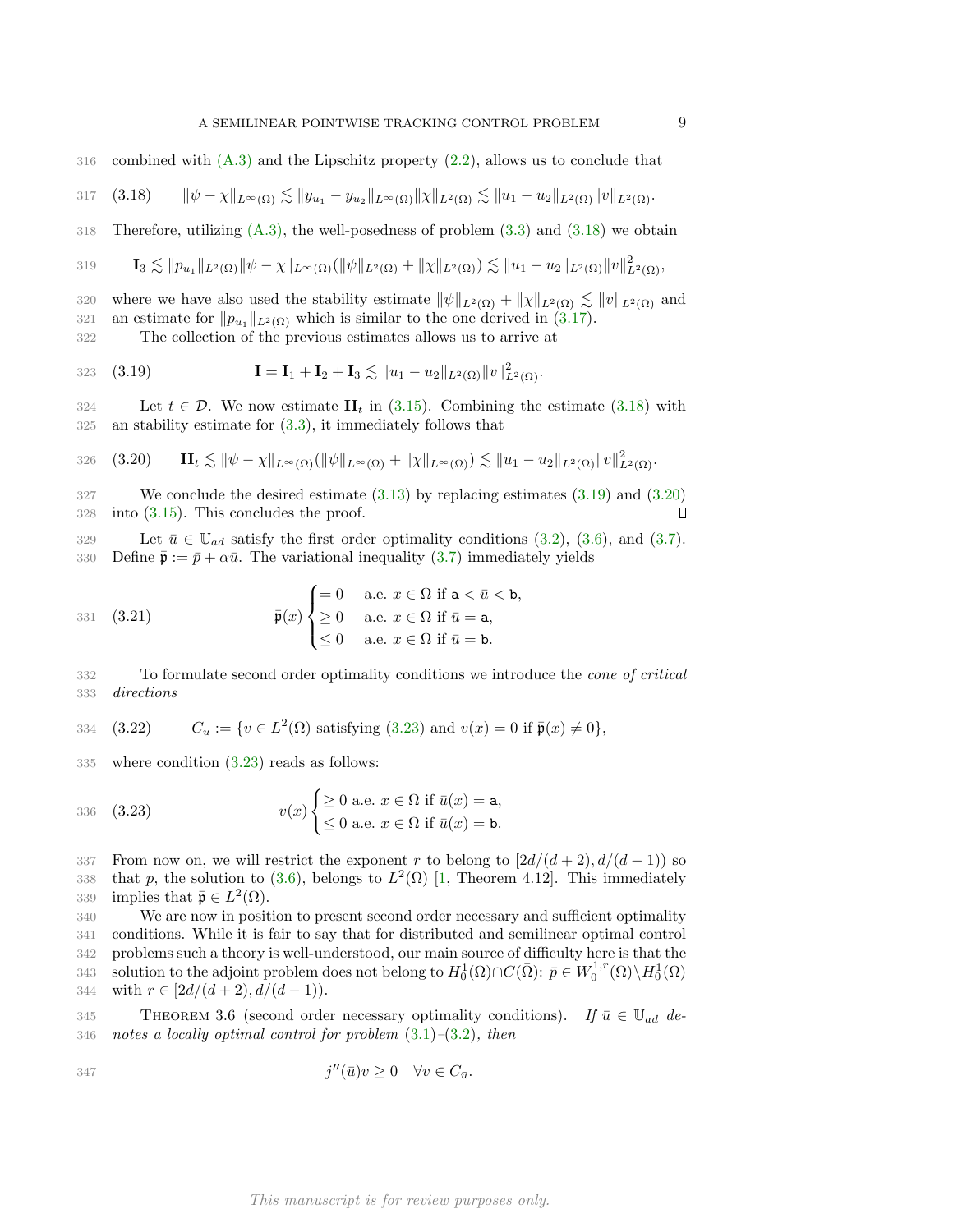348 Proof. Let  $v \in C_{\bar{u}}$ . Define, for every  $k \in \mathbb{N}$ , the function

349 
$$
v_k(x) := \begin{cases} 0 & \text{if } x : \mathbf{a} < \bar{u}(x) < \mathbf{a} + \frac{1}{k}, \mathbf{b} - \frac{1}{k} < \bar{u}(x) < \mathbf{b}, \\ \Pi_{[-k,k]}(v(x)) & \text{otherwise.} \end{cases}
$$

350 Notice that, since  $v \in C_{\bar{u}}$ , it immediately follows that  $v_k \in C_{\bar{u}}$ . In fact, a.e.  $x \in \Omega$ , 351 we have  $v(x) = 0 \implies v_k(x) = 0, v(x) \ge 0 \implies v_k(x) \ge 0,$  and  $v(x) \le 0 \implies$ 352  $v_k(x) \leq 0$ . In addition,  $|v_k(x)| \leq |v(x)|$  and  $v_k(x) \to v(x)$  as  $k \uparrow \infty$  for a.e.  $x \in \Omega$ . 353 Consequently,  $v_k \to v$  in  $L^2(\Omega)$  as  $k \uparrow \infty$ . On the other hand, simple computations 354 reveal that for every  $0 < \rho \leq k^{-2}$ , we have  $\bar{u} + \rho v_k \in \mathbb{U}_{ad}$ . We can thus invoke the 355 fact that  $\bar{u}$  is a local minimum to conclude that  $j(\bar{u}) \leq j(\bar{u} + \rho v_k)$  for  $\rho$  small enough. 356 We now apply Taylor's theorem for j at  $\bar{u}$  and utilize that  $j'(\bar{u})v_k = 0$ , which follows 357 from the fact that  $v_k \in C_{\bar{u}}$ , to conclude that, for  $\rho$  sufficiently small, we have

358 
$$
0 \leq j(\bar{u} + \rho v_k) - j(\bar{u}) = \rho j'(\bar{u})v_k + \frac{\rho^2}{2}j''(\bar{u} + \rho \theta_k v_k)v_k^2 = \frac{\rho^2}{2}j''(\bar{u} + \rho \theta_k v_k)v_k^2,
$$

359 with  $\theta_k \in (0,1)$ . Divide by  $\rho^2$  and let  $\rho \downarrow 0$  to arrive at  $j''(\bar{u})v_k^2 \geq 0$ . Let now  $k \uparrow \infty$ 360 and recall that  $v_k \to v$  in  $L^2(\Omega)$  to conclude, in view of  $(3.12)$ , that  $j''(\bar{u})v^2 \geq 0$ . This 361 concludes the proof.  $\Box$ 

362 We now derive a sufficient condition with a minimal gap with respect to the 363 necessary one obtained in Theorem [3.6.](#page-8-0)

<span id="page-9-0"></span>364 THEOREM 3.7 (second order sufficient optimality conditions). Let  $(\bar{y}, \bar{p}, \bar{u})$  be 365 a local minimum of  $(3.1)$ – $(3.2)$  satisfying the first order optimality conditions  $(3.2)$ , 366 [\(3.6\)](#page-5-1), and [\(3.7\)](#page-5-4). If  $j''(\bar{u})v^2 > 0$  for all  $v \in C_{\bar{u}} \setminus \{0\}$ , then there exist  $\mu > 0$  and  $\sigma > 0$ 367 such that

<span id="page-9-1"></span>368 (3.24) 
$$
j(u) \ge j(\bar{u}) + \frac{\mu}{2} ||u - \bar{u}||^2_{L^2(\Omega)} \quad \forall u \in \mathbb{U}_{ad} : ||u - \bar{u}||_{L^2(\Omega)} \le \sigma.
$$

369 In particular,  $\bar{u}$  is a locally optimal control in the sense of  $L^2(\Omega)$ .

370 Proof. We will proceed by contradiction. Assume that  $(3.24)$  does not hold. 371 Hence, for any  $k \in \mathbb{N}$  we are able to find an element  $u_k \in \mathbb{U}_{ad}$  such that

- <span id="page-9-3"></span>372 (3.25)  $\|\bar{u} - u_k\|_{L^2(\Omega)} < \frac{1}{k}, \quad j(u_k) < j(\bar{u}) + \frac{1}{2k}\|\bar{u} - u_k\|_{L^2(\Omega)}^2.$
- 373 Define

<span id="page-9-2"></span>374 (3.26) 
$$
\rho_k := \|u_k - \bar{u}\|_{L^2(\Omega)}, \qquad v_k := \rho_k^{-1}(u_k - \bar{u}).
$$

375 Taking a subsequence if necessary we can assume that  $v_k \rightharpoonup v$  in  $L^2(\Omega)$ . In what 376 follows we will prove, first, that the limit  $v \in C_{\bar{u}}$  and thus that  $v = 0$ .

Since the set of elements satisfying condition  $(3.23)$  is closed and convex in  $L^2(\Omega)$ , 378 it is weakly closed. Consequently, v satisfies [\(3.23\)](#page-8-4). To verify the remaining condition  $379$  in  $(3.22)$ , we invoke the mean value theorem,  $(3.26)$ , and  $(3.25)$  to arrive at

<span id="page-9-4"></span>380 (3.27) 
$$
j'(\tilde{u}_k)v_k = \frac{1}{\rho_k}(j(u_k) - j(\bar{u})) < \frac{\rho_k}{2k} \to 0, \quad k \uparrow \infty,
$$

381 where  $\tilde{u}_k = \bar{u} + \theta_k (u_k - \bar{u})$  and  $\theta_k \in (0, 1)$ . Define  $\tilde{y}_k := S \tilde{u}_k$  and  $\tilde{p}_k$  as the unique 382 solution to [\(3.6\)](#page-5-1) with  $y = \tilde{y}_k$ . Since  $\tilde{u}_k \to \bar{u}$  in  $L^2(\Omega)$  as  $k \uparrow \infty$ , an application of 383 Theorem [2.2](#page-3-6) yields  $\tilde{y}_k \to \bar{y}$  in  $H_0^1(\Omega) \cap C(\bar{\Omega})$  as  $k \uparrow \infty$ . This, in view of [\[10,](#page-23-5) Theorem

384 1], implies that  $\tilde{p}_k \to \bar{p}$  in  $W_0^{1,r}(\Omega)$ , for every  $r < d/(d-1)$ , as  $k \uparrow \infty$ . In particular,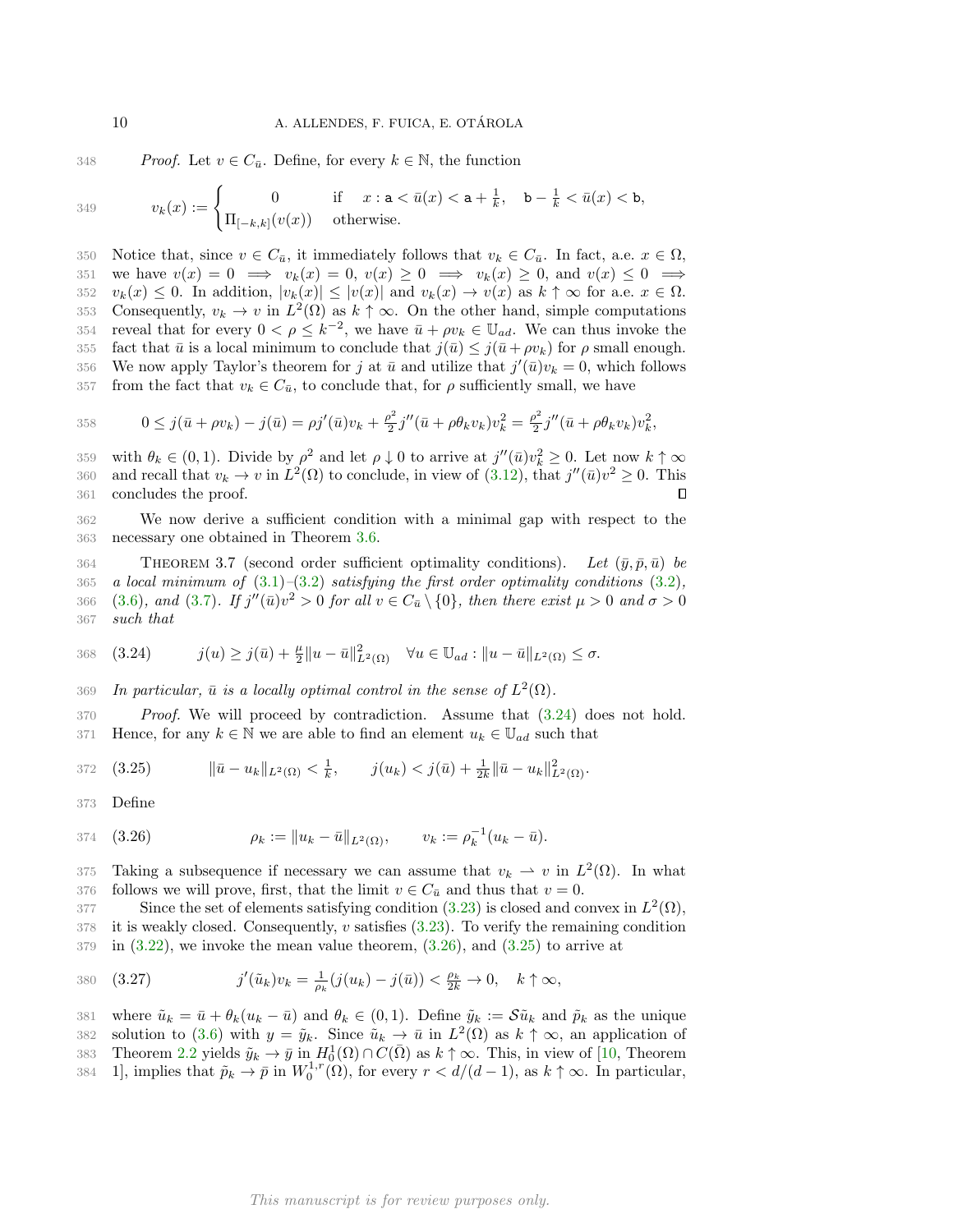385 we have  $\tilde{p}_k \to \bar{p}$  in  $L^2(\Omega)$  as  $k \uparrow \infty$ . Consequently, since  $\tilde{\mathfrak{p}}_k := \tilde{p}_k + \alpha \tilde{u}_k \to \bar{\mathfrak{p}} = \bar{p} + \alpha \bar{u}$ 386 and  $v_k \rightharpoonup v$  in  $L^2(\Omega)$ , as  $k \uparrow \infty$ , we invoke  $(3.27)$  to obtain

$$
387 \t j'(\bar{u})v = \int_{\Omega} \bar{\mathfrak{p}}(x)v(x)dx = \lim_{k \uparrow \infty} \int_{\Omega} \tilde{\mathfrak{p}}_k(x)v_k(x)dx = \lim_{k \uparrow \infty} j'(\tilde{u}_k)v_k \le 0.
$$

388 On the other hand, in view of [\(3.7\)](#page-5-4) we obtain  $\int_{\Omega} \bar{\mathfrak{p}}(x)v_k(x) = \rho_k^{-1} \int_{\Omega} \bar{\mathfrak{p}}(x)(u_k(x) -$ 389  $\bar{u}(x)dx \ge 0$ . This implies  $\int_{\Omega} \bar{\mathfrak{p}}(x)v(x)dx \ge 0$ . Consequently,  $\int_{\Omega} \bar{\mathfrak{p}}(x)v(x)dx = 0$ . 390 Since v satisfies the sign condition  $(3.23)$ , the previous inequalities and  $(3.21)$  allow 391 us to conclude that  $\int_{\Omega} |\mathfrak{p}(x)v(x)| dx = \int_{\Omega} \mathfrak{p}(x)v(x) dx = 0$ . This proves that, a.e. in  $\Omega$ , 392  $\bar{\mathfrak{p}}(x) \neq 0$  implies that  $v(x) = 0$ . We can thus conclude that  $v \in C_{\bar{u}}$ .

393 We now prove that  $v = 0$ . To accomplish this task, we invoke Taylor's theorem, 394 the inequality in [\(3.25\)](#page-9-3), and  $j'(\bar{u})(u_k - \bar{u}) \geq 0$ , for every  $k \in \mathbb{N}$ , to arrive at

395 
$$
\frac{\rho_k^2}{2}j''(\hat{u}_k)v_k^2 = j(u_k) - j(\bar{u}) - j'(\bar{u})(u_k - \bar{u}) \leq j(u_k) - j(\bar{u}) < \frac{\rho_k^2}{2k},
$$

396 where, for  $k \in \mathbb{N}$ ,  $\hat{u}_k = \bar{u} + \theta_k (u_k - \bar{u})$  with  $\theta_k \in (0, 1)$ . Thus,  $\lim_k j''(\hat{u}_k) v_k^2 \leq 0$ . We 397 now prove that  $j''(\bar{u})v^2 \leq \liminf_k j''(\hat{u}_k)v_k^2$ . Let  $\hat{z}_{v_k}$  and  $z_v$  be the solutions to [\(3.3\)](#page-4-1) 398 with forcing terms  $v_k$  and v, respectively. Invoke  $(3.12)$  and write

399 
$$
j''(\hat{u}_k)v_k^2 = \alpha \|v_k\|_{L^2(\Omega)}^2 - \left(\frac{\partial^2 a}{\partial y^2}(\cdot, \hat{y}_k)\hat{z}_{v_k}^2, \hat{p}_k\right)_{L^2(\Omega)} + \sum_{t \in \mathcal{D}} \hat{z}_{v_k}^2(t).
$$

400 Observe that,  $\sum_{t \in \mathcal{D}} \hat{z}_{v_k}^2(t) \to \sum_{t \in \mathcal{D}} z_v^2(t)$ . This is a consequence of the fact that 401  $v_k \rightharpoonup v$  in  $L^2(\Omega)$  implies that  $\hat{z}_{v_k} \rightharpoonup z_v$  in  $H^2(\Omega) \cap H_0^1(\Omega)$  as  $k \uparrow \infty$  and the compact 402 embedding  $H^2(\Omega) \hookrightarrow C(\overline{\Omega})$ . In addition, we have

<span id="page-10-0"></span>403  
\n404 (3.28) 
$$
\left| \int_{\Omega} \left( \frac{\partial^2 a}{\partial y^2} (x, \bar{y}) z_v^2 \bar{p} - \frac{\partial^2 a}{\partial y^2} (x, \hat{y}_k) \hat{z}_{v_k}^2 \hat{p}_k \right) dx \right| \leq C_m \|z_v\|_{L^{\infty}(\Omega)}^2 \|\bar{p} - \hat{p}_k\|_{L^1(\Omega)}^2
$$

$$
{}_{405}^{405} + C_{\mathfrak{m}} \|\hat{p}_k\|_{L^1(\Omega)} \left( \|\bar{y} - \hat{y}_k\|_{L^\infty(\Omega)} \|z_v\|_{L^\infty(\Omega)}^2 + \|z_v + \hat{z}_{v_k}\|_{L^\infty(\Omega)} \|z_v - \hat{z}_{v_k}\|_{L^\infty(\Omega)} \right) \to 0
$$

407 as  $k \uparrow \infty$ . To obtain [\(3.28\)](#page-10-0), we used [\(A.3\),](#page-2-4)  $\tilde{p}_k \to \bar{p}$  in  $W_0^{1,r}(\Omega)$ , for every  $r < d/(d-1)$ , 408 and  $\tilde{y}_k \to \bar{y}$  in  $H_0^1(\Omega) \cap C(\bar{\Omega})$  as  $k \uparrow \infty$ . Since the square of  $||v||_{L^2(\Omega)}$  is continuous 409 and convex, it is thus weakly lower semicontinuous in  $L^2(\Omega)$ . We have thus proved 410 that  $j''(\bar{u})v^2 \le \liminf_k j''(\hat{u}_k)v_k^2$ .

411 Therefore, since  $j''(\bar{u})v^2 \leq \lim_k j''(\hat{u}_k)v_k^2 \leq 0$  and  $v \in C_{\bar{u}}$ , the second order 412 optimality condition  $j''(\bar{u})v^2 > 0$  for all  $v \in C_{\bar{u}} \setminus \{0\}$  immediately yields  $v = 0$ .

413 Finally, since  $v = 0$  we have  $\hat{z}_{v_k} \to 0$  in  $H^2(\Omega) \cap H_0^1(\Omega)$  as  $k \uparrow \infty$ . Consequently, 414 from the identity

415 
$$
\alpha = \alpha \|v_k\|_{L^2(\Omega)}^2 = j''(\hat{u}_k)v_k^2 + \left(\frac{\partial^2 a}{\partial y^2}(\cdot, \hat{y}_k)\hat{z}_{v_k}^2, \hat{p}_k\right)_{L^2(\Omega)} - \sum_{t \in \mathcal{D}} \hat{z}_{v_k}^2(t),
$$

416 and the fact that  $\liminf_k j''(\hat{u}_k)v_k^2 \leq 0$ , we obtain that  $\alpha \leq 0$ , which is a contradiction. 417 This concludes the proof.  $\Box$ 

418 To present the following result, we define

419 
$$
C_{\bar{u}}^{\tau} := \{ v \in L^2(\Omega) \text{ satisfying (3.23) and } v(x) = 0 \text{ if } |\bar{\mathfrak{p}}(x)| > \tau \}.
$$

420 THEOREM 3.8 (equivalent optimality conditions). If  $(\bar{y}, \bar{p}, \bar{u})$  denotes a local min-421 imum of  $(3.1)$ – $(3.2)$  satisfying the first order optimality conditions  $(3.2)$ ,  $(3.6)$ , and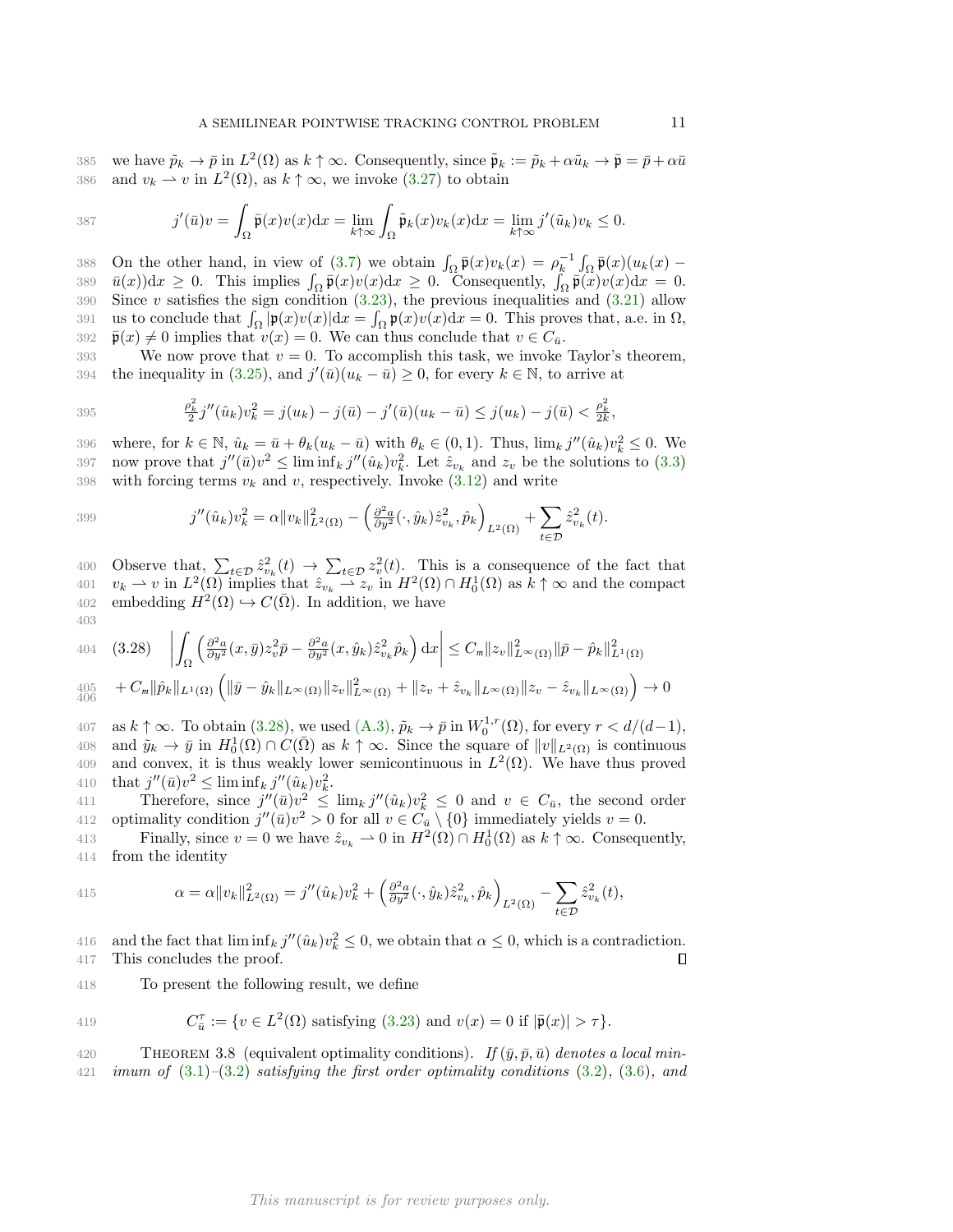422 [\(3.7\)](#page-5-4), then the following statements are equivalent:

<span id="page-11-2"></span>423 (3.29) 
$$
j''(\bar{u})v^2 > 0 \quad \forall v \in C_{\bar{u}} \setminus \{0\}
$$

 $424$  and

<span id="page-11-1"></span>425 (3.30) 
$$
\exists \mu, \tau > 0: \quad j''(\bar{u})v^2 \ge \mu \|v\|_{L^2(\Omega)}^2 \quad \forall v \in C_{\bar{u}}^{\tau}.
$$

426 Proof. Since, for every  $\tau > 0$ , we have  $C_{\bar{u}} = C_{\bar{u}}^0 \subset C_{\bar{u}}^{\tau}$ , it follows immediately 427 that [\(3.30\)](#page-11-1) implies [\(3.29\)](#page-11-2).

428 To prove that [\(3.29\)](#page-11-2) implies [\(3.30\)](#page-11-1) we proceed by contradiction. Assume that, 429 for every  $\tau > 0$ , there exists  $w_{\tau} \in C_{\bar{u}}^{\tau}$  such that  $j''(\bar{u})w_{\tau}^2 < \tau \|w_{\tau}\|_{L^2(\Omega)}^2$ . Define 430  $v_{\tau} := w_{\tau}/||w_{\tau}||_{L^2(\Omega)}$ . Upon taking a subsequence, if necessary, we have

<span id="page-11-3"></span>431 (3.31) 
$$
v_{\tau} \in C_{\bar{u}}^{\tau}
$$
,  $||v_{\tau}||_{L^{2}(\Omega)} = 1$ ,  $j''(\bar{u})v_{\tau}^{2} < \tau$ ,  $v_{\tau} \to v$  in  $L^{2}(\Omega)$ 

432 as  $\tau \downarrow 0$ . Since the set of elements satisfying condition [\(3.23\)](#page-8-4) is closed and convex in 433  $L^2(\Omega)$ , it is weakly closed. Consequently, v satisfies [\(3.23\)](#page-8-4). It suffices to prove that 434  $\bar{\mathfrak{p}}(x) \neq 0$  implies  $v(x) = 0$  for a.e.  $x \in \Omega$  to conclude that  $v \in C_{\bar{u}}$ . To do so, we invoke 435 property [\(3.21\)](#page-8-6), the fact that  $\bar{\mathfrak{p}} \in L^2(\Omega)$ ,  $v_\tau \in C^{\tau}_{\bar{u}}$ , and [\(3.31\)](#page-11-3) to conclude that

436 
$$
0 \leq \int_{\Omega} \bar{\mathfrak{p}}(x)v(x)dx = \lim_{\tau \downarrow 0} \int_{\Omega} \bar{\mathfrak{p}}(x)v_{\tau}(x)dx = \lim_{\tau \downarrow 0} \int_{|\bar{\mathfrak{p}}| \leq \tau} \bar{\mathfrak{p}}(x)v_{\tau}(x)dx \leq \lim_{\tau \downarrow 0} \tau \sqrt{|\Omega|} = 0.
$$

437 Thus,  $\int_{\Omega} |\bar{\mathfrak{p}}(x)v(x)| dx = \int_{\Omega} \bar{\mathfrak{p}}(x)v(x) dx = 0$ . This proves that, a.e. in  $\Omega$ , if  $\bar{\mathfrak{p}} \neq 0$  then 438 v = 0. Consequently,  $v \in C_{\bar{u}}$ . On the other hand, on the basis of the arguments 439 developed in the proof of Theorem [3.7](#page-9-0) we invoke [\(3.31\)](#page-11-3) and obtain

440 
$$
j''(\bar{u})v^2 \le \liminf_{\tau \downarrow 0} j''(\bar{u})v^2_{\tau} \le \limsup_{\tau \downarrow 0} j''(\bar{u})v^2_{\tau} \le 0.
$$

441 Since  $v \in C_{\bar{u}}$ , [\(3.29\)](#page-11-2) allows us to conclude that  $v = 0$  and  $j''(\bar{u})v_{\tau}^2 \to 0$  as  $\tau \downarrow 0$ . Now, 442 since  $v_{\tau} \rightharpoonup 0$  in  $L^2(\Omega)$  implies  $z_{v_{\tau}} \to 0$  in  $C(\overline{\Omega})$ , ([3.12\)](#page-6-2) yields

$$
\liminf_{\tau \downarrow 0} j''(\bar{u})v_{\tau} = \liminf_{\tau \downarrow 0} \left[ \alpha - \left( \frac{\partial^2 a}{\partial y^2} (\cdot, \bar{y}) z_{v_{\tau}}^2, \bar{p} \right)_{L^2(\Omega)} + \sum_{t \in \mathcal{D}} z_{v_{\tau}}^2(t) \right] = \alpha > 0.
$$

444 This contradicts the fact that  $j''(\bar{u})v_\tau^2 \to 0$  as  $\tau \downarrow 0$ .

<span id="page-11-0"></span>445 4. Finite element approximation. We now introduce the discrete setting in 446 which we will operate. We first introduce some terminology and a few basic ingredients 447 [\[8,](#page-23-8) [20,](#page-24-12) [21\]](#page-24-13) that will be common to all of our discretizations. We denote by  $\mathcal{I}_h = \{T\}$ 448 a conforming partition, or mesh, of  $\overline{\Omega}$  into closed simplices T with size  $h_T = \text{diam}(T)$ . 449 Define  $h := \max_{T \in \mathcal{T}_h} h_T$ . We denote by  $\mathbb{T} = {\{\mathcal{T}_h\}}_{h>0}$  a collection of conforming and 450 quasi-uniform meshes  $\mathscr{T}_h$ .

451 Given a mesh  $\mathcal{T}_h \in \mathbb{T}$ , we define the finite element space of continuous piecewise 452 polynomials of degree one as

<span id="page-11-4"></span>453 (4.1) 
$$
\mathbb{V}_h := \{ v_h \in C(\overline{\Omega}) : v_h|_T \in \mathbb{P}_1(T) \ \forall T \in \mathcal{F}_h \} \cap H_0^1(\Omega).
$$

454 In the following sections we will present convergence properties and suitable error 455 estimates for finite element approximations of the state equation, the adjoint equation, 456 and the optimal control problem  $(3.1)$ – $(3.2)$ , respectively.

$$
\Box
$$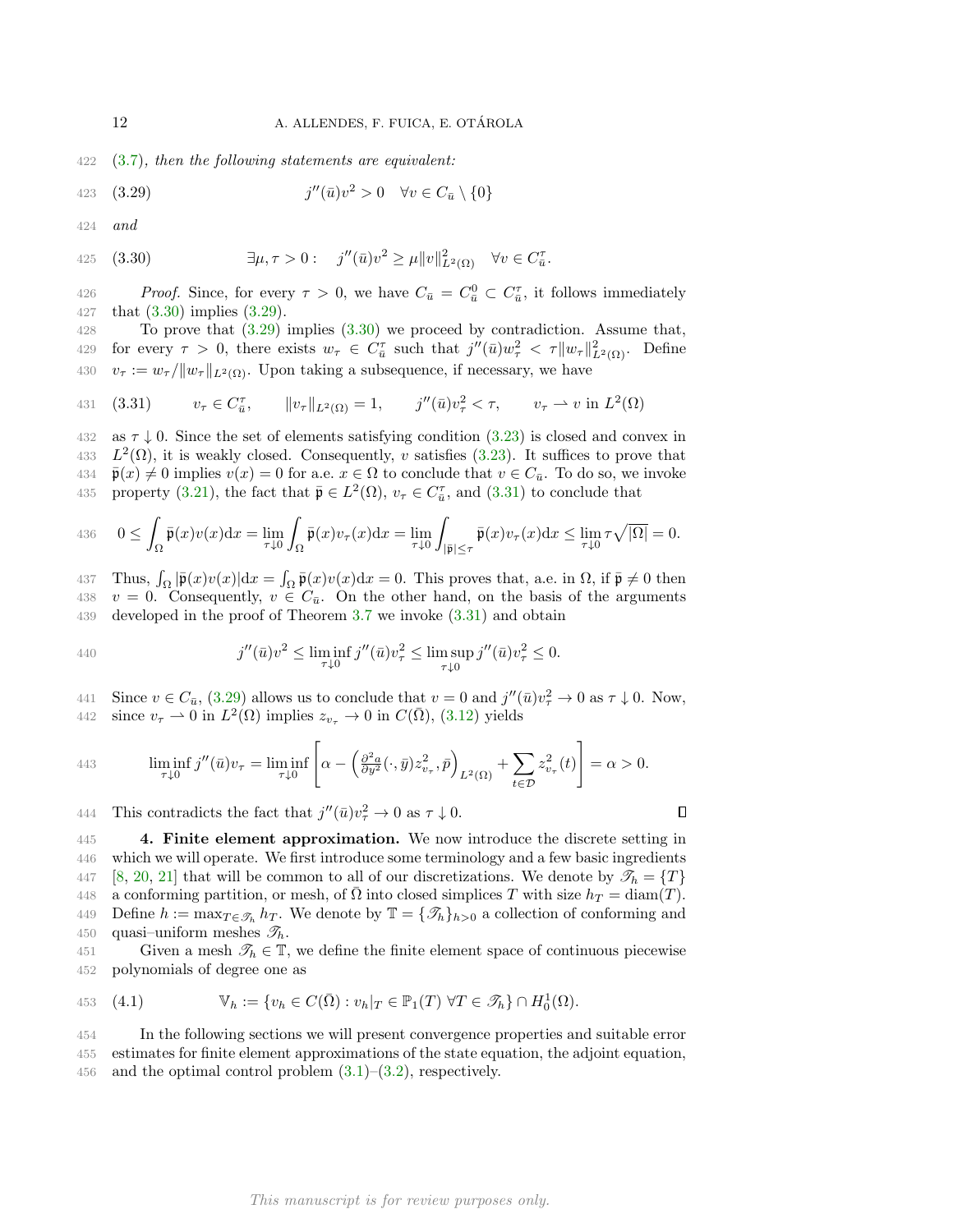457 **4.1. Discrete state equation.** Let  $f \in L^2(\Omega)$ . We define the Galerkin approx-458 imation of the solution y to problem  $(2.1)$  by

<span id="page-12-1"></span>459 
$$
(4.2) \quad \mathsf{y}_h \in \mathbb{V}_h: \quad (\nabla \mathsf{y}_h, \nabla v_h)_{L^2(\Omega)} + (a(\cdot, \mathsf{y}_h), v_h)_{L^2(\Omega)} = (f, v_h)_{L^2(\Omega)} \quad \forall v_h \in \mathbb{V}_h.
$$

460 Let  $a = a(x, y) : \Omega \times \mathbb{R} \to \mathbb{R}$  be a Carathéodory function that is monotone increasing 461 and locally Lipschitz in y, a.e. in  $\Omega$ , with  $a(\cdot, 0) \in L^2(\Omega)$ . An application of Brouwer's 462 fixed point theorem yields the existence of a unique solution to [\(4.2\)](#page-12-1). In addition, we 463 have  $\|\nabla \mathsf{y}_h\|_{L^2(\Omega)} \lesssim \|f - a(\cdot, 0)\|_{L^2(\Omega)}$ ; see [\[27,](#page-24-14) Theorem 3.2] and [\[14,](#page-24-0) Section 7].

464 We now provide a local regularity result for the solution y of problem [\(2.1\)](#page-3-1) that 465 will be of importance to derive error estimates. Let  $\Omega_1 \n\in \Omega_0 \n\in \Omega$  with  $\Omega_0$  smooth. 466 Let  $f \in L^2(\Omega) \cap L^t(\Omega_0)$ , where  $t \in [2, \infty)$ . Since y can be seen as the solution to

467 
$$
\mathsf{y} \in H_0^1(\Omega): (\nabla \mathsf{y}, \nabla v)_{L^2(\Omega)} = (f - a(\cdot, \mathsf{y}), v)_{L^2(\Omega)} \quad \forall v \in H_0^1(\Omega),
$$

468 we can invoke [\[7,](#page-23-3) Lemma 4.2] to deduce that

<span id="page-12-5"></span>469 (4.3) 
$$
\|y\|_{W^{2,t}(\Omega_1)} \leq C_t \left( \|f - a(\cdot, y)\|_{L^t(\Omega_0)} + \|f - a(\cdot, y)\|_{L^2(\Omega)} \right),
$$

470 where  $C_t$  behaves as  $C_t$ , with  $C > 0$ , as  $t \uparrow \infty$ . Notice that we further assume that a 471 satisfies  $a(\cdot, 0) \in L^t(\Omega)$ , which, since  $a = a(x, y)$  is locally Lipschitz in y, implies that 472  $\|a(\cdot, y)\|_{L^t(\Omega)} \lesssim \|f\|_{L^2(\Omega)} + \|a(\cdot, 0)\|_{L^t(\Omega)}.$ 

<span id="page-12-0"></span>473 THEOREM 4.1 (a priori error estimates). Let  $\Omega \subset \mathbb{R}^d$  be an open, bounded, 474 and convex polytope. Let  $a = a(x, y) : \Omega \times \mathbb{R} \to \mathbb{R}$  be a Carathéodory function 475 that is monotone increasing and locally Lipschitz in y with  $a(\cdot,0) \in L^2(\Omega)$ . Let  $y \in$ 476  $H_0^1(\Omega) \cap H^2(\Omega)$  and  $y_h \in V_h$  be the solutions to [\(2.1\)](#page-3-1) and [\(4.2\)](#page-12-1), respectively, with 477  $f \in L^2(\Omega)$ . If h is sufficiently small, we thus have the following error estimates:

<span id="page-12-2"></span>478 (4.4) 
$$
\|y - y_h\|_{L^2(\Omega)} \lesssim h^2 \|f - a(\cdot, 0)\|_{L^2(\Omega)},
$$

479 and

<span id="page-12-3"></span>480 (4.5) 
$$
\|y - y_h\|_{L^{\infty}(\Omega)} \lesssim h^{2-\frac{d}{2}} \|f - a(\cdot, 0)\|_{L^2(\Omega)}.
$$

481 Let  $\Omega_1 \subseteq \Omega_0 \subseteq \Omega$  with  $\Omega_0$  smooth. If, in addition,  $f \in L^{\infty}(\Omega_0)$  and  $a(\cdot, 0) \in L^{\infty}(\Omega)$ , 482 we thus have the following local error estimate in maximum–norm:

<span id="page-12-4"></span>483 (4.6) 
$$
\|y - y_h\|_{L^{\infty}(\Omega_1)} \lesssim h^2 |\log h|^2.
$$

484 In all estimates the hidden constant is independent of h.

 Proof. We refer the reader to [\[13,](#page-24-15) Lemma 4] and [\[13,](#page-24-15) Theorem 1] for a proof of the estimates [\(4.4\)](#page-12-2) and [\(4.5\)](#page-12-3), respectively; see also [\[13,](#page-24-15) Theorem 2]. We provide a proof of [\(4.6\)](#page-12-4) that is inspired in the arguments developed in [\[27,](#page-24-14) Theorem 3.5] and [\[7,](#page-23-3) Lemma 4.4]. We begin with a simple application of the triangle inequality and write

489 
$$
\|y - y_h\|_{L^{\infty}(\Omega_1)} \le \|y - \eta_h\|_{L^{\infty}(\Omega_1)} + \|\eta_h - y_h\|_{L^{\infty}(\Omega_1)},
$$

490 where  $\mathfrak{y}_h$  solves [\(4.2\)](#page-12-1) with  $a(\cdot, y_h)$  replaced by  $a(\cdot, y)$ . Let  $\Lambda_1$  be a smooth domain

491 such that  $\Omega_1 \subseteq \Lambda_1 \subseteq \Omega_0$ . Since  $(\nabla(y - \eta_h), \nabla v_h)_{L^2(\Omega)} = 0$  for all  $v_h \in V_h$ , we invoke

492 [\[29,](#page-24-16) Corollary 5.1] to obtain the existence of  $h_0 \in (0,1)$  such that

493 
$$
\| \mathbf{y} - \mathbf{\mathfrak{y}}_h \|_{L^{\infty}(\Omega_1)} \lesssim |\log h| \| \mathbf{y} - v_h \|_{L^{\infty}(\Lambda_1)} + \ell^{-d/2} \| \mathbf{y} - \mathbf{\mathfrak{y}}_h \|_{L^2(\Omega)}, \quad v_h \in \mathbb{V}_h,
$$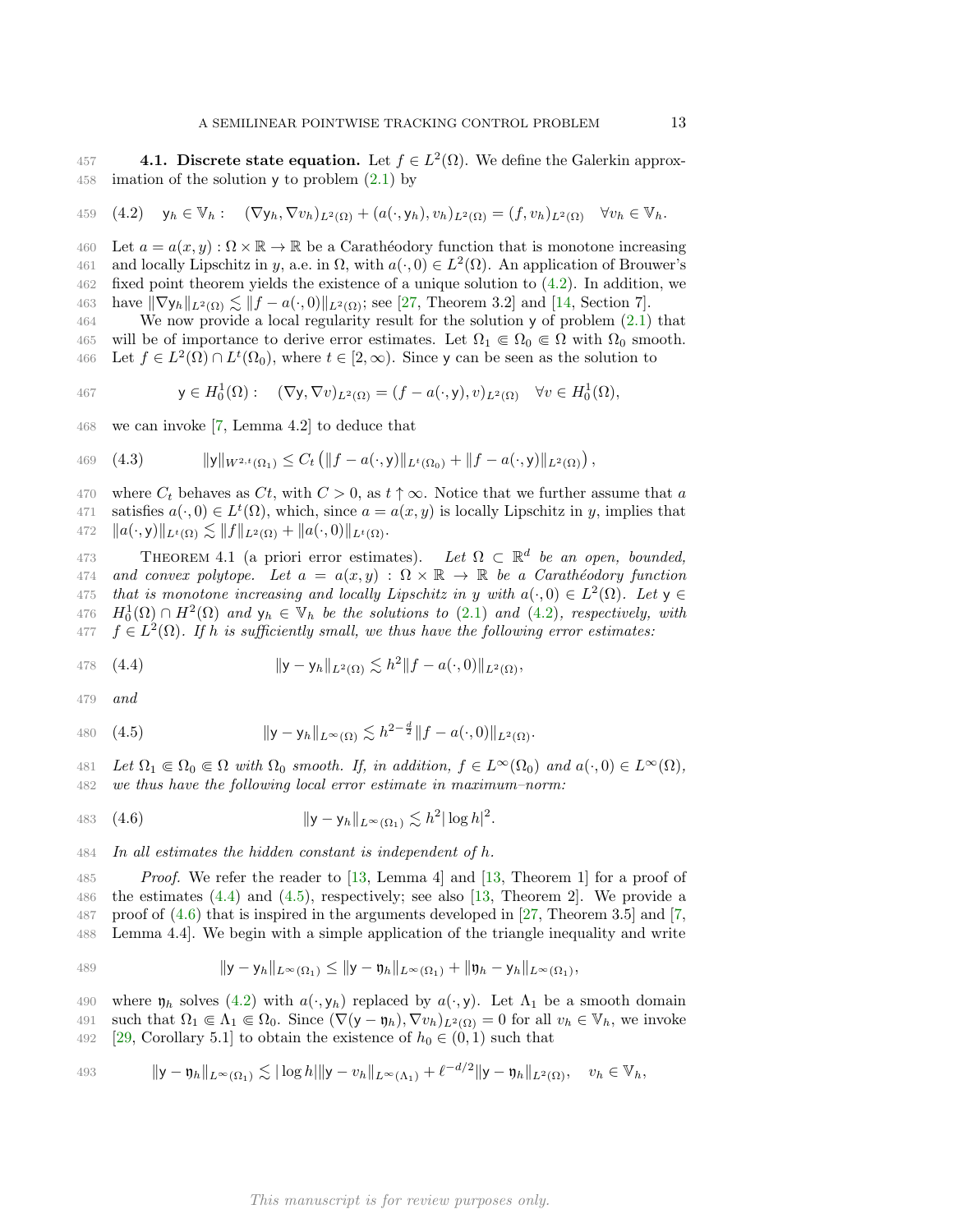494 for every  $h \leq h_0$ . Here,  $\ell$  is such that  $dist(\Omega_1, \partial \Lambda_1) \geq \ell$ , dist $(\Lambda_1, \partial \Omega) \geq \ell$ , and  $Ch \leq \ell$ , 495 where  $C > 0$ . Since  $f \in L^{\infty}(\Omega_0) \cap L^2(\Omega)$  and  $a(\cdot, 0) \in L^{\infty}(\Omega)$ , the regularity estimate 496 [\(4.3\)](#page-12-5) implies that  $y \in W^{2,t}(\Lambda_1) \cap H^2(\Omega)$  for every  $t < \infty$ . Thus

$$
498 \t ||y - \mathfrak{y}_h||_{L^{\infty}(\Omega_1)} \leq C_1 |\log h| t h^{2 - \frac{d}{t}} \left[ ||f - a(\cdot, y)||_{L^{\infty}(\Omega_0)} + ||f - a(\cdot, y)||_{L^2(\Omega)} \right] + C_2 h^2 ||f - a(\cdot, y)||_{L^2(\Omega)}, \quad C_1, C_2 > 0.
$$

501 Inspired by [\[30,](#page-24-17) page 3], we thus set  $t = |\log h|$  to arrive at the local estimate  $||y \mathfrak{g}_{b|l}$   $\mathfrak{h}_{h}$   $\mathfrak{h}_{L^{\infty}(\Omega_{1})} \lesssim h^{2}|\log h|^{2}(\Vert f - a(\cdot, y)\Vert_{L^{\infty}(\Omega_{0})} + \Vert f - a(\cdot, y)\Vert_{L^{2}(\Omega)}).$  To control  $\Vert \mathfrak{y}_{h}$  -503  $y_h||_{L^\infty(\Omega_1)}$  we observe that

504 
$$
\mathfrak{y}_h - \mathfrak{y}_h \in \mathbb{V}_h
$$
:  $(\nabla(\mathfrak{y}_h - \mathfrak{y}_h), \nabla v_h)_{L^2(\Omega)} = (a(\cdot, \mathfrak{y}_h) - a(\cdot, \mathfrak{y}), v_h)_{L^2(\Omega)} \quad \forall v_h \in \mathbb{V}_h$ .

505 Define  $\mathfrak{y} \in H_0^1(\Omega)$  as the solution to  $(\nabla \mathfrak{y}, \nabla v)_{L^2(\Omega)} = (a(\cdot, y_h) - a(\cdot, y), v)_{L^2(\Omega)}$  for all 506  $v \in H_0^1(\Omega)$ . Observe that  $\mathfrak{y}_h - \mathfrak{y}_h$  can be seen as the finite element approximation of 507 **y** within  $V_h$ . We thus proceed as follows:  $\|\mathbf{y}_h - \mathbf{y}_h\|_{L^\infty(\Omega_1)} \le \|\mathbf{y} - (\mathbf{y}_h - \mathbf{y}_h)\|_{L^\infty(\Omega_1)} +$ 508  $\|\mathfrak{y}\|_{L^{\infty}(\Omega_1)}$ . Invoke a stability estimate for the problem that y solves, a basic error 509 estimate, and the Lipschitz property of  $a = a(x, y)$  in y to obtain

510 
$$
\|\mathbf{y}_h - \mathbf{y}_h\|_{L^{\infty}(\Omega_1)} \lesssim \|a(\cdot, \mathbf{y}_h) - a(\cdot, \mathbf{y})\|_{L^2(\Omega)}
$$

$$
\lesssim \|y_h - y\|_{L^2(\Omega)} \lesssim h^2 \left( \|f\|_{L^2(\Omega)} + \|a(\cdot, y)\|_{L^2(\Omega)} \right),
$$

513 upon using [\(4.4\)](#page-12-2). This concludes the proof.

514 **4.2.** Discrete adjoint equation. Let  $u \in \mathbb{U}_{ad}$  and  $\{y_t\}_{t \in \mathcal{D}} \subset \mathbb{R}$ . We define the 515 Galerkin approximation to the adjoint equation [\(3.6\)](#page-5-1) by

<span id="page-13-0"></span>516 (4.7) 
$$
q_h \in \mathbb{V}_h: (\nabla w_h, \nabla q_h)_{L^2(\Omega)} + \left(\frac{\partial a}{\partial y}(\cdot, y) q_h, w_h\right)_{L^2(\Omega)} = \sum_{t \in \mathcal{D}} \langle (y(t) - y_t) \delta_t, w_h \rangle
$$

517 for all  $w_h \in \mathbb{V}_h$ . In [\(4.7\)](#page-13-0) the variable  $y \in H_0^1(\Omega) \cap L^\infty(\Omega)$  denotes the unique solution 518 to problem [\(3.2\)](#page-3-3) with  $u \in \mathbb{U}_{ad}$ , i.e.,  $y = \mathcal{S}u$ . Standard results yield the existence and 519 uniqueness of a discrete solution.

520 We present the following error estimates.

521 THEOREM 4.2 (error estimates). Let  $a = a(x, y) : \Omega \times \mathbb{R} \to \mathbb{R}$  be a Carathéodory 522 function of class  $C^1$  with respect to the second variable such that  $a(\cdot,0) \in L^2(\Omega)$ . 523 Assume that [\(A.2\)](#page-2-2) holds and that, for all  $m > 0$ ,  $|\partial a/\partial y(x, y)| \leq C_m$  for a.e.  $x \in \Omega$ 524 and  $y \in [-m, m]$ . Let  $p \in W_0^{1,r}(\Omega)$ , with  $r \in [2d/(d+2), d/(d-1))$ , and  $q_h \in V_h$  be  $525$  the solutions to  $(3.6)$  and  $(4.7)$ , respectively. Then

<span id="page-13-1"></span>526 (4.8) 
$$
||p - q_h||_{L^2(\Omega)} \lesssim h^{2 - \frac{d}{2}} \sum_{t \in \mathcal{D}} |y(t) - y_t| \lesssim h^{2 - \frac{d}{2}} \left[ ||u - a(\cdot, 0)||_{L^2(\Omega)} + \sum_{t \in \mathcal{D}} |y_t| \right]
$$

<span id="page-13-2"></span>527 and

528 (4.9) 
$$
||p - q_h||_{L^1(\Omega)} \lesssim h^2 |\log h|^2.
$$

 $529$  In both estimates the hidden constants are independent of h.

530 Proof. Define  $\mathfrak{a}(x) = \partial a/\partial y(x, y(x))$ , where  $y = \mathcal{S}u$  and  $u \in \mathbb{U}_{ad}$ . Since  $\mathfrak{a} \in$ 531  $L^{\infty}(\Omega)$  and  $\mathfrak{a}(x) \geq 0$  a.e. in  $\Omega$ , we can apply [\[10,](#page-23-5) Theorem 3] in combination with

497

 $\Box$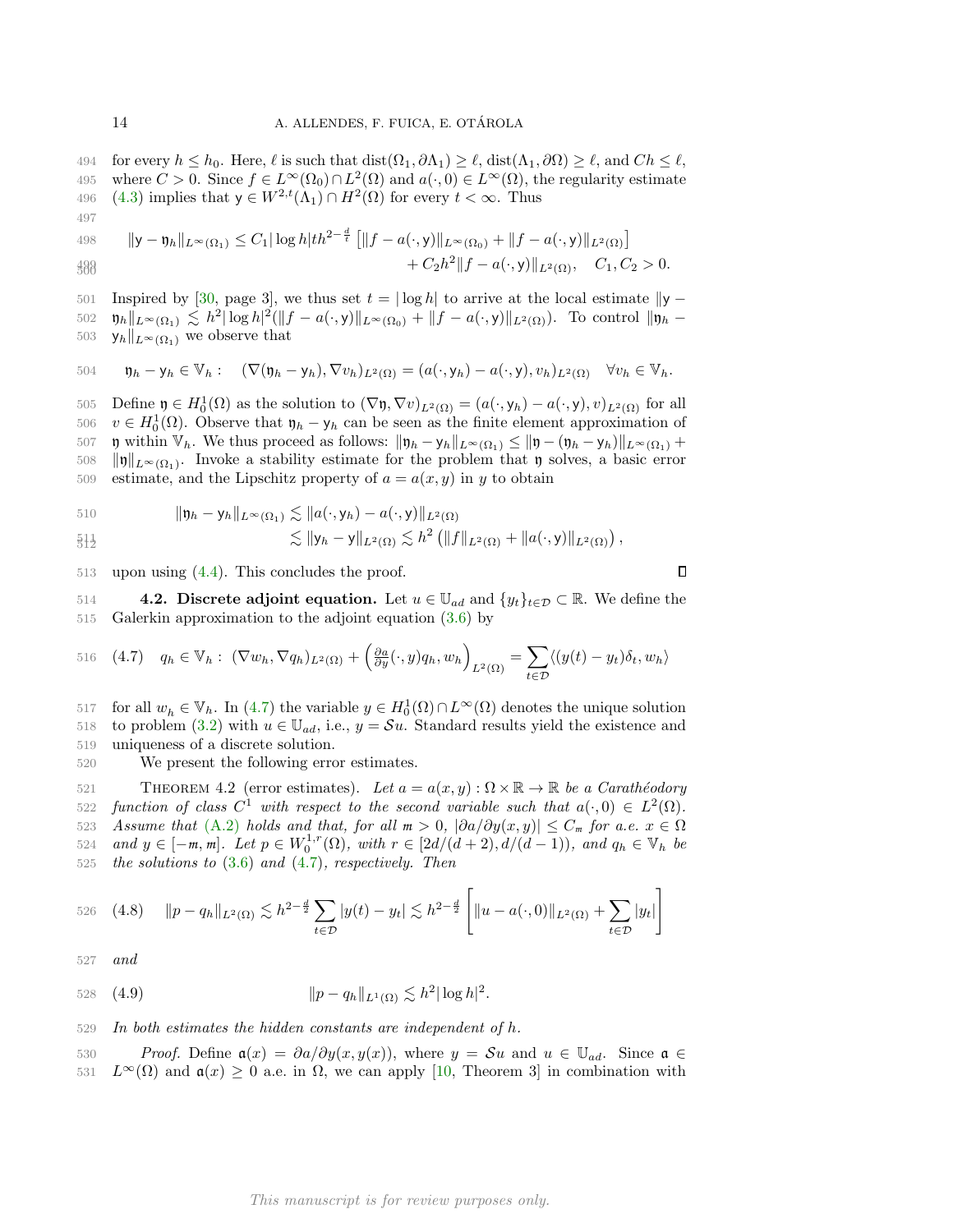532 Theorem [2.1](#page-3-2) to deduce [\(4.8\)](#page-13-1). The proof of the estimate [\(4.9\)](#page-13-2) follows similar arguments 533 as the ones developed in [\[7,](#page-23-3) Lemma 5.3] and [\[22\]](#page-24-18). Let w be the solution to

534 
$$
\mathfrak{B}(\mathfrak{w},v) := (\nabla \mathfrak{w}, \nabla v)_{L^2(\Omega)} + \left(\frac{\partial a}{\partial y}(\cdot, y)\mathfrak{w}, v\right)_{L^2(\Omega)} = (\mathfrak{f},v)_{L^2(\Omega)} \quad \forall v \in H_0^1(\Omega)
$$

535 and let  $\mathfrak{w}_h$  be the Ritz projection of  $\mathfrak{w}$  within  $\mathbb{V}_h$ , i.e.,  $\mathfrak{w}_h \in \mathbb{V}_h$  is such that 536  $\mathfrak{B}(\mathfrak{w}_h, v_h) = \mathfrak{B}(\mathfrak{w}, v_h)$  for all  $v_h \in \mathbb{V}_h$ . Let  $\mathfrak{f} = \text{sgn}(p - q_h)$ . Thus,

537 
$$
\|p - q_h\|_{L^1(\Omega)} = \int_{\Omega} \mathfrak{f}(p - q_h) dx = \mathfrak{B}(\mathfrak{w}, p) - \mathfrak{B}(\mathfrak{w}_h, q_h) = \sum_{t \in \mathcal{D}} (y(t) - y_t)(\mathfrak{m} - \mathfrak{m}_h)(t),
$$

538 where we have used that p and  $q_h$  solve [\(3.6\)](#page-5-1) and [\(4.7\)](#page-13-0), respectively. Since  $\mathcal{D} \in \Omega$ , 539 similar arguments to the ones used in the proof of [\(4.6\)](#page-12-4) yield

$$
540 \qquad \qquad ||p - q_h||_{L^1(\Omega)} \lesssim h^2 |\log h|^2 \left( ||y||_{L^{\infty}(\Omega)} + \sum_{t \in \mathcal{D}} |y_t| \right) ||f||_{L^{\infty}(\Omega)}.
$$

541 This concludes the proof.

542 Let  $y_h \in \mathbb{V}_h$  be the unique solution to the discrete problem [\(4.2\)](#page-12-1) with  $f = u_h \in$ 543  $\mathbb{U}_{ad} \subset L^{\infty}(\Omega)$ . Define now the discrete variable  $p_h \in \mathbb{V}_h$  as the unique solution to

<span id="page-14-0"></span>544 
$$
(4.10) \ \ (\nabla w_h, \nabla p_h)_{L^2(\Omega)} + \left(\frac{\partial a}{\partial y}(\cdot, y_h) p_h, w_h\right)_{L^2(\Omega)} = \sum_{t \in \mathcal{D}} \langle (y_h(t) - y_t) \delta_t, w_h \rangle \quad \forall w_h \in \mathbb{V}_h.
$$

545 We present the following error estimate, which will be of importance to perform 546 an a priori error analysis for a suitable discretization of our optimal control problem.

<span id="page-14-4"></span>547 THEOREM 4.3 (auxiliary error estimate). Let  $a = a(x, y) : \Omega \times \mathbb{R} \to \mathbb{R}$  be 548 a Carathéodory function of class  $C^1$  with respect to the second variable such that 549  $a(\cdot, 0) \in L^2(\Omega)$ . Assume that [\(A.2\)](#page-2-2) holds and that, for all  $m > 0$ ,  $|\partial a/\partial y(x, y)| \leq C_m$ 550 for a.e.  $x \in \Omega$  and  $y \in [-m, m]$ . Let  $u, u_h \in L^2(\Omega)$  be such that  $||u||_{L^2(\Omega)} \leq C$  and 551  $\|u_h\|_{L^2(\Omega)} \leq C$  for every  $h > 0$ , where  $C > 0$ . Let p and  $p_h$  be the solutions to [\(3.6\)](#page-5-1) 552 and [\(4.10\)](#page-14-0) with  $y = y(u)$  and  $y_h = y_h(u_h)$ , respectively. Then, we have

<span id="page-14-3"></span>553 (4.11) 
$$
||p - p_h||_{L^2(\Omega)} \lesssim ||u - u_h||_{L^2(\Omega)} + h^{2 - \frac{d}{2}},
$$

554 with a hidden constant that is independent of h.

 $555$  Proof. We begin by introducing the auxiliary variable  $\hat{p}$  as the unique solution to 556 the problem: Find  $\hat{p} \in W_0^{1,r}(\Omega)$ , with  $r \in [2d/(d+2), d/(d-1))$ , such that

557 
$$
(\nabla w, \nabla \hat{p})_{L^2(\Omega)} + \left(\frac{\partial a}{\partial y}(\cdot, y_h)\hat{p}, w\right)_{L^2(\Omega)} = \sum_{t \in \mathcal{D}} \langle (y_h(t) - y_t)\delta_t, w \rangle \quad \forall w \in W_0^{1,r'}(\Omega).
$$

558 With the variable  $\hat{p}$  at hand, a trivial application of the triangle inequality yields

<span id="page-14-2"></span>559 
$$
(4.12) \t\t ||p-p_h||_{L^2(\Omega)} \le ||p-\hat{p}||_{L^2(\Omega)} + ||\hat{p}-p_h||_{L^2(\Omega)}.
$$

560 We first estimate  $\|\hat{p} - p_h\|_{L^2(\Omega)}$ . Since  $p_h$  corresponds to the finite element ap-561 proximation of the auxiliary variable  $\hat{p}$ , within  $V_h$ , estimate [\(4.8\)](#page-13-1) yields

<span id="page-14-1"></span>562 (4.13) 
$$
\|\hat{p} - p_h\|_{L^2(\Omega)} \lesssim h^{2-\frac{d}{2}} \sum_{t \in \mathcal{D}} |y_h(t) - y_t| \lesssim h^{2-\frac{d}{2}} \left( \|y_h\|_{L^\infty(\Omega)} + \sum_{t \in \mathcal{D}} |y_t| \right).
$$

 $\Box$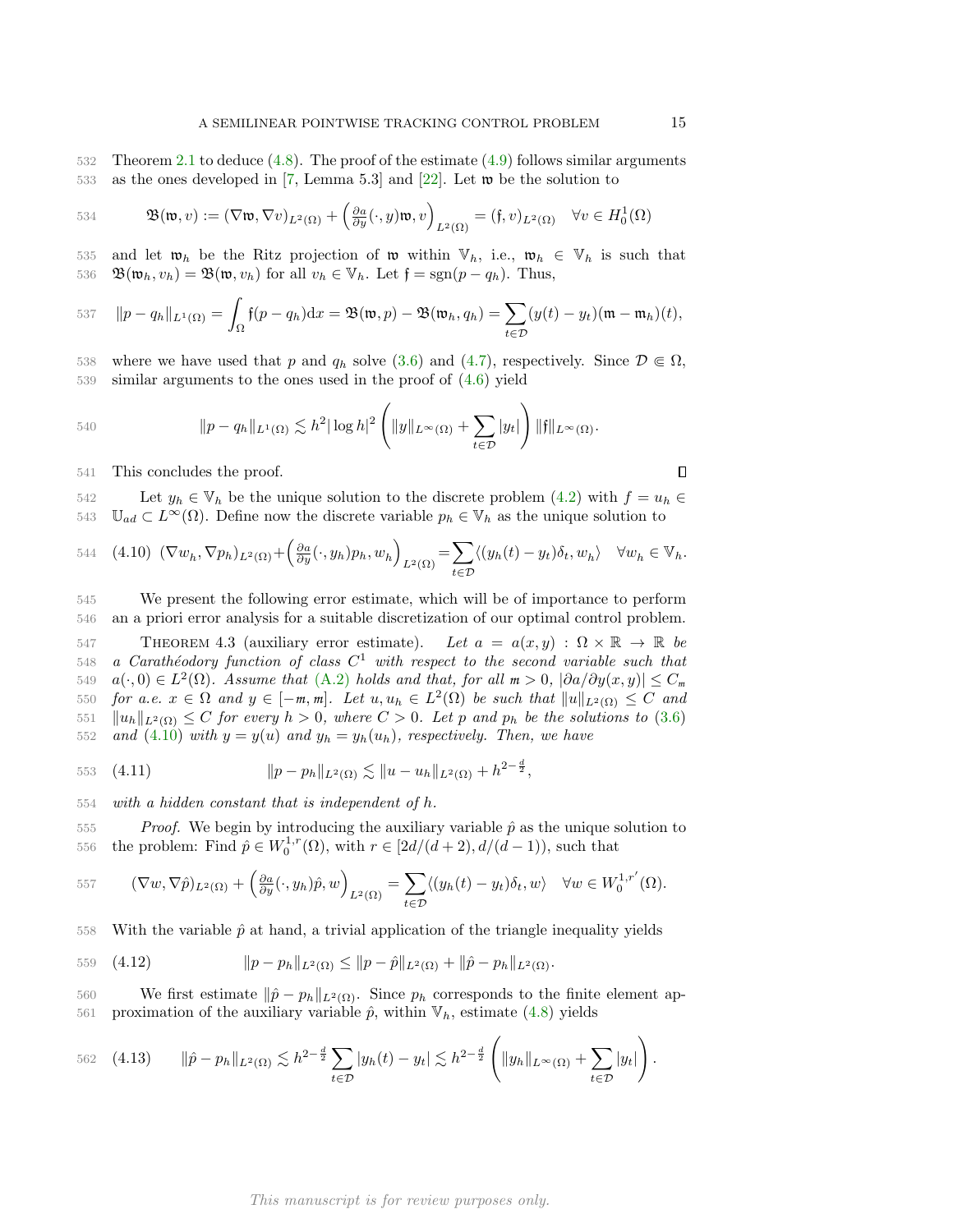563 Observe that  $||y_h||_{L^{\infty}(\Omega)}$  is uniformly bounded. In fact, let us introduce the variable 564  $\hat{y} \in H_0^1(\Omega) \cap L^\infty(\Omega)$  as the unique solution to problem  $(3.2)$  with  $u = u_h$ . Notice that 565  $y_h$  corresponds to the finite element approximation of  $\hat{y}$  within  $\mathbb{V}_h$ . We thus invoke 566 the error estimate [\(4.5\)](#page-12-3), Theorem [2.1,](#page-3-2) and the assumption on  $u_h$ , to obtain

<span id="page-15-0"></span>
$$
567 \quad (4.14) \quad \|y_h\|_{L^{\infty}(\Omega)} \le \| \hat{y} - y_h\|_{L^{\infty}(\Omega)} + \|\hat{y}\|_{L^{\infty}(\Omega)} \lesssim (h^{2-\frac{d}{2}} + 1) \|u_h - a(\cdot,0)\|_{L^2(\Omega)} \le C,
$$

568 where C denotes a positive constant that is independent of the involved continuous 569 and discrete variables and h. Replacing estimate [\(4.14\)](#page-15-0) into [\(4.13\)](#page-14-1), and the obtained  $570$  one into  $(4.12)$ , we conclude the error estimate

<span id="page-15-1"></span>571 (4.15) 
$$
||p - p_h||_{L^2(\Omega)} \lesssim ||p - \hat{p}||_{L^2(\Omega)} + h^{2 - \frac{d}{2}}.
$$

572 We now bound  $||p - \hat{p}||_{L^2(\Omega)}$  in [\(4.15\)](#page-15-1). To accomplish this task, we introduce 573

575  
\n
$$
\phi := p - \hat{p} \in W_0^{1,r}(\Omega): \quad (\nabla w, \nabla \phi)_{L^2(\Omega)} + \left(\frac{\partial a}{\partial y}(\cdot, y)\phi, w\right)_{L^2(\Omega)}
$$
\n575  
\n
$$
= \sum_{t \in \mathcal{D}} \langle (y(t) - y_h(t))\delta_t, w \rangle + \left(\left[\frac{\partial a}{\partial y}(\cdot, y_h) - \frac{\partial a}{\partial y}(\cdot, y)\right]\hat{p}, w\right)_{L^2(\Omega)}
$$

$$
576\,
$$

577 for all  $w \in W_0^{1,r'}(\Omega)$ . Here,  $r \in [2d/(d+2), d/(d-1))$ . An inf-sup condition that 578 follows from [\[10,](#page-23-5) Theorem 1] yields the stability estimate

<span id="page-15-2"></span>579 (4.16) 
$$
\|\nabla \phi\|_{L^r(\Omega)} \lesssim \sum_{t \in \mathcal{D}} |y(t) - y_h(t)| + \left\| \left[ \frac{\partial a}{\partial y}(\cdot, y_h) - \frac{\partial a}{\partial y}(\cdot, y) \right] \hat{p} \right\|_{L^2(\Omega)}
$$

$$
\lesssim \|y-y_h\|_{L^\infty(\Omega)}(1+\|\hat{p}\|_{L^2(\Omega)}).
$$

582 To obtain the last estimate we have used that  $\partial a/\partial y = \partial a/\partial y(x, y)$  is locally Lipschitz 583 in y. We now bound the term  $\|\hat{p}\|_{L^2(\Omega)}$ . Since  $W_0^{1,r}(\Omega) \to L^2(\Omega)$  for  $r \in [2d/(d+1)]$ 584 2),  $d/(d-1)$ , an stability estimate for the problem that  $\hat{p}$  solves yields

$$
585\,
$$

$$
\|\hat{p}\|_{L^2(\Omega)} \lesssim \|\nabla \hat{p}\|_{L^r(\Omega)} \lesssim \|y_h\|_{L^\infty(\Omega)} + \sum_{t \in \mathcal{D}} |y_t|.
$$

This estimate, [\(4.16\)](#page-15-2), and [\(4.14\)](#page-15-0) yields  $\|\nabla \phi\|_{L^r(\Omega)} \lesssim \|y - y_h\|_{L^{\infty}(\Omega)}$ . We thus invoke 587 that  $\phi = p - \hat{p}$ ,  $r \in [2d/(d+2), d/(d-1))$ , and  $W_0^{1,r}(\Omega) \hookrightarrow L^2(\Omega)$  to arrive at

<span id="page-15-4"></span>588 (4.17) 
$$
||p - \hat{p}||_{L^2(\Omega)} = ||\phi||_{L^2(\Omega)} \lesssim ||y - y_h||_{L^{\infty}(\Omega)},
$$

589 with a hidden constant that is independent of the involved continuous and discrete 590 variables and h.

591 Our final goal now is to bound  $||y - y_h||_{L^{\infty}(\Omega)}$ . Invoke the variable *ŷ* and write

592 
$$
||y - y_h||_{L^{\infty}(\Omega)} \le ||y - \hat{y}||_{L^{\infty}(\Omega)} + ||\hat{y} - y_h||_{L^{\infty}(\Omega)}.
$$

593 In view of the Lipschitz property  $(2.2)$  and the estimate  $(4.5)$ , we derive

<span id="page-15-3"></span>594 (4.18) 
$$
\|y - y_h\|_{L^{\infty}(\Omega)} \lesssim \|u - u_h\|_{L^2(\Omega)} + h^{2-\frac{d}{2}} \|u_h - a(\cdot, 0)\|_{L^2(\Omega)}.
$$

595 Replacing the estimate [\(4.18\)](#page-15-3) into [\(4.17\)](#page-15-4) and the obtained one into [\(4.15\)](#page-15-1), and taking 596 into account the assumption on  $u_h$ , we conclude the desired estimate [\(4.11\)](#page-14-3).  $\Box$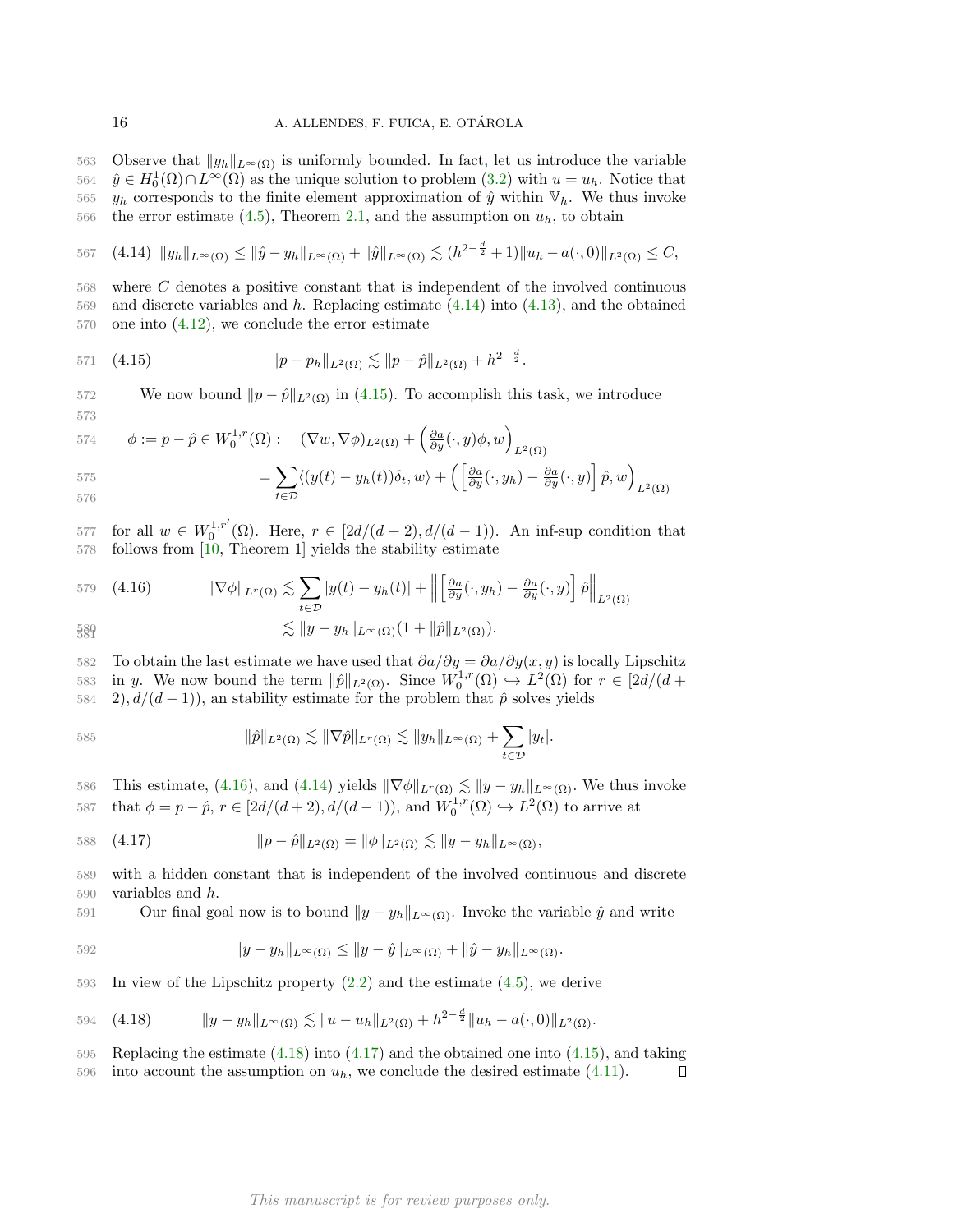<span id="page-16-5"></span>597 4.3. Discretization of the control problem. Let us introduce the finite el-598 ement space of piecewise constant functions over  $\mathscr{T}_h$ ,  $\mathbb{U}_h = \{u_h \in L^{\infty}(\Omega) : u_h|_{\mathcal{T}} \in$ 599  $\mathbb{P}_0(T)$   $\forall T \in \mathcal{F}_h$ , and the space of discrete admissible controls,  $\mathbb{U}_{ad,h} := \mathbb{U}_h \cap \mathbb{U}_{ad}$ . 600 With this discrete setting at hand, we propose the following finite element discretiza-601 tion of the optimal control problem  $(3.1)$ – $(3.2)$ : Find min  $J(y_h, u_h)$  subject to

<span id="page-16-0"></span>602 (4.19) 
$$
y_h \in V_h
$$
:  $(\nabla y_h, \nabla v_h)_{L^2(\Omega)} + (a(\cdot, y_h), v_h)_{L^2(\Omega)} = (u_h, v_h)_{L^2(\Omega)} \quad \forall v_h \in V_h$ 

603 and the discrete constraints  $u_h \in \mathbb{U}_{ad,h}$ . We recall that  $\mathbb{V}_h$  is defined as in [\(4.1\)](#page-11-4).

604 The existence of at least one solution for the previously defined discrete optimal 605 control problem follows immediately from the compactness of  $\mathbb{U}_{ad,h}$  and the continuity 606 of the cost functional J. Let us introduce the discrete control to state map  $S_h$ : 607  $\mathbb{U}_h \ni u_h \mapsto y_h \in \mathbb{V}_h$ , where  $y_h$  solves [\(4.19\)](#page-16-0), and define the reduced cost functional 608  $j_h(u_h) := J(\mathcal{S}_h u_h, u_h)$ . With these ingredients at hand, as in the continuous case, we 609 can derive first order optimality conditions for the discrete optimal control problem. 610 In particular, if  $\bar{u}_h$  denotes a local solution, then

<span id="page-16-4"></span>611 (4.20) 
$$
j'_{h}(\bar{u}_{h})(u_{h}-\bar{u}_{h}) = (\bar{p}_{h}+\alpha\bar{u}_{h},u_{h}-\bar{u}_{h})_{L^{2}(\Omega)} \geq 0 \quad \forall u_{h} \in \mathbb{U}_{ad,h},
$$

612 where  $\bar{p}_h \in \mathbb{V}_h$  solves the discrete problem  $(4.10)$  with  $y_h = \bar{y}_h := \mathcal{S}_h \bar{u}_h$ .

613 The following error estimates can be found in [\[14,](#page-24-0) Lemmas 37 and 38].

<span id="page-16-2"></span>614 THEOREM 4.4 (auxiliary error estimate). Let  $\Omega$  be a convex polytope. Assume 615 that [\(A.1\)](#page-2-3) and [\(A.2\)](#page-2-2) hold. Let  $u \in \mathbb{U}_{ad}$  and  $u_h \in \mathbb{U}_{ad,h} \subset \mathbb{U}_{ad}$ . Let  $y = y(u)$  be the 616 solution to [\(3.2\)](#page-3-3) and let  $y_h = y_h(u_h)$  be the solution to [\(4.19\)](#page-16-0). Then,

$$
617 \qquad \|\nabla (y-y_h)\|_{L^2(\Omega)} \lesssim h + \|u-u_h\|_{L^2(\Omega)}, \quad \|y-y_h\|_{L^\infty(\Omega)} \lesssim h^{2-\frac{d}{2}} + \|u-u_h\|_{L^2(\Omega)}.
$$

618 In addition, if  $u_h \rightharpoonup u$  in  $L^s(\Omega)$  as  $h \downarrow 0$ , with  $s > d/2$ , then  $y_h \to y$  in  $H_0^1(\Omega) \cap C(\overline{\Omega})$ 619 as  $h \downarrow 0$  and  $j(u) \leq \liminf_{h \downarrow 0} j_h(u_h)$ .

620 In what follows we provide a convergence result that, in essence, guarantees that 621 the sequence of global solutions  $\{\bar{u}_h\}$  of the discrete optimal control problems con-622 verge, as  $h \downarrow 0$ , to a solution of the continuous optimal control problem.

<span id="page-16-3"></span>623 THEOREM 4.5 (convergence of the discrete solutions). Assume that  $(A.1)$ ,  $(A.2)$ , 624 and [\(A.3\)](#page-2-4) hold. Let  $h > 0$  and  $\bar{u}_h \in \mathbb{U}_{ad,h}$  be a global solution of the discrete optimal 625 control problem. Then, there exist nonrelabeled subsequences of  $\{\bar{u}_h\}_{h>0}$  such that 626  $\bar{u}_h \stackrel{*}{\rightharpoonup} \bar{u}$  in the weak\* topology of  $L^{\infty}(\Omega)$ , as  $h \downarrow 0$ , where  $\bar{u}$  corresponds to a local 627 solution of the optimal control problem  $(3.1)$ – $(3.2)$ . In addition, it follows that

<span id="page-16-1"></span>628 (4.21) 
$$
\lim_{h \to 0} \|\bar{u} - \bar{u}_h\|_{L^2(\Omega)} = 0, \qquad \lim_{h \to 0} j_h(\bar{u}_h) = j(\bar{u}).
$$

629 Proof. We begin the proof by noticing that, since  $\bar{u}_h \in \mathbb{U}_{ad,h} \subset \mathbb{U}_{ad}$  for every 630  $h > 0$ , the sequence  ${\bar{u}_h}_{h>0}$  is uniformly bounded in  $L^{\infty}(\Omega)$ . Then, there exists a 631 nonrelabeled subsequence such that  $\bar{u}_h \overset{*}{\rightharpoonup} \bar{u}$  in  $L^\infty(\Omega)$  as  $h \downarrow 0$ . In what follows, we 632 prove that  $\bar{u} \in \mathbb{U}_{ad}$  is a solution to the optimal control problem  $(3.1)$ – $(3.2)$  and that 633 the convergence results in [\(4.21\)](#page-16-1) hold.

634 Let  $\tilde{u} \in \mathbb{U}_{ad}$  be a solution to [\(3.1\)](#page-3-4)–[\(3.2\)](#page-3-3). Define  $\tilde{u}_h := \Pi_{L^2} \tilde{u} \in \mathbb{U}_{ad,h}$ , the 635 orthogonal projection of  $\tilde{u}$  into piecewise constant functions over  $\mathscr{T}_h$ . We recall that

636 
$$
\Pi_{L^2}: L^2(\Omega) \to \mathbb{U}_h, \quad \Pi_{L^2}v|_T := \frac{1}{|T|}\int_T v \,dx, \quad T \in \mathcal{F}, \quad v \in L^2(\Omega).
$$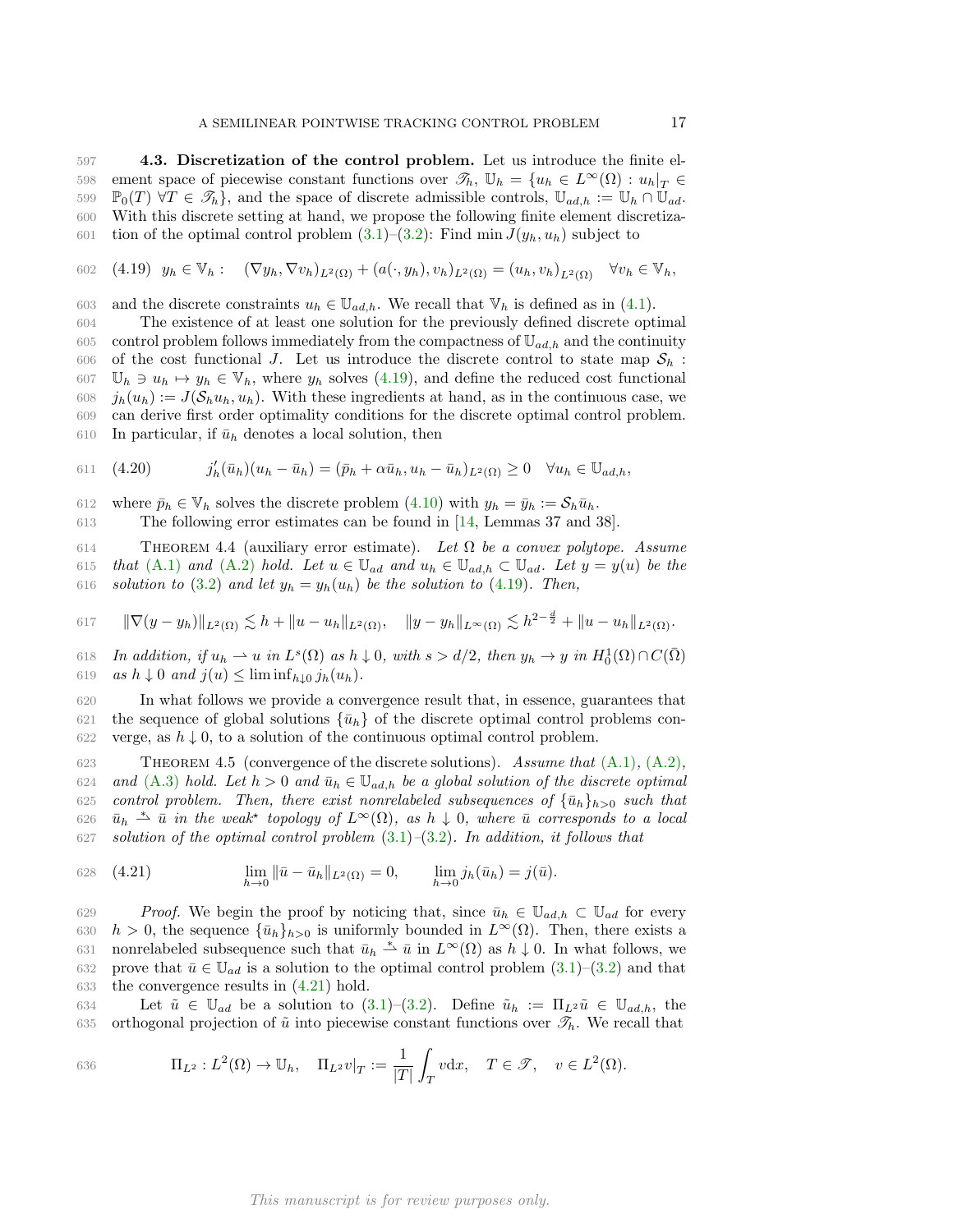637 Since Theorem [3.4](#page-6-5) guarantees that  $\tilde{u} \in H^1(\Omega)$ , we immediately conclude that  $\|\tilde{u} -$ 638  $\tilde{u}_h||_{L^2(\Omega)} \to 0$  as  $h \downarrow 0$ . We thus invoke, the local optimality of  $\tilde{u}$ , Theorem [4.4,](#page-16-2) the 639 global optimality of  $\bar{u}_h$ , and the convergence result  $\tilde{u}_h \to \tilde{u}$  in  $L^2(\Omega)$  to obtain

640 
$$
j(\tilde{u}) \leq j(\bar{u}) \leq \liminf_{h \downarrow 0} j_h(\bar{u}_h) \leq \limsup_{h \downarrow 0} j_h(\bar{u}_h) \leq \limsup_{h \downarrow 0} j_h(\tilde{u}_h) = j(\tilde{u}).
$$

641 This proves that  $\bar{u}$  is a solution to problem  $(3.1)-(3.2)$  $(3.1)-(3.2)$  $(3.1)-(3.2)$  and that  $\lim_{h\downarrow0} j_h(\bar{u}_h) = j(\bar{u})$ . 642 The strong convergence  $\bar{u}_h \to \bar{u}$  in  $L^2(\Omega)$  follows from  $\lim_{h\downarrow 0} j_h(\bar{u}_h) = j(\bar{u})$  and 643  $\bar{y}_h \to \bar{y}$  in  $C(\bar{\Omega})$ ; see Theorem [4.4.](#page-16-2) In fact, the latter converge result implies that

644 
$$
\sum_{t \in \mathcal{D}} (y_h(t) - y_t)^2 \to \sum_{t \in \mathcal{D}} (y(t) - y_t)^2, \quad h \downarrow 0.
$$

645 Since  $\lim_{h\downarrow 0} j_h(\bar{u}_h) = j(\bar{u})$ , we thus conclude that  $\|\bar{u}_h\|_{L^2(\Omega)}^2 \to \|\bar{u}\|_{L^2(\Omega)}^2$  as  $h \downarrow 0$ . 646 The weak convergence  $\bar{u}_h \rightharpoonup \bar{u}$  in  $L^2(\Omega)$ , as  $h \downarrow 0$ , allows us to conclude.  $\Box$ 

<span id="page-17-0"></span>647 **5. Error estimates.** Let  $\{\bar{u}_h\}_{h>0} \subset \mathbb{U}_{ad,h}$  be a sequence of local minima of the 648 discrete optimal control problems such that  $\bar{u}_h \to \bar{u}$  in  $L^2(\Omega)$ , as  $h \downarrow 0$ , where  $\bar{u} \in \mathbb{U}_{ad}$ 649 is a local solution of  $(3.1)$ – $(3.2)$ ; see Theorem [4.5.](#page-16-3) The main goal of this section is to 650 derive the following a priori error estimate for  $\bar{u} - \bar{u}_h$  in  $L^2(\Omega)$ :

<span id="page-17-1"></span><sup>651</sup> Theorem 5.1 (error estimate). Assume that [\(A.1\)](#page-2-3), [\(A.2\)](#page-2-2), and [\(A.3\)](#page-2-4) hold, and 652 that  $a(\cdot, 0) \in L^{\infty}(\Omega)$ . Let  $\bar{u} \in \mathbb{U}_{ad}$  satisfies the sufficient second order optimality 653 condition [\(3.29\)](#page-11-2). Then there exists  $h_{\ddagger} > 0$  such that the following inequality holds:

<span id="page-17-2"></span>
$$
654 \quad (5.1) \qquad \qquad \|\bar{u} - \bar{u}_h\|_{L^2(\Omega)} \lesssim h|\log h| \quad \forall h < h_{\ddagger},
$$

 $655$  with a hidden constant that is independent of h.

656 To prove this result we will proceed by contradiction following [\[17,](#page-24-19) [11\]](#page-23-9). We 657 will assume that  ${\bar{u}_h}_{h>0}$  converges to  $\bar{u}$  as  $h \downarrow 0$  and [\(5.1\)](#page-17-2) does not hold. If we 658 assume that [\(5.1\)](#page-17-2) is false, we can thus find, for every  $k \in \mathbb{N}$ ,  $h_k > 0$  such that 659  $\|\bar{u} - \bar{u}_{h_k}\|_{L^2(\Omega)} > kh_k |\log h_k|$ , and thus a sequence  $\{h_k\}_{k\in\mathbb{N}} \subset \mathbb{R}^+$  such that

<span id="page-17-3"></span>
$$
\text{660} \quad (5.2) \qquad \qquad \lim_{h_k \downarrow 0} \|\bar{u} - \bar{u}_{h_k}\|_{L^2(\Omega)} \to 0, \qquad \lim_{h_k \downarrow 0} \frac{\|\bar{u} - \bar{u}_{h_k}\|_{L^2(\Omega)}}{h_k |\log h_k|} = +\infty.
$$

661 To prove the estimate in Theorem [5.1,](#page-17-1) we need some preparatory lemmas.

662 LEMMA 5.2 (auxiliary result). Assume that  $(A.1)$ ,  $(A.2)$ , and  $(A.3)$  hold. Let 663  $\bar{u} \in \mathbb{U}_{ad}$  satisfies the second order optimality condition [\(3.29\)](#page-11-2). Let us assume, in 664 addition, that [\(5.1\)](#page-17-2) is false. Then there exists  $h_{\dagger} > 0$  such that

<span id="page-17-4"></span>665 (5.3) 
$$
\mathbb{C} \|\bar{u} - \bar{u}_h\|_{L^2(\Omega)}^2 \leq [j'(\bar{u}_h) - j'(\bar{u})](\bar{u}_h - \bar{u}) \quad \forall h < h_{\dagger},
$$

666 where  $\mathfrak{C} = 2^{-1} \min{\mu, \alpha}$ , with  $\alpha$  being the regularization parameter and  $\mu$  the constant 667 appearing in estimate [\(3.30\)](#page-11-1).

668 Proof. Since [\(5.1\)](#page-17-2) is false, there exists a sequence  $\{h_k\}_{k\in\mathbb{N}}$  such that the limits in 669 [\(5.2\)](#page-17-3) hold. In an attempt to simplify the exposition of the material, in what follows, 670 we will omit the subindex k, i.e., we denote  $u_{h_k} = u_h$ . Observe that  $h \downarrow 0$  as  $k \uparrow \infty$ .

671 Define  $v_h := (\bar{u}_h - \bar{u})/||\bar{u}_h - \bar{u}||_{L^2(\Omega)}$ . Upon taking a subsequence, if necessary, we 672 can assume that  $v_h \rightharpoonup v$  in  $L^2(\Omega)$  as  $h \downarrow 0$ . In what follows, we prove that  $v \in C_{\bar{u}}$ ,

673 with  $C_{\bar{u}}$  defined as in [\(3.22\)](#page-8-5). Since  $\bar{u}_h \in \mathbb{U}_{ad,h} \subset \mathbb{U}_{ad}$ , it is clear that  $v_h$  satisfies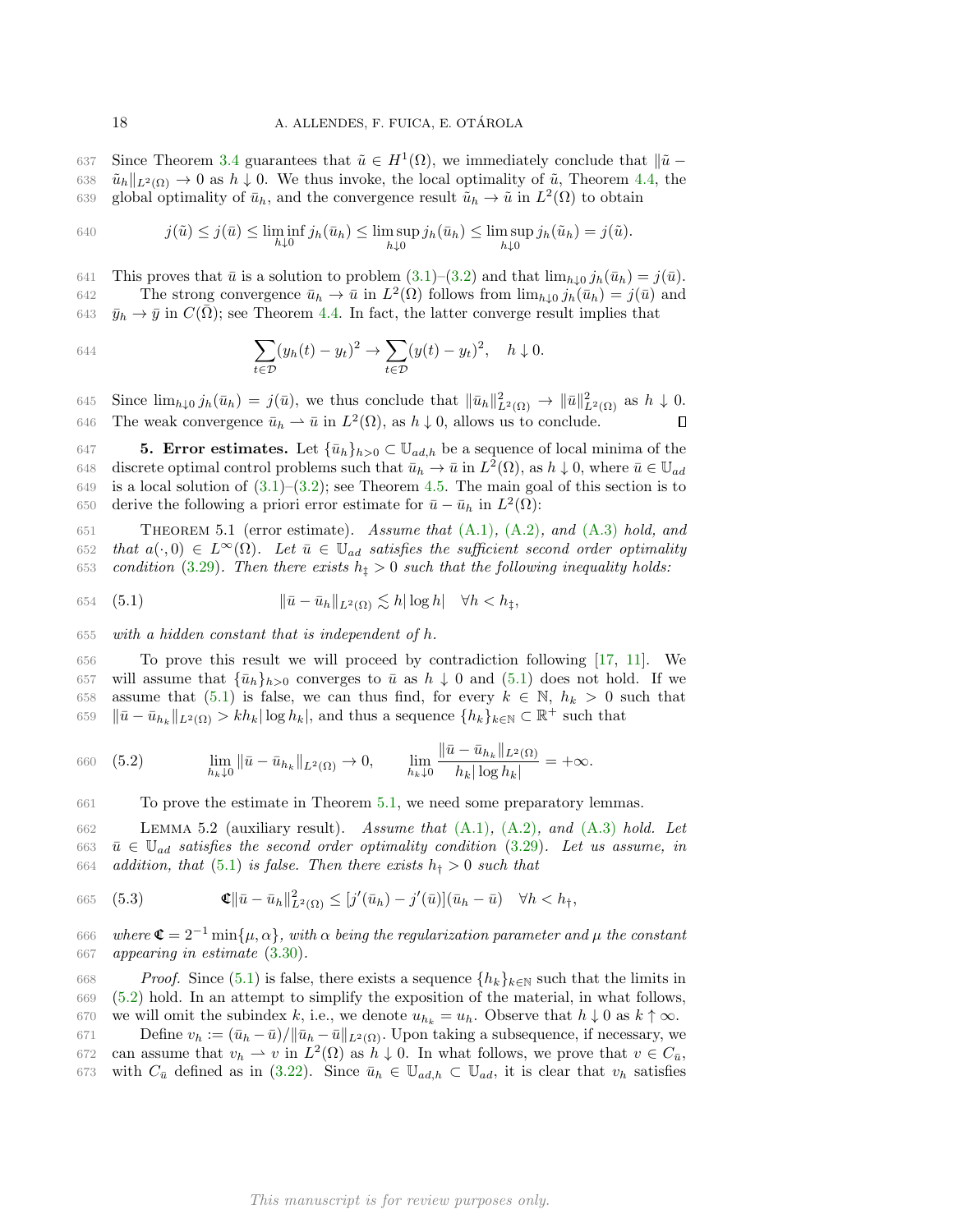674 the sign conditions in [\(3.23\)](#page-8-4). The fact that  $v_h \rightharpoonup v$  in  $L^2(\Omega)$  as  $h \downarrow 0$  implies that v 675 satisfies [\(3.23\)](#page-8-4) as well. To show that  $v(x) = 0$  if  $\bar{\mathfrak{p}}(x) \neq 0$  for a.e.  $x \in \Omega$ , we introduce

$$
\overline{\mathfrak{p}}_h := \overline{p}_h + \alpha \overline{u}_h.
$$

677 Since  $\|\bar{u}-\bar{u}_h\|_{L^2(\Omega)} \to 0$  as  $h \downarrow 0$ , Theorem [4.3](#page-14-4) yields  $\bar{\mathfrak{p}}_h \to \bar{\mathfrak{p}}$  in  $L^2(\Omega)$  as  $h \downarrow 0$ . Thus, 678

679 
$$
\int_{\Omega} \bar{\mathfrak{p}}(x)v(x)dx = \lim_{h \to 0} \int_{\Omega} \bar{\mathfrak{p}}_h(x)v_h(x)dx = \lim_{h \to 0} \frac{1}{\|\bar{u}_h - \bar{u}\|_{L^2(\Omega)}}
$$

$$
\cdot \left( \int_{\Omega} \bar{\mathfrak{p}}_h(\Pi_{L^2}\bar{u} - \bar{u})dx + \int_{\Omega} \bar{\mathfrak{p}}_h(\bar{u}_h - \Pi_{L^2}\bar{u})dx \right) =: \lim_{h \to 0} \frac{1 + II}{\|\bar{u}_h - \bar{u}\|_{L^2(\Omega)}}.
$$

682 We recall that  $\Pi_{L^2}$  denotes the  $L^2$ -orthogonal projection into piecewise constant func-683 tions over  $\mathcal{T}_h$ . The discrete variational inequality [\(4.20\)](#page-16-4) immediately yields  $\mathbf{II} \leq 0$ . 684 On the other hand,  $|I| ≤ ||\bar{p}_h||_{L^2(\Omega)} ||\bar{u} - \Pi_{L^2}\bar{u}||_{L^2(\Omega)} ≤ h||\nabla \bar{u}||_{L^2(\Omega)}$ , upon noticing 685 that  $\|\bar{\mathfrak{p}}_h\|_{L^2(\Omega)} \le \|\bar{\mathfrak{p}}_h - \bar{\mathfrak{p}}\|_{L^2(\Omega)} + \|\bar{\mathfrak{p}}\|_{L^2(\Omega)} \le C$ , where  $C > 0$ . On the basis of [\(5.2\)](#page-17-3) 686 the previous inequalities yield

$$
\text{687} \qquad \qquad \int_{\Omega} \bar{\mathfrak{p}}(x)v(x) \mathrm{d}x \lesssim \lim_{h \to 0} \frac{h}{\|\bar{u}_h - \bar{u}\|_{L^2(\Omega)}} \lesssim \lim_{h \to 0} \frac{h|\log h|}{\|\bar{u}_h - \bar{u}\|_{L^2(\Omega)}} = 0.
$$

688 Since v satisfies the sign condition [\(3.23\)](#page-8-4), then  $\bar{\mathfrak{p}}(x)v(x) \geq 0$ . Therefore the previous 689 inequality yields  $\int_{\Omega} |\bar{\mathfrak{p}}(x)v(x)| dx = \int_{\Omega} \bar{\mathfrak{p}}(x)v(x) dx \leq 0$ . Consequently, if  $\bar{\mathfrak{p}}(x) \neq 0$ , 690 then  $v(x) = 0$  for a.e.  $x \in \Omega$ . This allows us to conclude that  $v \in C_{\bar{u}}$ .

691 We now invoke the mean value theorem to deduce that

<span id="page-18-0"></span>692 (5.5) 
$$
[j'(\bar{u}_h) - j'(\bar{u})](\bar{u}_h - \bar{u}) = j''(\hat{u}_h)(\bar{u}_h - \bar{u})^2, \quad \hat{u}_h = \bar{u} + \theta_h(\bar{u}_h - \bar{u}),
$$

693 where  $\theta_h \in (0,1)$ . Let  $y_{\hat{u}_h}$  be unique solution to  $(3.2)$  with  $u = \hat{u}_h$  and  $p_{\hat{u}_h}$  be the 694 unique solution to [\(3.6\)](#page-5-1) with  $y = y_{\hat{u}_h}$ . Since  $\bar{u}_h \to \bar{u}$  in  $L^2(\Omega)$  as  $h \downarrow 0$ , we have 695  $y_{\hat{u}_h} \to \bar{y}$  in  $H_0^1(\Omega) \cap C(\bar{\Omega})$  and  $p_{\hat{u}_h} \to \bar{p}$  in  $W_0^{1,r}(\Omega)$  as  $h \downarrow 0$ . Here  $r < d/(d-1)$ . 696 Similarly,  $v_h \rightharpoonup v$  in  $L^2(\Omega)$  implies that  $z_{v_h} \rightharpoonup z_v$  in  $H^2(\Omega) \cap H_0^1(\Omega)$  as  $h \downarrow 0$ . Hence, 697 invoke [\(3.12\)](#page-6-2), the definition of  $v_h$ , and the second order condition [\(3.30\)](#page-11-1) to obtain

698 
$$
\lim_{h \downarrow 0} j''(\hat{u}_h) v_h^2 = \lim_{h \downarrow 0} \left( \alpha - \left( \frac{\partial^2 a}{\partial y^2} (\cdot, y_{\hat{u}_h}) z_{v_h}^2, p_{\hat{u}_h} \right)_{L^2(\Omega)} + \sum_{t \in \mathcal{D}} z_{v_h}^2(t) \right)
$$

$$
= \alpha - \left( \frac{\partial^2 a}{\partial y^2} (\cdot, \bar{y}) z_h^2, \bar{p} \right) + \sum_{t \in \mathcal{D}} z_t^2(t)
$$

$$
= \alpha - \left(\frac{\partial^2 a}{\partial y^2}(\cdot, \bar{y}) z_v^2, \bar{p}\right)_{L^2(\Omega)} + \sum_{t \in \mathcal{D}} z_v^2(t)
$$

709 
$$
= \alpha + j''(\bar{u})v^2 - \alpha ||v||^2_{L^2(\Omega)} \ge \alpha + (\mu - \alpha)||v||^2_{L^2(\Omega)}.
$$

Therefore, since  $||v||_{L^2(\Omega)} \leq 1$ , we arrive at  $\lim_{h\downarrow 0} j''(\hat{u}_h)v_h^2 \geq \min\{\mu, \alpha\} > 0$ , which 703 proves the existence of  $h<sub>†</sub> > 0$  such that

704 
$$
j''(\hat{u}_h)v_h^2 \ge 2^{-1} \min\{\mu, \alpha\} \quad \forall h < h_\dagger.
$$

705 This, in light of the definition of  $v_h$  and the identity [\(5.5\)](#page-18-0), allows us to conclude.  $\Box$ 

<sup>706</sup> Lemma 5.3 (auxiliary result). Assume that [\(A.1\)](#page-2-3), [\(A.2\)](#page-2-2), and [\(A.3\)](#page-2-4) hold, and 707 that  $a(\cdot, 0) \in L^{\infty}(\Omega)$ . Let  $u_1, u_2 \in \mathbb{U}_{ad}$  and  $v \in L^{\infty}(\Omega)$ . Thus, we have the estimates

<span id="page-18-1"></span>708 (5.6) 
$$
|j'(u_1)v - j'_h(u_1)v| \lesssim h^2 |\log h|^2 ||v||_{L^{\infty}(\Omega)},
$$

709 and

789

<span id="page-18-2"></span>710 (5.7) 
$$
|j'_h(u_1)v - j'_h(u_2)v| \lesssim ||u_1 - u_2||_{L^2(\Omega)} ||v||_{L^2(\Omega)}.
$$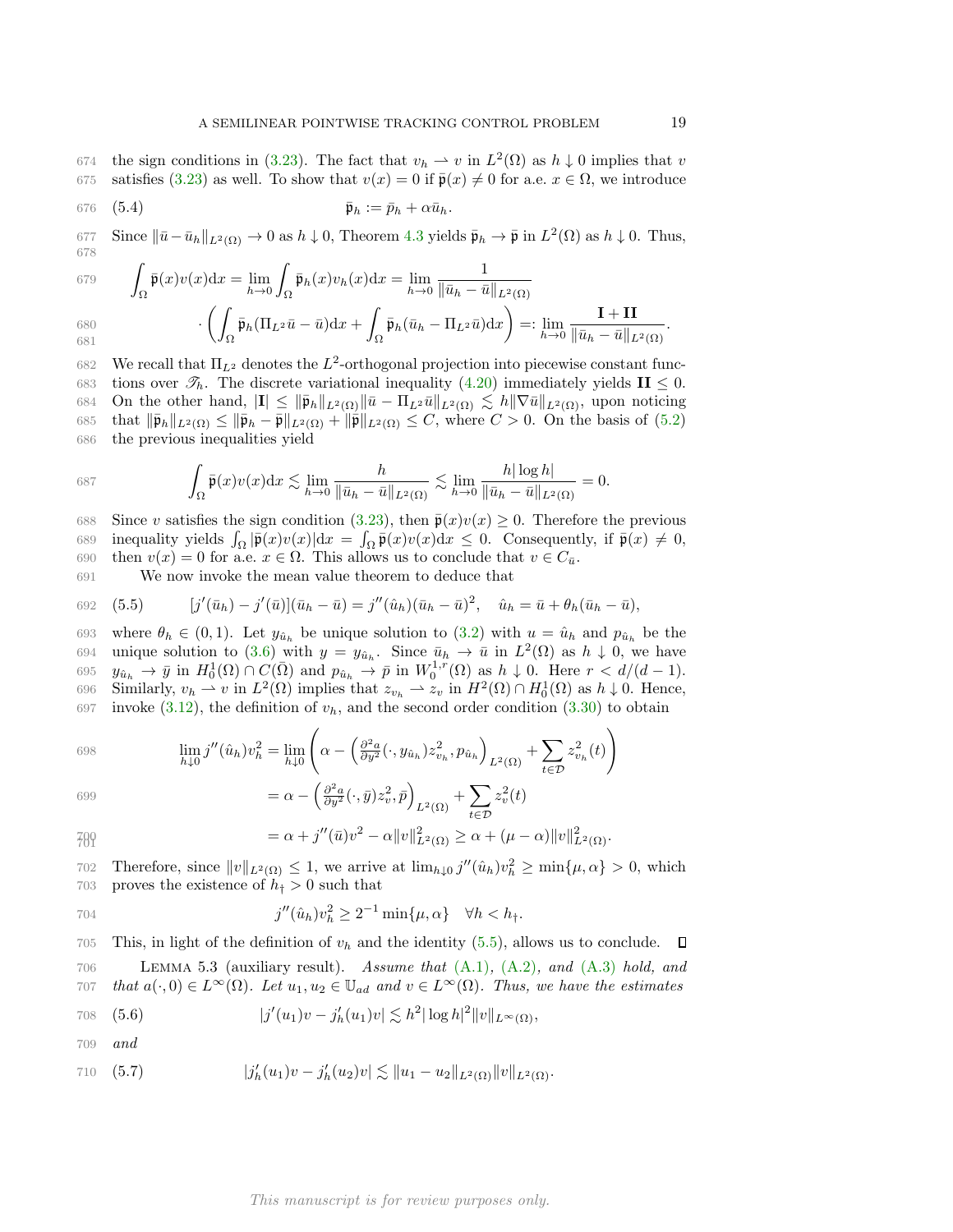711 Proof. We proceed on the basis of two steps.

712 Step 1. The goal of this step is to derive [\(5.6\)](#page-18-1). To accomplish this task, we begin 713 with a basic computation which reveals that  $j'(u_1)v = (p_{u_1} + \alpha u_1, v)_{L^2(\Omega)}$ , where

$$
714 \quad p_{u_1} \in W_0^{1,r}(\Omega): \quad (\nabla w, \nabla p_{u_1})_{L^2(\Omega)} + \left(\frac{\partial a}{\partial y}(\cdot, y_{u_1}) p_{u_1}, w\right)_{L^2(\Omega)} = \sum_{t \in \mathcal{D}} \langle (y_{u_1}(t) - y_t)\delta_t, w \rangle
$$

715 for all  $w \in W_0^{1,r'}(\Omega)$ . Here,  $r \in [2d/(d+2), d/(d-1)), y_{u_1}$  denotes the unique solution 716 to the state equation [\(3.2\)](#page-3-3) with  $u = u_1$ , and r' denotes the Hölder's conjugate of r. 717 A similar argument yields  $j'_h(u_1)v = (\hat{p}_h + \alpha u_1, v)_{L^2(\Omega)}$ , where  $\hat{p}_h$  is such that

<span id="page-19-0"></span>718 (5.8) 
$$
\hat{p}_h \in \mathbb{V}_h
$$
:  $(\nabla w_h, \nabla \hat{p}_h)_{L^2(\Omega)} + \left(\frac{\partial a}{\partial y}(\cdot, \hat{y}_h) \hat{p}_h, w_h\right)_{L^2(\Omega)} = \sum_{t \in \mathcal{D}} \langle (\hat{y}_h(t) - y_t) \delta_t, w_h \rangle$ 

719 for all  $w_h \in V_h$ . In [\(5.8\)](#page-19-0) the variable  $\hat{y}_h \in V_h$  corresponds to the solution to [\(4.19\)](#page-16-0) 720 with  $u_h$  replaced by  $u_1$ . Define  $\hat{p} \in W_0^{1,r}(\Omega)$  as the unique solution to

$$
721 \qquad (\nabla w, \nabla \hat{p})_{L^2(\Omega)} + \left(\frac{\partial a}{\partial y}(\cdot, \hat{y}_h)\hat{p}, w\right)_{L^2(\Omega)} = \sum_{t \in \mathcal{D}} \langle (\hat{y}_h(t) - y_t)\delta_t, w \rangle \quad \forall w \in W_0^{1, r'}(\Omega).
$$

722 Here,  $r \in [2d/(d+2), d/(d-1))$ . Notice that  $\hat{p}_h \in V_h$  corresponds to the finite element 723 approximation of  $\hat{p}$  within  $V_h$ . We also notice the following stability estimate for  $\hat{p}$ :

<span id="page-19-2"></span>
$$
||\nabla \hat{p}||_{L^r(\Omega)} \lesssim \sum_{t \in \mathcal{D}} |\hat{y}_h(t) - y_t|.
$$

725 With all these continuous and discrete variables at hand, we can write

<span id="page-19-3"></span>726 (5.10) 
$$
j'(u_1)v - j'_h(u_1)v = (p_{u_1} - \hat{p}, v)_{L^2(\Omega)} + (\hat{p} - \hat{p}_h, v)_{L^2(\Omega)} := \mathbf{I} + \mathbf{II}.
$$

727 To estimate the term **I** we define  $\zeta := p_{u_1} - \hat{p} \in W_0^{1,r}(\Omega)$  and observe that 728

$$
\zeta \in W_0^{1,r}(\Omega): \quad (\nabla w, \nabla \zeta)_{L^2(\Omega)} + \left(\frac{\partial a}{\partial y}(\cdot, y_{u_1})\zeta, w\right)_{L^2(\Omega)}
$$

$$
= \sum_{t \in \mathcal{D}} \langle (y_{u_1}(t) - \hat{y}_h(t))\delta_t, w \rangle + \left(\left[\frac{\partial a}{\partial y}(\cdot, \hat{y}_h) - \frac{\partial a}{\partial y}(\cdot, y_{u_1})\right]\hat{p}, w\right)
$$

732 for all  $w \in W_0^{1,r'}(\Omega)$ . An inf-sup condition that follows from [\[10,](#page-23-5) Theorem 1] yields

 $L^2(\Omega)$ 

<span id="page-19-1"></span>733 (5.11) 
$$
\|\nabla \zeta\|_{L^r(\Omega)} \lesssim \sum_{t \in \mathcal{D}} |y_{u_1}(t) - \hat{y}_h(t)| + \left\| \left[ \frac{\partial a}{\partial y} (\cdot, \hat{y}_h) - \frac{\partial a}{\partial y} (\cdot, y_{u_1}) \right] \hat{p} \right\|_{L^2(\Omega)}.
$$

734 Let us concentrate on the second term of the right hand side of  $(5.11)$ . Let  $\Lambda_1, \Omega_0$ 735 be smooth domains such that  $\Omega_1 \subseteq \Lambda_1 \subseteq \Omega_0 \subseteq \Omega$  and  $\mathcal{D} \subset \Omega_1$ . Observe that 736

$$
737 \quad (5.12) \quad \mathfrak{I}^2 := \left\| \begin{bmatrix} \frac{\partial a}{\partial y}(\cdot, \hat{y}_h) - \frac{\partial a}{\partial y}(\cdot, y_{u_1}) \end{bmatrix} \hat{p} \right\|_{L^2(\Omega)}^2 = \left\| \begin{bmatrix} \frac{\partial a}{\partial y}(\cdot, \hat{y}_h) - \frac{\partial a}{\partial y}(\cdot, y_{u_1}) \end{bmatrix} \hat{p} \right\|_{L^2(\Lambda_1)}^2
$$
  

$$
+ \left\| \begin{bmatrix} \frac{\partial a}{\partial y}(\cdot, \hat{y}_h) - \frac{\partial a}{\partial y}(\cdot, y_{u_1}) \end{bmatrix} \hat{p} \right\|_{L^2(\Omega \setminus \Lambda_1)}^2.
$$

740 In view of the estimates of Theorem [4.1](#page-12-0) we can thus arrive at

741 
$$
\mathfrak{I}^2 \lesssim \|\hat{p}\|_{L^2(\Lambda_1)}^2 \|\hat{y}_h - y_{u_1}\|_{L^\infty(\Lambda_1)}^2 + \|\hat{p}\|_{L^\infty(\Omega \setminus \Lambda_1)}^2 \|\hat{y}_h - y_{u_1}\|_{L^2(\Omega)}^2
$$

$$
\lesssim h^4 |\log h|^4 \|\hat{p}\|_{L^2(\Omega)}^2 + h^4 \|\hat{p}\|_{L^\infty(\Omega \setminus \Lambda_1)}^2 \|u_1 - a(\cdot, 0)\|_{L^2(\Omega)}^2.
$$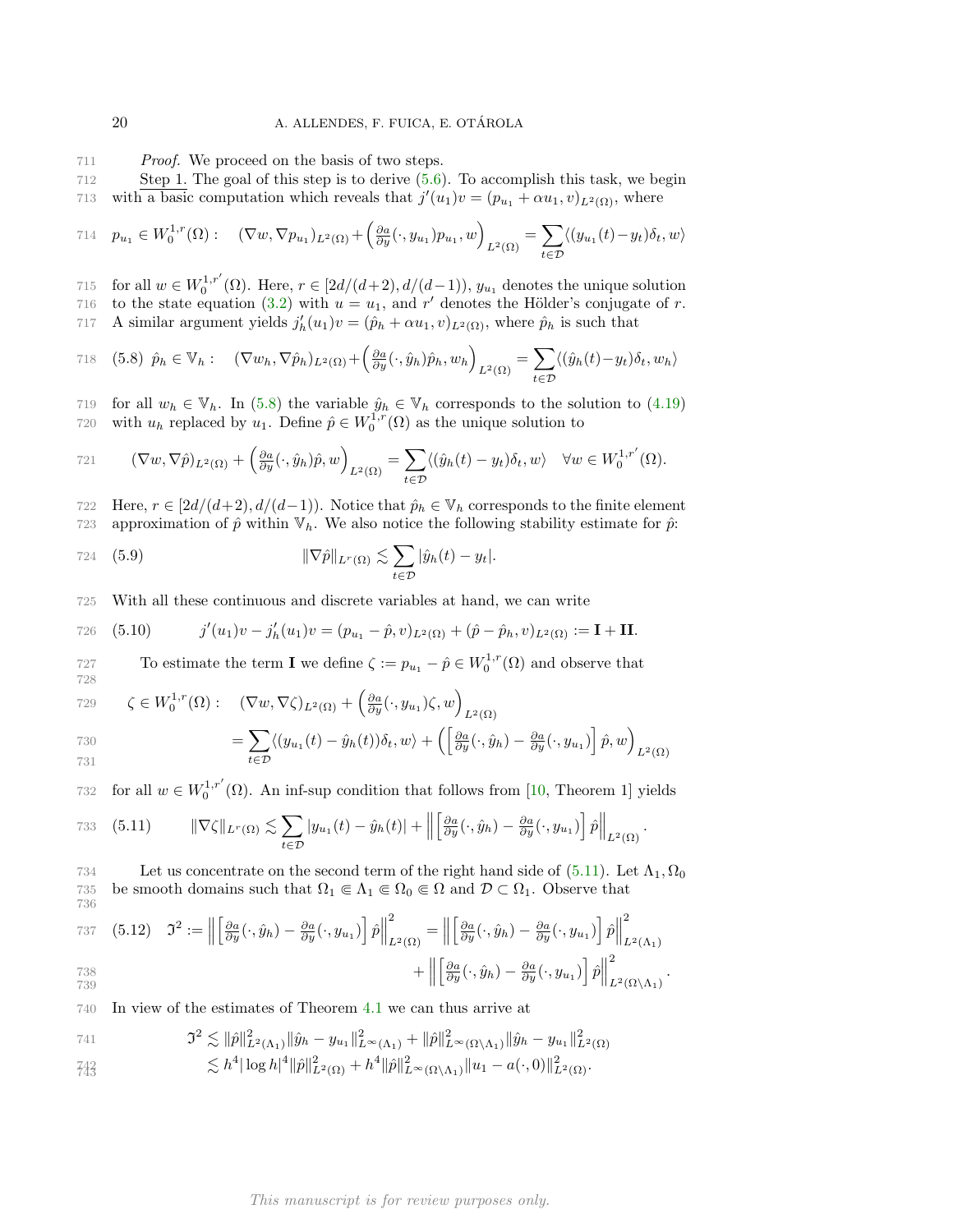744 Invoke the Sobolev embedding  $W_0^{1,r}(\Omega) \hookrightarrow L^2(\Omega)$ , with  $r \in [2d/(d+2), d/(d-1)),$ 745 and the fact that  $u_1 \in \mathbb{U}_{ad}$  to obtain

<span id="page-20-0"></span>746 (5.13) 
$$
\mathfrak{I}^2 \lesssim h^4 |\log h|^4 \|\nabla \hat{p}\|_{L^r(\Omega)}^2 + h^4 \|\hat{p}\|_{L^{\infty}(\Omega \setminus \Lambda_1)}^2,
$$

747 where the hidden constant is independent of the involved continuous and discrete 748 variables but depends on the continuous optimal control problem data. We now 749 utilize [\[12,](#page-23-7) Theorem 3.4] to conclude that  $\|\hat{p}\|_{L^{\infty}(\Omega\setminus\Lambda_1)}$  is uniformly bounded. On the 750 other hand, the stability estimate [\(5.9\)](#page-19-2) and analogous arguments to the ones that lead 751 to [\(4.14\)](#page-15-0) allows us to conclude that  $\|\nabla \hat{p}\|_{L^r(\Omega)} \leq C$ , where C depends on  $\{y_t\}_{t\in\mathcal{D}}$ , 752 a, a, and b. We thus invoke  $(5.13)$  to arrive at  $\mathfrak{I} \lesssim h^2 |\log h|^2$ . This bound, estimate  $753$  [\(5.11\)](#page-19-1), and the local estimate  $(4.6)$ , yield

<span id="page-20-1"></span>754 (5.14) 
$$
\mathbf{I} \leq ||\zeta||_{L^{2}(\Omega)} ||v||_{L^{2}(\Omega)} \lesssim ||\nabla \zeta||_{L^{r}(\Omega)} ||v||_{L^{2}(\Omega)} \lesssim h^{2} |\log h|^{2} ||v||_{L^{2}(\Omega)}.
$$

755 The control of II in [\(5.10\)](#page-19-3) follows immediately from the error estimate [\(4.9\)](#page-13-2):

<span id="page-20-2"></span>756 (5.15) 
$$
\mathbf{II} \leq \|\hat{p} - \hat{p}_h\|_{L^1(\Omega)} \|v\|_{L^{\infty}(\Omega)} \lesssim h^2 |\log h|^2 \|v\|_{L^{\infty}(\Omega)}.
$$

757 Upon combining  $(5.10)$ ,  $(5.14)$ , and  $(5.15)$ , we obtain the estimate  $(5.6)$ .

 Step 2. In this step we derive [\(5.7\)](#page-18-2). From the previous step, we have that  $j'_{h}(u_1)v = (\hat{p}_h + \alpha u_1, v)_{L^2(\Omega)}$ , where  $\hat{p}_h \in V_h$  is the unique solution to problem [\(5.8\)](#page-19-0). 760 On the other hand, similar arguments yield  $j'_{h}(u_2)v = (\tilde{p}_h + \alpha u_2, v)_{L^2(\Omega)}$ , where  $\tilde{p}_h \in \mathbb{V}_h$  is the unique solution to the discrete problem

762 
$$
(\nabla w_h, \nabla \tilde{p}_h)_{L^2(\Omega)} + \left(\frac{\partial a}{\partial y}(\cdot, \tilde{y}_h) \tilde{p}_h, w_h\right)_{L^2(\Omega)} = \sum_{t \in \mathcal{D}} \langle (\tilde{y}_h(t) - y_t) \delta_t, w_h \rangle \quad \forall w_h \in \mathbb{V}_h,
$$

763 and  $\tilde{y}_h \in \mathbb{V}_h$  corresponds to the solution to  $(4.19)$  with  $u_h$  replaced by  $u_2$ . Therefore,

<span id="page-20-4"></span>764 (5.16) 
$$
|j'_h(u_1)v - j'_h(u_2)v| \leq (||\hat{p}_h - \tilde{p}_h||_{L^2(\Omega)} + \alpha ||u_1 - u_2||_{L^2(\Omega)}) ||v||_{L^2(\Omega)}.
$$

The rest of the proof is dedicated to bound  $\|\hat{p}_h - \tilde{p}_h\|_{L^2(\Omega)}$ . To accomplish this 766 task, we define 767

768 
$$
\xi \in W_0^{1,r}(\Omega): \quad (\nabla w, \nabla \xi)_{L^2(\Omega)} + \left(\frac{\partial a}{\partial y}(\cdot, \hat{y}_h)\xi, w\right)_{L^2(\Omega)} \n769 
$$
= \sum_{t \in \mathcal{D}} \langle (\hat{y}_h(t) - \tilde{y}_h(t))\delta_t, w \rangle + \left(\left[\frac{\partial a}{\partial y}(\cdot, \tilde{y}_h) - \frac{\partial a}{\partial y}(\cdot, \hat{y}_h)\right] \tilde{p}_h, w\right)_{L^2(\Omega)} \quad \forall w \in W_0^{1,r'}(\Omega).
$$
$$

771 We also define  $\xi_h := \hat{p}_h - \tilde{p}_h \in V_h$  and immediately observe that  $\xi_h$  corresponds to the 772 finite element approximation of  $\xi$  within  $V_h$ . We thus invoke basic estimates, [\(4.8\)](#page-13-1), 773 and an stability estimate for the problem that  $\xi$  solves to arrive at

$$
\|\xi_h\|_{L^2(\Omega)} \le \|\xi - \xi_h\|_{L^2(\Omega)} + \|\xi\|_{L^2(\Omega)} \lesssim \|\xi - \xi_h\|_{L^2(\Omega)} + \|\nabla\xi\|_{L^r(\Omega)}
$$
  

$$
\lesssim (h^{2-\frac{d}{2}}+1) \left( \|\hat{y}_h - \tilde{y}_h\|_{L^\infty(\Omega)} + \left\| \left[\frac{\partial a}{\partial y}(\cdot, \tilde{y}_h) - \frac{\partial a}{\partial y}(\cdot, \hat{y}_h) \right] \tilde{p}_h \right\|_{L^2(\Omega)} \right).
$$

777 The previous estimate, in light of assumption [\(A.3\),](#page-2-4) immediately yields

<span id="page-20-3"></span>778 (5.17) 
$$
\|\hat{p}_h - \tilde{p}_h\|_{L^2(\Omega)} = \|\xi_h\|_{L^2(\Omega)} \lesssim (1 + \|\tilde{p}_h\|_{L^2(\Omega)}) \|\hat{y}_h - \tilde{y}_h\|_{L^\infty(\Omega)}.
$$

779 We now bound  $\|\hat{y}_h - \tilde{y}_h\|_{L^\infty(\Omega)}$ . Before proceeding with such an estimation, 780 we recall that  $y_{u_i}$  solves [\(3.2\)](#page-3-3) with  $u = u_i$ , where  $i \in \{1, 2\}$ , and that  $\hat{y}_h$  and  $\tilde{y}_h$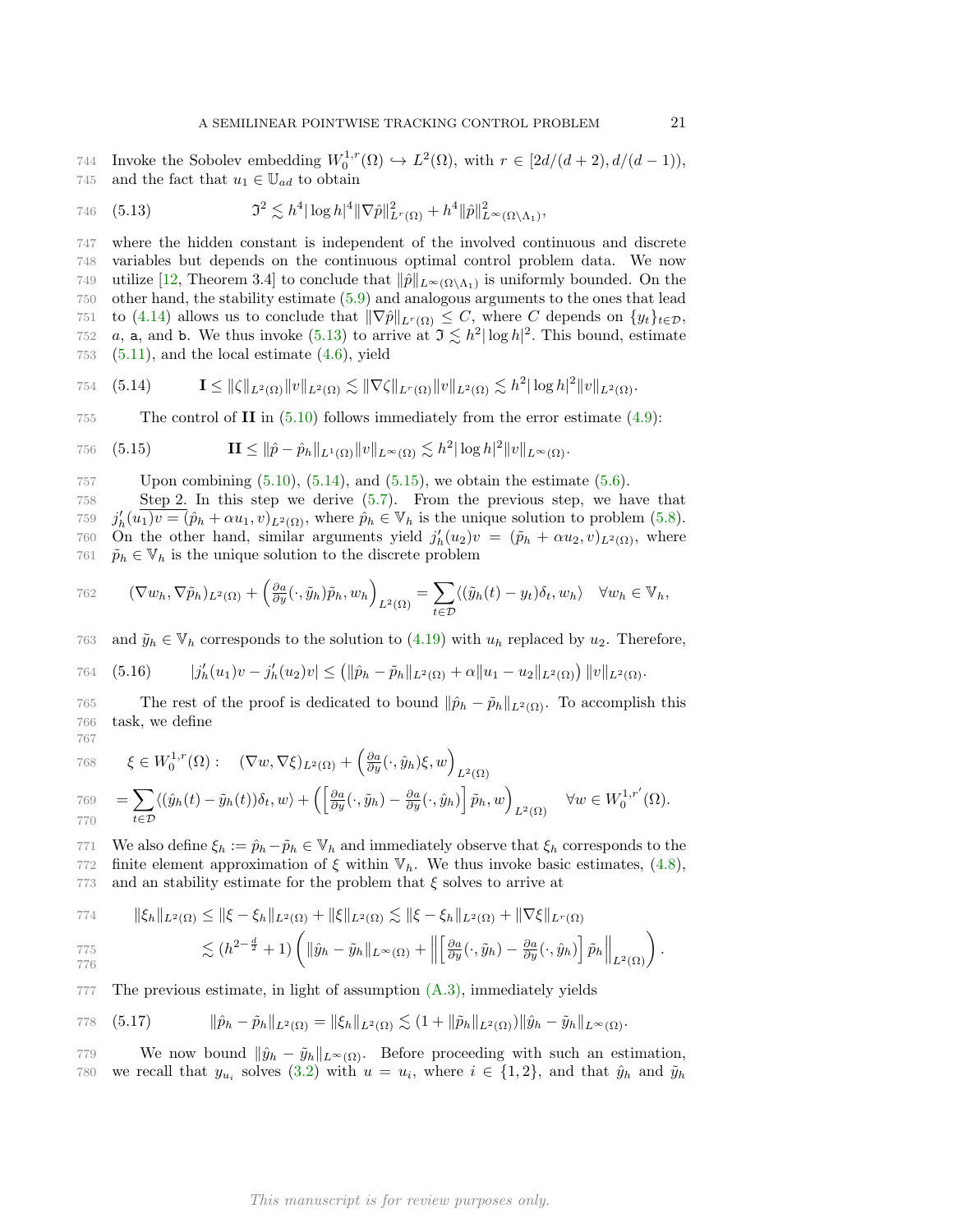781 correspond to the finite element approximations of  $y_{u_1}$  and  $y_{u_2}$ , respectively. Since 782  $a(\cdot, \hat{y}_h) - a(\cdot, \tilde{y}_h) = \frac{\partial a}{\partial y}(\cdot, y_h)(\hat{y}_h - \tilde{y}_h)$ , where  $y_h = \tilde{y}_h + \theta_h(\hat{y}_h - \tilde{y}_h)$  and  $\theta_h \in (0, 1)$ , 783 we deduce that  $\hat{y}_h - \hat{y}_h \in V_h$  solves the problem

784 
$$
(\nabla(\hat{y}_h - \tilde{y}_h), \nabla v_h)_{L^2(\Omega)} + \left(\frac{\partial a}{\partial y}(\cdot, y_h)(\hat{y}_h - \tilde{y}_h), v_h\right)_{L^2(\Omega)} = (u_1 - u_2, v_h)_{L^2(\Omega)} \quad \forall v_h \in \mathbb{V}_h.
$$

785 Define  $\eta \in H_0^1(\Omega)$  as the solution to

786 
$$
(\nabla \eta, \nabla v)_{L^2(\Omega)} + \left(\frac{\partial a}{\partial y}(\cdot, y_h)\eta, v\right)_{L^2(\Omega)} = (u_1 - u_2, v)_{L^2(\Omega)} \quad \forall v \in H_0^1(\Omega).
$$

787 Noticing that  $\hat{y}_h - \tilde{y}_h \in V_h$  corresponds to the finite element approximation of  $\eta$ 788 within  $V_h$ , we conclude, in view of estimate [\(4.5\)](#page-12-3), that

789 
$$
\|\hat{y}_h - \tilde{y}_h\|_{L^{\infty}(\Omega)} \leq \|(\hat{y}_h - \tilde{y}_h) - \eta\|_{L^{\infty}(\Omega)} + \|\eta\|_{L^{\infty}(\Omega)} \lesssim (h^{2 - \frac{d}{2}} + 1) \|u_1 - u_2\|_{L^2(\Omega)}.
$$

790 Replace this bound into [\(5.17\)](#page-20-3) and the obtained one into [\(5.16\)](#page-20-4) to conclude

791 (5.18) 
$$
|j'_h(u_1)v - j'_h(u_2)v| \lesssim (1 + ||\tilde{p}_h||_{L^2(\Omega)} + \alpha) ||u_1 - u_2||_{L^2(\Omega)} ||v||_{L^2(\Omega)}.
$$

792 We finally observe that similar arguments to the ones used to derive [\(4.14\)](#page-15-0) yield

793 
$$
\|\tilde{p}_h\|_{L^2(\Omega)} \lesssim \|u_2 - a(\cdot, 0)\|_{L^2(\Omega)} + \sum_{t \in \mathcal{D}} |y_t| \lesssim C,
$$

794 where  $C > 0$ . This concludes the proof.

795 Inspired by [\[17,](#page-24-19) Lemma 7.5] and [\[15,](#page-24-20) Lemma 4.17], we now introduce a suitable 796 auxiliary variable and provide an error estimate.

<span id="page-21-1"></span>797 LEMMA 5.4 (error estimate for an auxiliary variable). There exists  $h<sub>\star</sub> > 0$  such 798 that for  $h < h_{\star}$  there exists  $u_h^* \in \mathbb{U}_{ad,h}$  satisfying  $j'(\bar{u})(\bar{u} - u_h^*) = 0$  and

$$
\|\bar{u} - u_h^*\|_{L^2(\Omega)} \le Ch \quad \forall h < h_\star, \quad C > 0.
$$

800 Proof. Define, for each  $T \in \mathcal{T}_h$ ,  $I_T := \int_T \bar{\mathfrak{p}}(x) dx$  and  $u_h^* \in \mathbb{U}_h$  by

<span id="page-21-0"></span>801 (5.19) 
$$
u_h^*|_T := \frac{1}{I_T} \int_T \bar{\mathfrak{p}}(x) \bar{u}(x) dx
$$
 if  $I_T \neq 0$ ,  $u_h^*|_T := \frac{1}{|T|} \int_T \bar{u}(x) dx$  if  $I_T = 0$ .

802 We recall that  $\bar{\mathfrak{p}} = \bar{p} + \alpha \bar{u}$ . In view of the fact that  $\bar{u} \in C^{0,1}(\bar{\Omega})$ , which follows from 803 Theorem [3.4,](#page-6-5) there exists  $h<sub>\star</sub> > 0$  such that

804 
$$
|\bar{u}(x_1) - \bar{u}(x_2)| \leq (\mathbf{b} - \mathbf{a})/2 \quad \forall h < h_\star \ \forall x_1, x_2 \in T.
$$

805 This implies, in particular, that, for each  $T \in \mathcal{I}_h$ ,  $\bar{u}$  do not take both values a and 806 b in T. Therefore, with [\(3.21\)](#page-8-6) at hand, we deduce that, for a.e  $x \in T$ ,  $\bar{\mathfrak{p}}(x) \ge 0$  or 807  $\bar{\mathfrak{p}}(x) \leq 0$ . Consequently, we have that  $I_T = 0$  if and only if  $\bar{\mathfrak{p}}(x) = 0$  for a.e.  $x \in T$ , 808 and that, if  $I_T \neq 0$ ,  $\bar{\mathfrak{p}}(x)/I_T \geq 0$  for a.e.  $x \in T$ . From this fact, and in view of 809 the generalized mean value theorem, we conclude the existence of  $x_T \in T$  such that 810  $u_h^*|_T = \bar{u}(x_T)$ . Since  $u_h^* \in \mathbb{U}_h$ , we have thus obtained that  $u_h^* \in \mathbb{U}_{ad,h}$ . Now, let 811  $\overline{T} \in \mathscr{T}_h$ . We estimate  $\|\overline{\overline{u}} - u_h^*\|_{L^2(T)}$  as follows:

$$
\text{812} \quad \|\bar{u} - u_h^*\|_{L^2(T)} \le \|\bar{u} - \Pi_{L^2}\bar{u}\|_{L^2(T)} + \|\Pi_{L^2}\bar{u} - u_h^*\|_{L^2(T)} \lesssim h\|\nabla\bar{u}\|_{L^2(T)} + h^{\frac{d}{2}}\|\bar{u}\|_{L^\infty(T)}.
$$

 $\Box$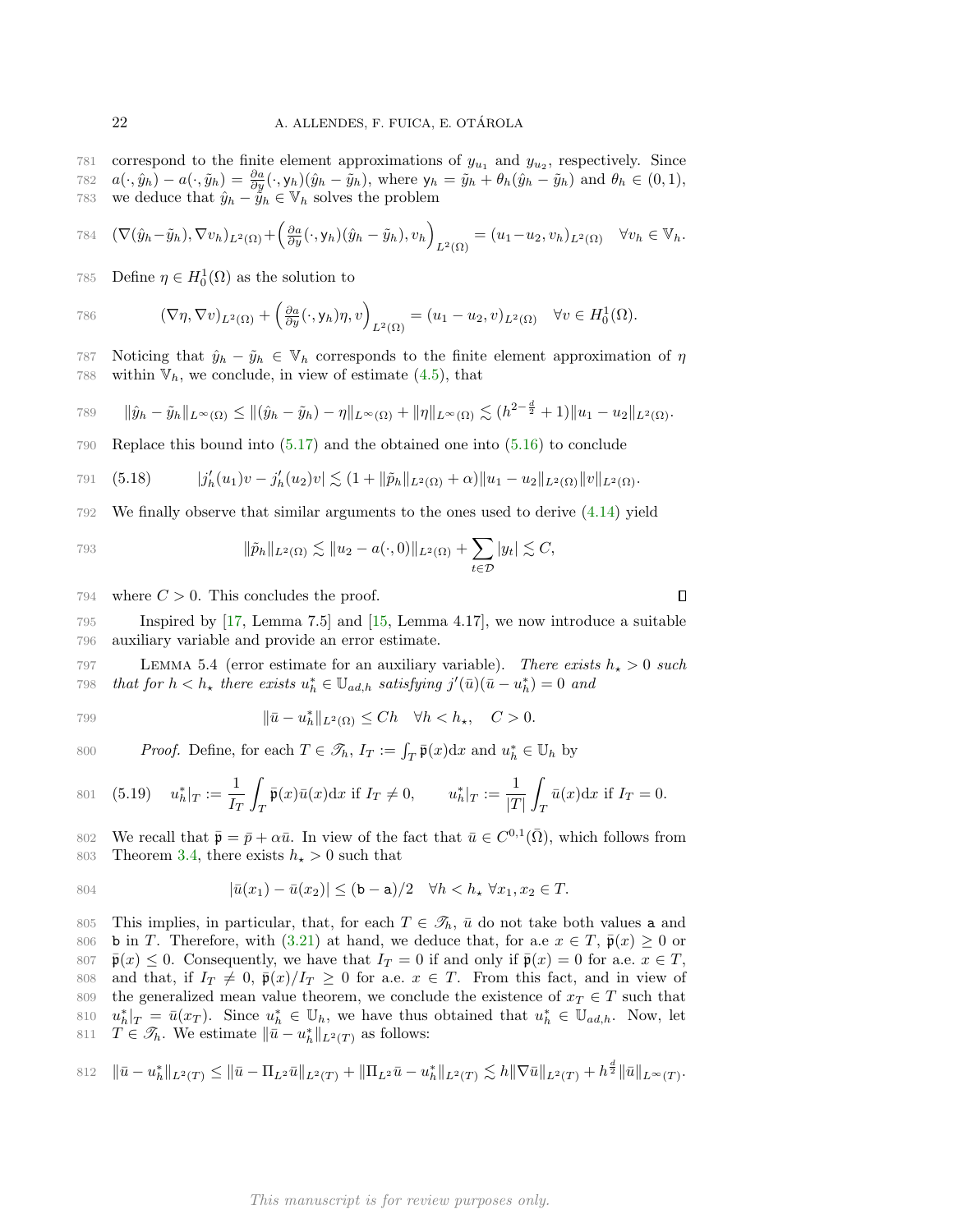813 We finally observe that [\(5.19\)](#page-21-0) immediately yields

814 
$$
j'(\bar{u})u_h^* = (\bar{\mathfrak{p}}, u_h^*)_{L^2(\Omega)} = \sum_{T \in \mathscr{T}_h} (\bar{\mathfrak{p}}, u_h^*)_{L^2(T)} = \sum_{T \in \mathscr{T}_h} (\bar{\mathfrak{p}}, \bar{u})_{L^2(T)} = j'(\bar{u})\bar{u}.
$$

815 This concludes the proof.

816 Proof of Theorem [5.1.](#page-17-1) Adding and subtracting the term  $j'_h(\bar{u}_h)(\bar{u}-\bar{u}_h)$  in the 817 right hand side of inequality [\(5.3\)](#page-17-4) we obtain

818 
$$
\|\bar{u}-\bar{u}_h\|_{L^2(\Omega)}^2 \lesssim [j'(\bar{u})-j'_h(\bar{u}_h)](\bar{u}-\bar{u}_h) + [j'_h(\bar{u}_h)-j'(\bar{u}_h)](\bar{u}-\bar{u}_h)
$$

819 for every  $h < h_{\uparrow}$ . Invoke inequality [\(5.6\)](#page-18-1) in conjunction with that fact that  $\bar{u}, \bar{u}_h \in \mathbb{U}_{ad}$ 820 to immediately arrive at

<span id="page-22-2"></span>821 (5.20) 
$$
\|\bar{u}-\bar{u}_h\|_{L^2(\Omega)}^2 \lesssim [j'(\bar{u})-j'_h(\bar{u}_h)](\bar{u}-\bar{u}_h)+h^2|\log h|^2.
$$

822 We now estimate  $[j'(\bar{u}) - j'_{h}(\bar{u}_{h})](\bar{u} - \bar{u}_{h})$ . To accomplish this task, we set  $u = \bar{u}_{h}$  in 823 [\(3.5\)](#page-4-2) and  $u_h = u_h^*$  in [\(4.20\)](#page-16-4) to obtain

824 
$$
0 \leq j'(\bar{u})(\bar{u}_h - \bar{u}), \qquad 0 \leq j'_h(\bar{u}_h)(u_h^* - \bar{u}_h) = j'_h(\bar{u}_h)(u_h^* - \bar{u}) + j'_h(\bar{u}_h)(\bar{u} - \bar{u}_h).
$$

825 Adding these inequalities we arrive at  $[j'(\bar{u}) - j'_{h}(\bar{u}_{h})](\bar{u} - \bar{u}_{h}) \leq j'_{h}(\bar{u}_{h})(u_{h}^{*} - \bar{u})$ . We 826 utilize that  $u_h^*$  is such that  $j'(\bar{u})(u_h^* - \bar{u}) = 0$ , which follows from Lemma [5.4,](#page-21-1) to obtain

827 
$$
[j'(\bar{u}) - j'_h(\bar{u}_h)](\bar{u} - \bar{u}_h) \leq [j'_h(\bar{u}_h) - j'(\bar{u})](u_h^* - \bar{u})
$$
  
\n828 
$$
= [j'_h(\bar{u}_h) - j'_h(\bar{u})](u_h^* - \bar{u}) + [j'_h(\bar{u}) - j'(\bar{u})](u_h^* - \bar{u}).
$$

830 We thus apply estimates  $(5.6)$  and  $(5.7)$  to obtain

831 
$$
[j'(\bar{u}) - j'_{h}(\bar{u}_{h})](\bar{u} - \bar{u}_{h}) \lesssim ||\bar{u}_{h} - \bar{u}||_{L^{2}(\Omega)} ||u_{h}^{*} - \bar{u}||_{L^{2}(\Omega)} + h^{2} |\log h|^{2}.
$$

832 Invoke Young's inequality and the estimate of Lemma [5.4](#page-21-1) to arrive at

<span id="page-22-1"></span>
$$
\text{(5.21)} \qquad [j'(\bar{u}) - j'_h(\bar{u}_h)](\bar{u} - \bar{u}_h) \le \frac{1}{2} ||\bar{u}_h - \bar{u}||^2_{L^2(\Omega)} + Ch^2(1 + |\log h|^2)
$$

834 for every  $h < h_{\star}$ . Here,  $C > 0$ . Finally, replacing estimate [\(5.21\)](#page-22-1) into [\(5.20\)](#page-22-2) we 835 conclude  $(5.1)$ . This, which contradicts  $(5.2)$ , concludes the proof.  $\Box$ 

<span id="page-22-0"></span> 6. Numerical example. In this section we conduct a numerical experiment that illustrates the performance of the scheme of section [4.3](#page-16-5) when is used to approxi-838 mate the solution to  $(1.1)$ – $(1.3)$ . The numerical experiment has been carried out with the help of a code that was implemented using C++. All matrices have been assembled exactly and global linear systems were solved using the multifrontal massively parallel 841 sparse direct solver (MUMPS) [\[2,](#page-23-10) [3\]](#page-23-11). The right hand sides and the approximation er- rors were computed by a quadrature formula which is exact for polynomials of degree nineteen (19).

844 For a given partition  $\mathscr{T}_h$ , we seek  $(\bar{y}_h, \bar{p}_h, \bar{u}_h) \in \mathbb{V}_h \times \mathbb{V}_h \times \mathbb{U}_{ad,h}$  that solves the discrete optimality problem presented in section [4.3.](#page-16-5) This problem is solved by using a primal–dual active set strategy [\[32,](#page-24-3) section 2.12.4] combined with a fixed point strategy.

848 **Example.** We set 
$$
\Omega = (0, 1)^2
$$
,  $a(\cdot, y) = y^3$ ,  $b = -a = 10$ ,  $\alpha = 0.1$ ,

$$
D = \{ (0.25, 0.25), (0.75, 0.25), (0.75, 0.75), (0.25, 0.75) \},
$$

 $\Box$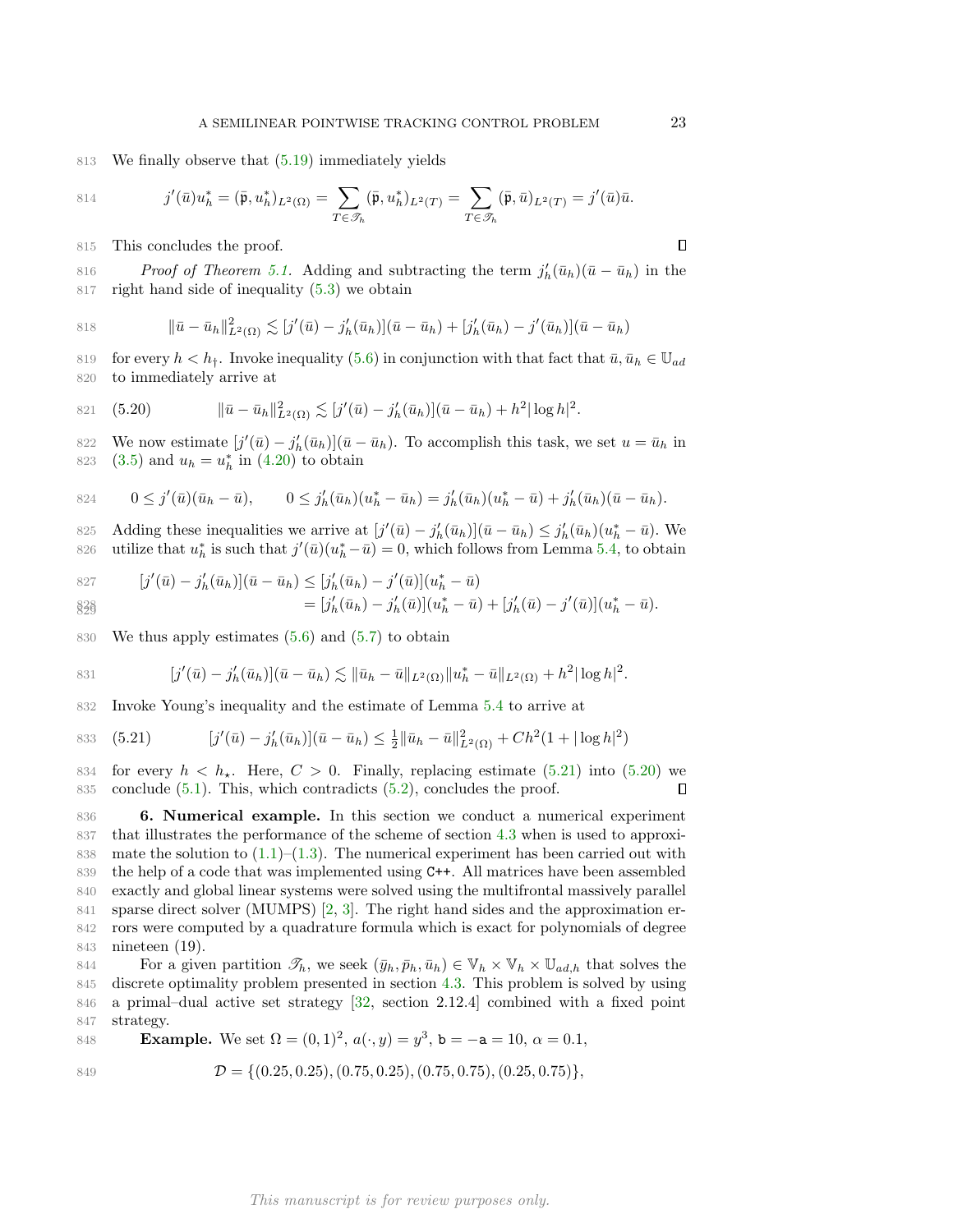850 and

$$
851 \t y_{(0.25, 0.25)} = 3, \t y_{(0.75, 0.25)} = -3, \t y_{(0.75, 0.75)} = 3, \t y_{(0.25, 0.75)} = -3.
$$

<span id="page-23-12"></span>852 In the absence of an exact solution, we calculate the error committed in the 853 approximation of the optimal control variable, by taking as a reference solution the 854 discrete optimal control obtained on a fine triangulation  $\mathcal{T}_h$ : the mesh  $\mathcal{T}_h$  is such 855 that  $h \approx 9 \cdot 10^{-4}$ . In Figure [6.1,](#page-23-12) we observe that an optimal experimental order of 856 convergence, in terms of approximation, is attained:  $\mathcal{O}(h)$ .



FIG. 6.1. Experimental rate of convergence for the error  $\|\bar{u}-\bar{u}_h\|_{L^2(\Omega)}$ .

## 857 REFERENCES

- <span id="page-23-6"></span>858 [1] R. A. ADAMS AND J. J. F. FOURNIER, Sobolev spaces, vol. 140 of Pure and Applied Mathematics 859 (Amsterdam), Elsevier/Academic Press, Amsterdam, second ed., 2003.
- <span id="page-23-10"></span>860 [2] P. AMESTOY, I. DUFF, AND J.-Y. L'EXCELLENT, *Multifrontal parallel distributed symmetric* 861 and unsymmetric solvers, Computer Methods in Applied Mechanics and Engineering, 184  $(2000),\,{\rm pp.}\,\,501$  – 520, [https://doi.org/10.1016/S0045-7825\(99\)00242-X.](https://doi.org/10.1016/S0045-7825(99)00242-X)
- <span id="page-23-11"></span>863 [3] P. R. AMESTOY, I. S. DUFF, J.-Y. L'EXCELLENT, AND J. KOSTER, A fully asynchronous multi-864 frontal solver using distributed dynamic scheduling, SIAM J. Matrix Anal. Appl., 23 (2001), 865 pp. 15–41 (electronic), [https://doi.org/10.1137/S0895479899358194.](https://doi.org/10.1137/S0895479899358194)
- <span id="page-23-2"></span>866 [4] H. ANTIL, E. OTÁROLA, AND A. J. SALGADO, Some applications of weighted norm inequalities 867 to the error analysis of PDE-constrained optimization problems, IMA J. Numer. Anal., 38 868 (2018), pp. 852–883, [https://doi.org/10.1093/imanum/drx018.](https://doi.org/10.1093/imanum/drx018)
- <span id="page-23-0"></span>869 [5] N. ARADA, E. CASAS, AND F. TRÖLTZSCH, Error estimates for the numerical approximation 870 of a semilinear elliptic control problem, Comput. Optim. Appl., 23 (2002), pp. 201–229, 871 [https://doi.org/10.1023/A:1020576801966.](https://doi.org/10.1023/A:1020576801966)<br>872 [6] N. BEHRINGER, *Improved error estimates for o*
- <span id="page-23-4"></span>[6] N. BEHRINGER, Improved error estimates for optimal control of the stokes problem with point-873 wise tracking in three dimensions, Math. Control Relat. Fields, (2020), [https://doi.org/](https://doi.org/10.3934/mcrf.2020038) 874 [10.3934/mcrf.2020038.](https://doi.org/10.3934/mcrf.2020038)
- <span id="page-23-3"></span>875 [7] N. BEHRINGER, D. MEIDNER, AND B. VEXLER, Finite element error estimates for optimal 876 control problems with pointwise tracking, Pure Appl. Funct. Anal., 4 (2019), pp. 177–204.<br>877 [8] S. C. BRENNER AND L. R. SCOTT, The mathematical theory of finite element methods, vol. 15
- <span id="page-23-8"></span>[8] S. C. BRENNER AND L. R. SCOTT, The mathematical theory of finite element methods, vol. 15 878 of Texts in Applied Mathematics, Springer, New York, third ed., 2008, [https://doi.org/10.](https://doi.org/10.1007/978-0-387-75934-0) 879 [1007/978-0-387-75934-0.](https://doi.org/10.1007/978-0-387-75934-0)
- <span id="page-23-1"></span>880 [9] C. BRETT, A. DEDNER, AND C. ELLIOTT, Optimal control of elliptic PDEs at points, IMA J. 881 Numer. Anal., 36 (2016), pp. 1015–1050, [https://doi.org/10.1093/imanum/drv040.](https://doi.org/10.1093/imanum/drv040)
- <span id="page-23-5"></span>882 [10] E. Casas,  $L^2$  estimates for the finite element method for the Dirichlet problem with singular 883 data, Numer. Math., 47 (1985), pp. 627–632, [https://doi.org/10.1007/BF01389461.](https://doi.org/10.1007/BF01389461)
- <span id="page-23-9"></span>884 [11] E. Casas, Using piecewise linear functions in the numerical approximation of semilinear el-885 liptic control problems, Adv. Comput. Math., 26 (2007), pp. 137–153, [https://doi.org/10.](https://doi.org/10.1007/s10444-004-4142-0) 886 [1007/s10444-004-4142-0.](https://doi.org/10.1007/s10444-004-4142-0)
- <span id="page-23-7"></span>887 [12] E. Casas, Necessary and sufficient optimality conditions for elliptic control problems with 888 finitely many pointwise state constraints, ESAIM Control Optim. Calc. Var., 14 (2008), 889 pp. 575–589, [https://doi.org/10.1051/cocv:2007063.](https://doi.org/10.1051/cocv:2007063)